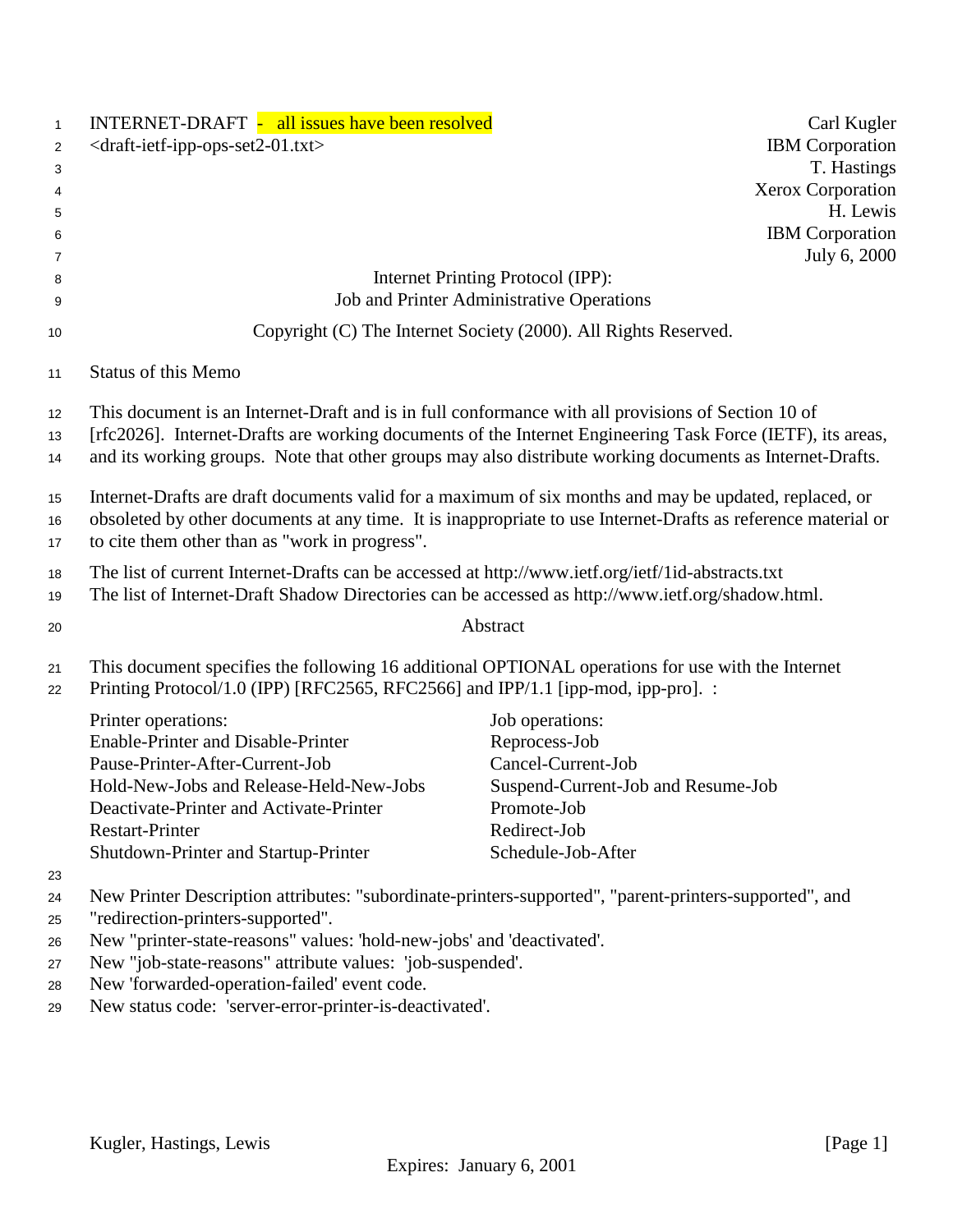- The scope of IPP, is characterized in RFC2526 "Design Goals for an Internet Printing Protocol". It is not
- the intent of this document to revise or clarify this scope or conjecture as to the degree of industry adoption
- or trends related to IPP within printing systems. It is the intent of this document to extend the original set
- of operations in a similar fashion to the Set1 extensions which referred to IPP/1.0 and were later incorporated into IPP/1.1.
- The full set of IPP documents includes:
- Design Goals for an Internet Printing Protocol [RFC2567]
- Rationale for the Structure and Model and Protocol for the Internet Printing Protocol [RFC2568]
- Internet Printing Protocol/1.1: Model and Semantics [IPP-MOD]
- Internet Printing Protocol/1.1: Encoding and Transport [IPP-PRO]
- Internet Printing Protocol/1.1: Implementer's Guide [IPP-IIG]
- Mapping between LPD and IPP Protocols [RFC2569]
- 
- The "Design Goals for an Internet Printing Protocol" document takes a broad look at distributed printing
- functionality, and it enumerates real-life scenarios that help to clarify the features that need to be included
- in a printing protocol for the Internet. It identifies requirements for three types of users: end users,
- operators, and administrators. It calls out a subset of end user requirements that are satisfied in IPP/1.0. A
- few OPTIONAL operator operations have been added to IPP/1.1.
- The "Rationale for the Structure and Model and Protocol for the Internet Printing Protocol" document
- describes IPP from a high level view, defines a roadmap for the various documents that form the suite of
- IPP specification documents, and gives background and rationale for the IETF working group's major
- decisions.
- The "Internet Printing Protocol/1.1: Encoding and Transport" document is a formal mapping of the abstract operations and attributes defined in the model document onto HTTP/1.1 [RFC2616]. It defines the encoding rules for a new Internet MIME media type called "application/ipp". This document also defines the rules for transporting over HTTP a message body whose Content-Type is "application/ipp". This
- document defines a new scheme named 'ipp' for identifying IPP printers and jobs.
- The "Internet Printing Protocol/1.1: Implementer's Guide" document gives insight and advice to
- implementers of IPP clients and IPP objects. It is intended to help them understand IPP/1.1 and some of the
- considerations that may assist them in the design of their client and/or IPP object implementations. For
- example, a typical order of processing requests is given, including error checking. Motivation for some of
- the specification decisions is also included.
- The "Mapping between LPD and IPP Protocols" document gives some advice to implementers of gateways between IPP and LPD (Line Printer Daemon) implementations.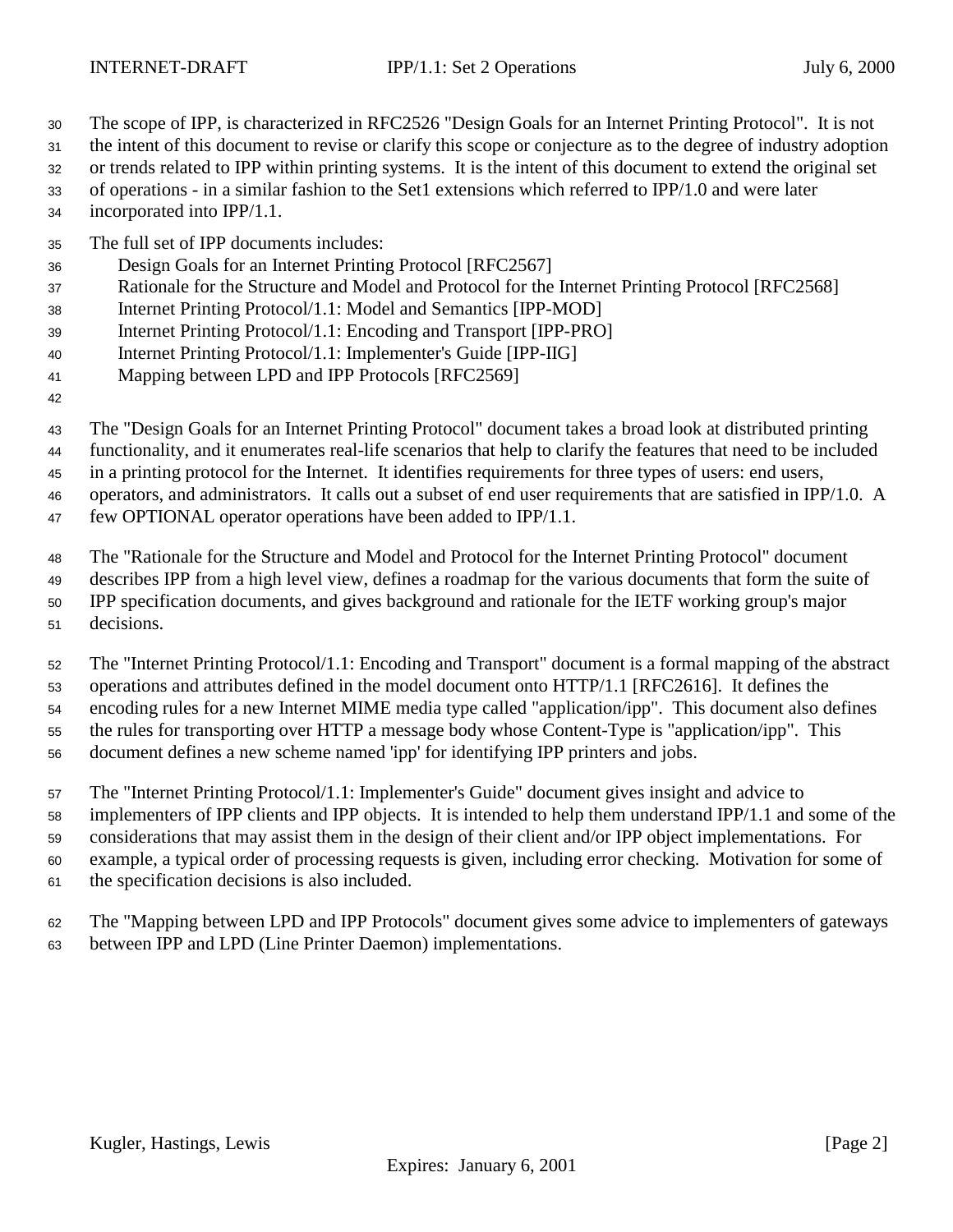| 64 | <b>Table of Contents</b>                                                                  |  |
|----|-------------------------------------------------------------------------------------------|--|
| 65 | 1                                                                                         |  |
| 66 | 2                                                                                         |  |
| 67 | 2.1                                                                                       |  |
| 68 | 2.2                                                                                       |  |
| 69 | 3                                                                                         |  |
| 70 | 3.1                                                                                       |  |
| 71 | Use of the Printer object to represent IPP Printer fan-out and IPP Printer fan-in11<br>4  |  |
| 72 | 4.1                                                                                       |  |
| 73 | 4.2                                                                                       |  |
| 74 | Printer object attributes used to represent Printer fan-out and Printer fan-in  12<br>4.3 |  |
| 75 | 4.4                                                                                       |  |
| 76 | 4.5                                                                                       |  |
| 77 | 4.6                                                                                       |  |
| 78 | 4.7                                                                                       |  |
| 79 | 4.7.1                                                                                     |  |
| 80 | 4.7.2                                                                                     |  |
| 81 | 5                                                                                         |  |
| 82 | 6                                                                                         |  |
| 83 | 6.1                                                                                       |  |
| 84 | 6.2                                                                                       |  |
| 85 | 6.3                                                                                       |  |
| 86 | 7                                                                                         |  |
| 87 | 7.1                                                                                       |  |
| 88 | 7.2                                                                                       |  |
| 89 | 8                                                                                         |  |
| 90 | $'job-suspended'1$<br>8.1                                                                 |  |
| 91 | 9                                                                                         |  |
| 92 |                                                                                           |  |
| 93 | 10.1                                                                                      |  |
| 94 |                                                                                           |  |
| 95 | 11.1                                                                                      |  |
| 96 | 11.1.1                                                                                    |  |
| 97 | 11.1.2                                                                                    |  |
| 98 | 11.2                                                                                      |  |
|    |                                                                                           |  |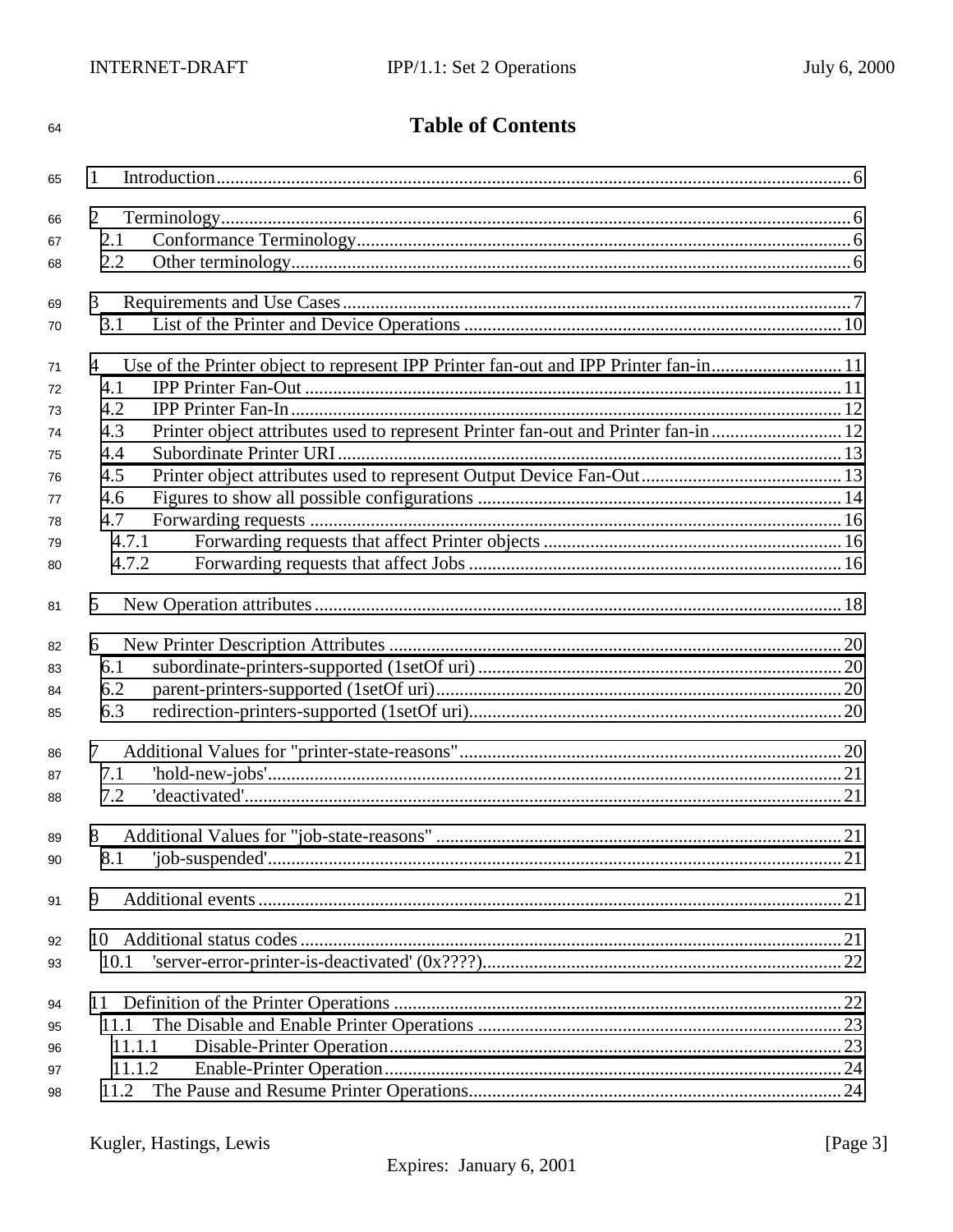| 99         | 11.2.1                                                                                     |  |
|------------|--------------------------------------------------------------------------------------------|--|
| 100        |                                                                                            |  |
| 101        | 11.3.1                                                                                     |  |
| 102        | 11.3.2                                                                                     |  |
| 103        |                                                                                            |  |
| 104        | 11.4.1                                                                                     |  |
| 105        | 11.4.2                                                                                     |  |
| 106        |                                                                                            |  |
| 107        | 11.5.1                                                                                     |  |
| 108        | 11.5.2                                                                                     |  |
| 109        | 11.5.3                                                                                     |  |
| 110        |                                                                                            |  |
| 111        | 12.1                                                                                       |  |
| 112        | 12.2                                                                                       |  |
| 113        | 12.3                                                                                       |  |
| 114        | 12.3.1                                                                                     |  |
| 115        | 12.3.2                                                                                     |  |
| 116        | 12.4                                                                                       |  |
| 117        | 12.5                                                                                       |  |
| 118        | 12.6                                                                                       |  |
| 119        |                                                                                            |  |
| 120        |                                                                                            |  |
| 121        | 15                                                                                         |  |
| 122        |                                                                                            |  |
| 123        | 17                                                                                         |  |
| 124        |                                                                                            |  |
| 125        |                                                                                            |  |
| 126        | 19.1                                                                                       |  |
| 127        | Changes to the December 8, 1999 version to make the February 3, 2000 version 44<br>19.2    |  |
| 128        | Changes to the November 16, 1999 version to make the December 8, 1999 version  45<br>19.3  |  |
| 129        | Changes to the November 1, 1999 version to make the November 16, 1999 version 46<br>19.4   |  |
| 130        | Changes to the October 22, 1999 version to make the November 1, 1999 version 47<br>19.5    |  |
| 131        | Changes to the September 19, 1999 version to make the October 22, 1999 version  48<br>19.6 |  |
| 132        | Changes to the July 19, 1999 version to make the September 19, 1999 version48<br>19.7      |  |
| 133        | 19.8                                                                                       |  |
| 134<br>135 |                                                                                            |  |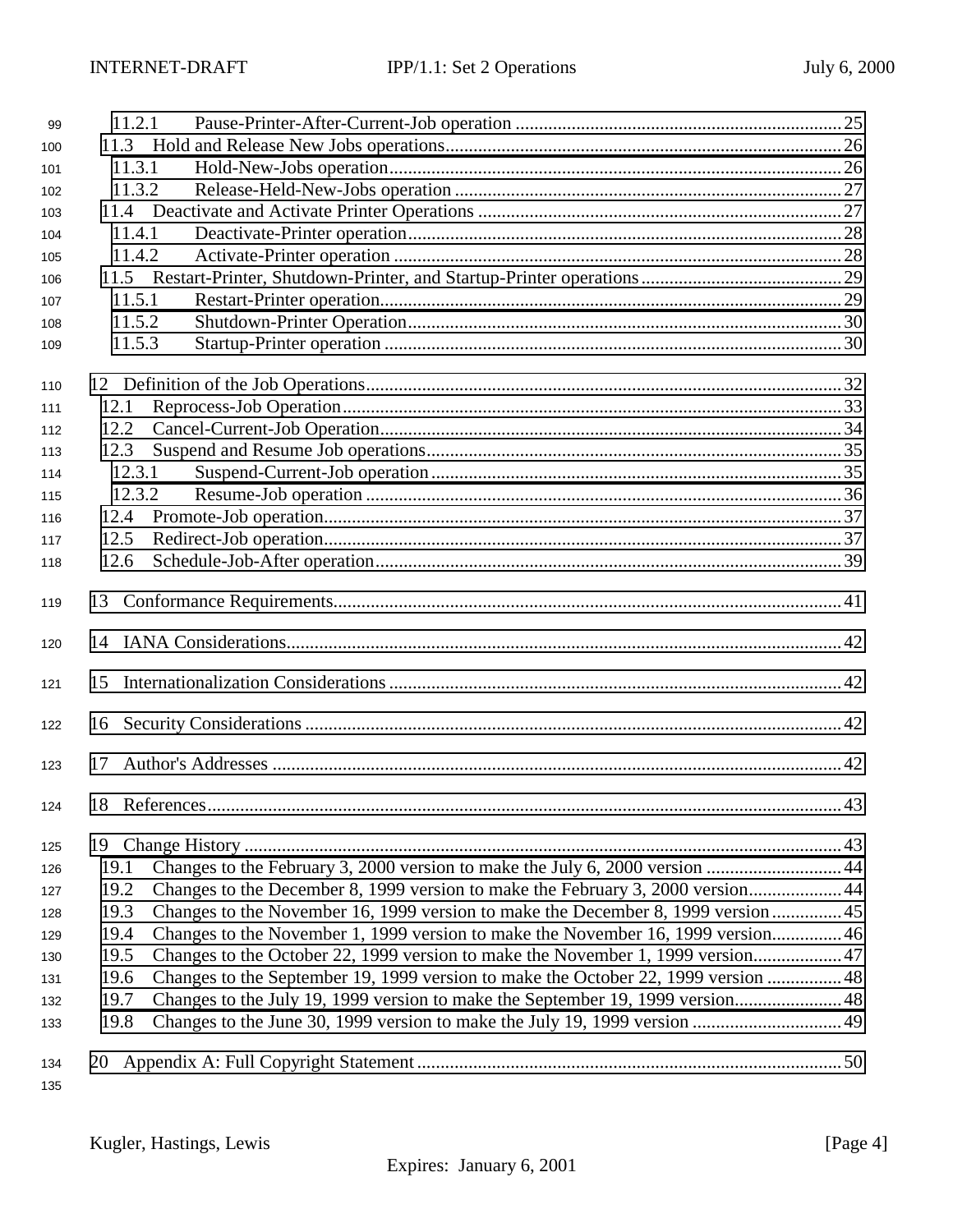# **List of Tables**

| טשו |                                                                                     |  |
|-----|-------------------------------------------------------------------------------------|--|
| 137 |                                                                                     |  |
| 138 |                                                                                     |  |
| 139 |                                                                                     |  |
| 140 |                                                                                     |  |
| 141 |                                                                                     |  |
| 142 |                                                                                     |  |
| 143 |                                                                                     |  |
| 144 |                                                                                     |  |
| 145 |                                                                                     |  |
| 146 | Table 10- Conformance Requirement Dependencies for "printer-state-reasons" Values41 |  |
| 147 |                                                                                     |  |
| 148 |                                                                                     |  |
| 149 |                                                                                     |  |
| 150 | <b>List of Figures</b>                                                              |  |
| 151 |                                                                                     |  |
|     |                                                                                     |  |

|     | $\sim$ , and the state of the state of the state of the state of the state of the state of the state of the state of the state of the state of the state of the state of the state of the state of the state of the state of th |  |
|-----|---------------------------------------------------------------------------------------------------------------------------------------------------------------------------------------------------------------------------------|--|
|     |                                                                                                                                                                                                                                 |  |
|     |                                                                                                                                                                                                                                 |  |
|     |                                                                                                                                                                                                                                 |  |
|     |                                                                                                                                                                                                                                 |  |
|     |                                                                                                                                                                                                                                 |  |
| 157 |                                                                                                                                                                                                                                 |  |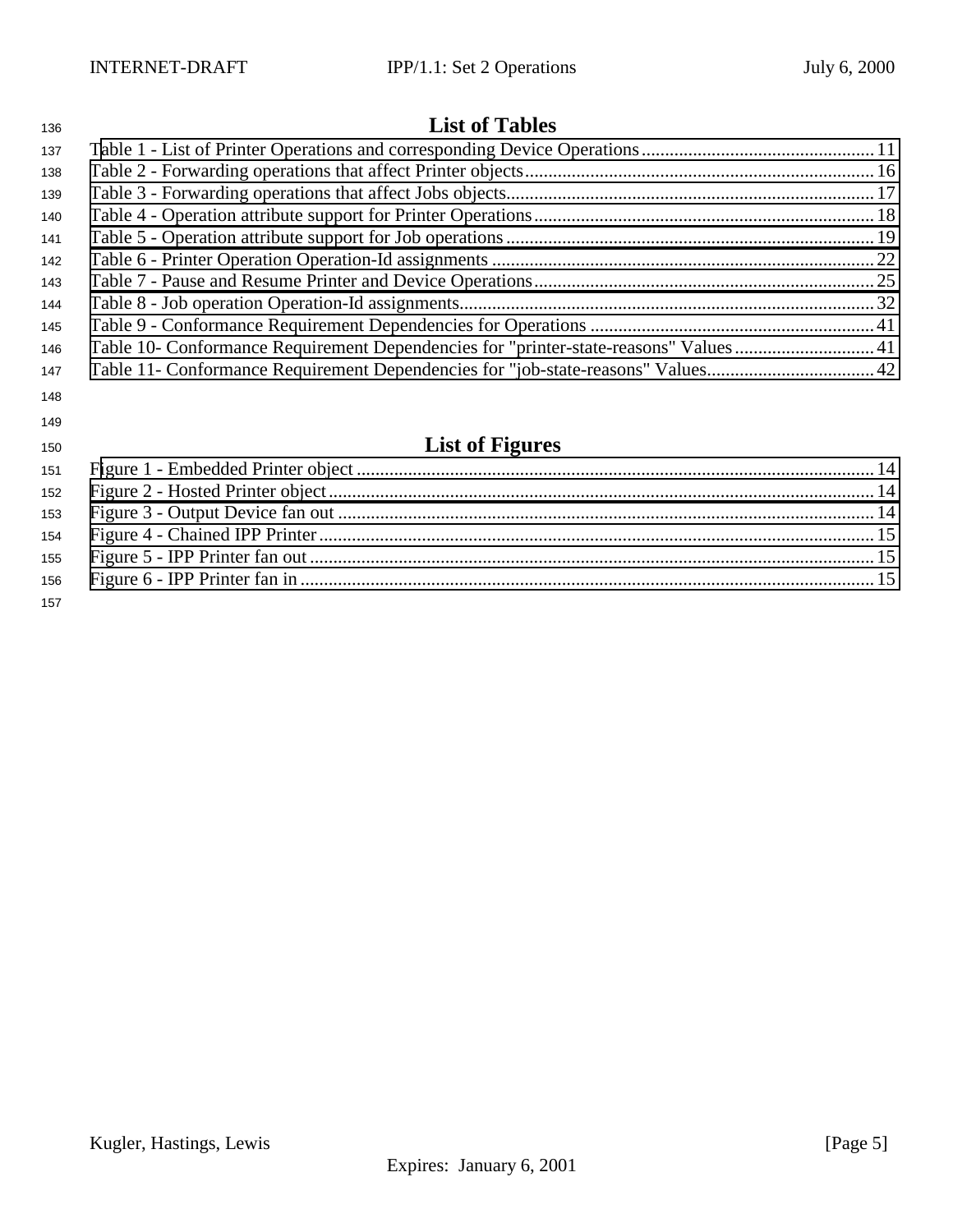# <span id="page-5-0"></span>**1 Introduction**

 The Internet Printing Protocol (IPP) is an application level protocol that can be used for distributed printing using Internet tools and technologies. IPP version 1.1 ([ipp-mod, ipp-pro]) focuses on end user functionality with a few administrative operations included. This document defines additional OPTIONAL end user, operator, and administrator operations used to control Jobs and Printers. This document is a registration proposal for an extension to IPP/1.0 and IPP/1.1 following the registration procedures in those documents.

# **2 Terminology**

This section defines terminology used throughout this document.

# **2.1 Conformance Terminology**

Capitalized terms, such as MUST, MUST NOT, REQUIRED, SHOULD, SHOULD NOT, MAY, NEED

NOT, and OPTIONAL, have special meaning relating to conformance. These terms are defined in [ipp-

mod] section 12.1 on conformance terminology, most of which is taken from RFC 2119 [RFC2119].

- The following specialization of these terms apply to this document:
- REQUIRED: if an implementation supports the extensions described in this document, it MUST support a REQUIRED feature.
- OPTIONAL: if an implementation supports the extensions described in this document, it MAY support an OPTIONAL feature.
- **2.2 Other terminology**
- This document uses terms such as "attributes", "keywords", and "support". These terms have special
- meaning and are defined in the model terminology [ipp-mod] section 12.2. In addition, the following capitalized terms are defined.
- **IPP Printer object (or Printer for short)** a software abstraction defined by [ipp-mod].
- **Printer Operation an operation whose target is an IPP Printer object and whose effect is on the Printer object.**
- **Output Device**  the physical imaging mechanism that an IPP Printer controls. Note: while this term is capitalized in this specification (but not in [ipp-mod]), there is no formal object called an Output Device.
- **Device Operation an operation whose target is an IPP Printer object and whose defined effect is on an Output Device.**
- **Output Device Fan-Out** a configuration in which an IPP Printer controls more that one output-device.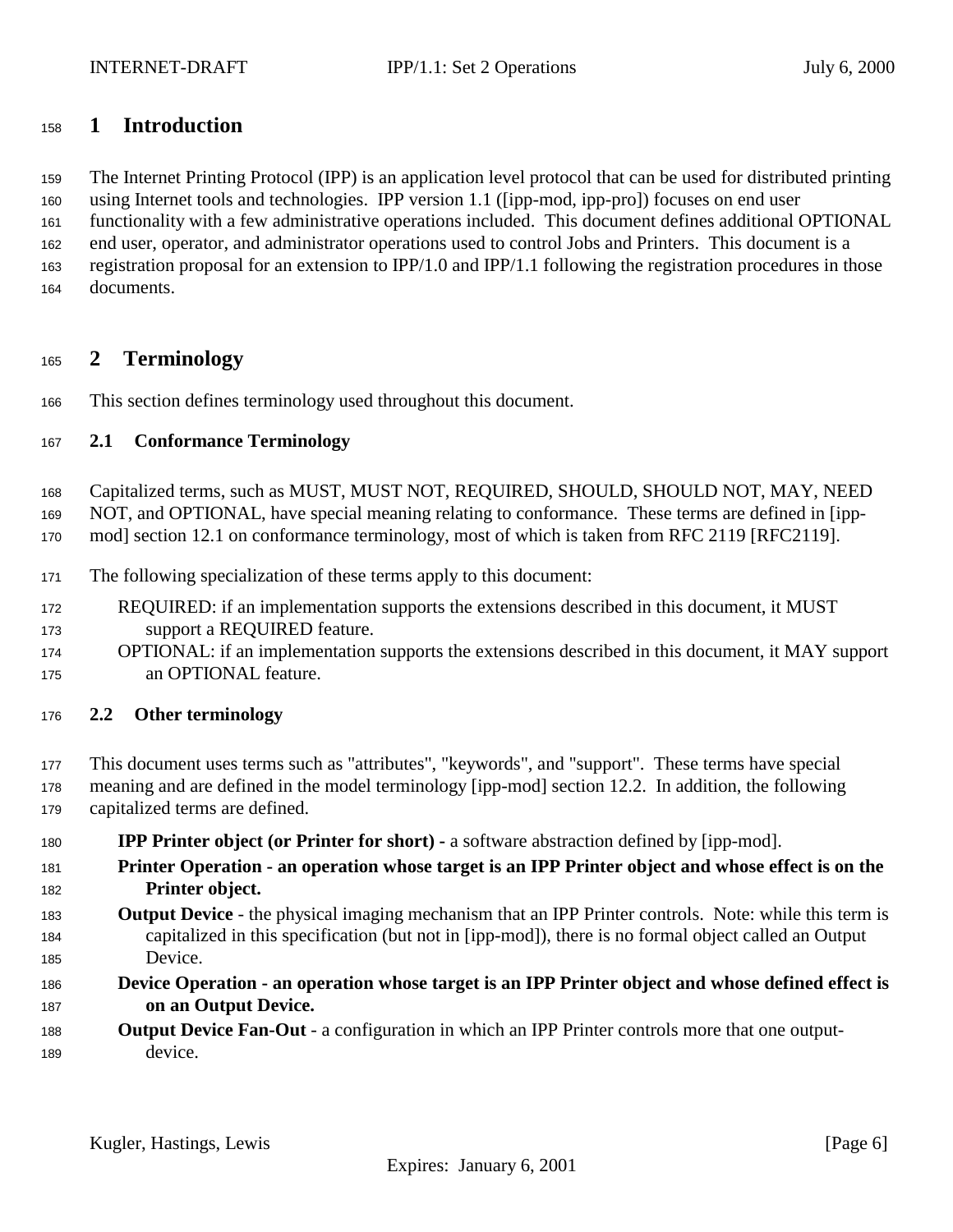- <span id="page-6-0"></span> **Printer fan**-**out** - a configuration in which an IPP Printer object controls more than one Subordinate IPP Printer object.
- **Printer fan-in** a configuration in which an IPP Printer object is controlled by more than one IPP Printer object.
- **Subordinate Printer**  an IPP Printer object that is controlled by another IPP Printer object. Such a Subordinate Printer MAY have one or more Subordinate Printers.
- **Leaf Printer**  a Subordinate Printer that has no Subordinate Printers.
- **Non**-**Leaf Printer** an IPP Printer object that has one or more Subordinate Printers.
- **Chained Printer**  a Non-Leaf Printer that has exactly one Subordinate Printer.
- **Job Creation operations**  IPP operations that create a Job object: Print-Job, Print-URI, and Create-Job.

# **3 Requirements and Use Cases**

 The following requirements and usage cover both the "Job and Printer Administrative Operations" (this document)and the "Device Administrative Operations" (see [ipp-device-ops]). The requirements are presented here together to show the parallelism.

- 1. Have separate operations for affecting the IPP Printer versus affecting the Output Device, so its clear what the intent of each is and implementers can implement one or the other or both.
- 2. Support fan-out of Printer objects.
- 3. Support fan-out of Output Devices.
- 4. Support fan-in of Printer objects, as long as it doesn't make the semantics more complicated when not supporting fan-in.
- 5. Support fan-in of output objects, as long as it doesn't make the semantics more complicated when not supporting fan-in.
- 6. Instead of having operation attributes that alter the behavior of the operation significantly, have separate operations, so that it is simple and clear to a client which semantics the Printer is supporting (by querying the "operations-supported" attribute) and it is simple to describe the capabilities of a Printer implementation in written documentation (just list the OPTIONAL operations supported).
- 7. Need a Printer Operation to prevent a Printer object from accepting new IPP jobs, but currently accepted jobs continue unaffected to be scheduled and processed. Need a companion one to restore the Printer object to accept new IPP jobs.
- Usage: Operator is preparing to take the IPP Printer out of service or to change the configuration of the IPP Printer.
- Suggested name and operations: **Disable-Printer** and **Enable-Printer**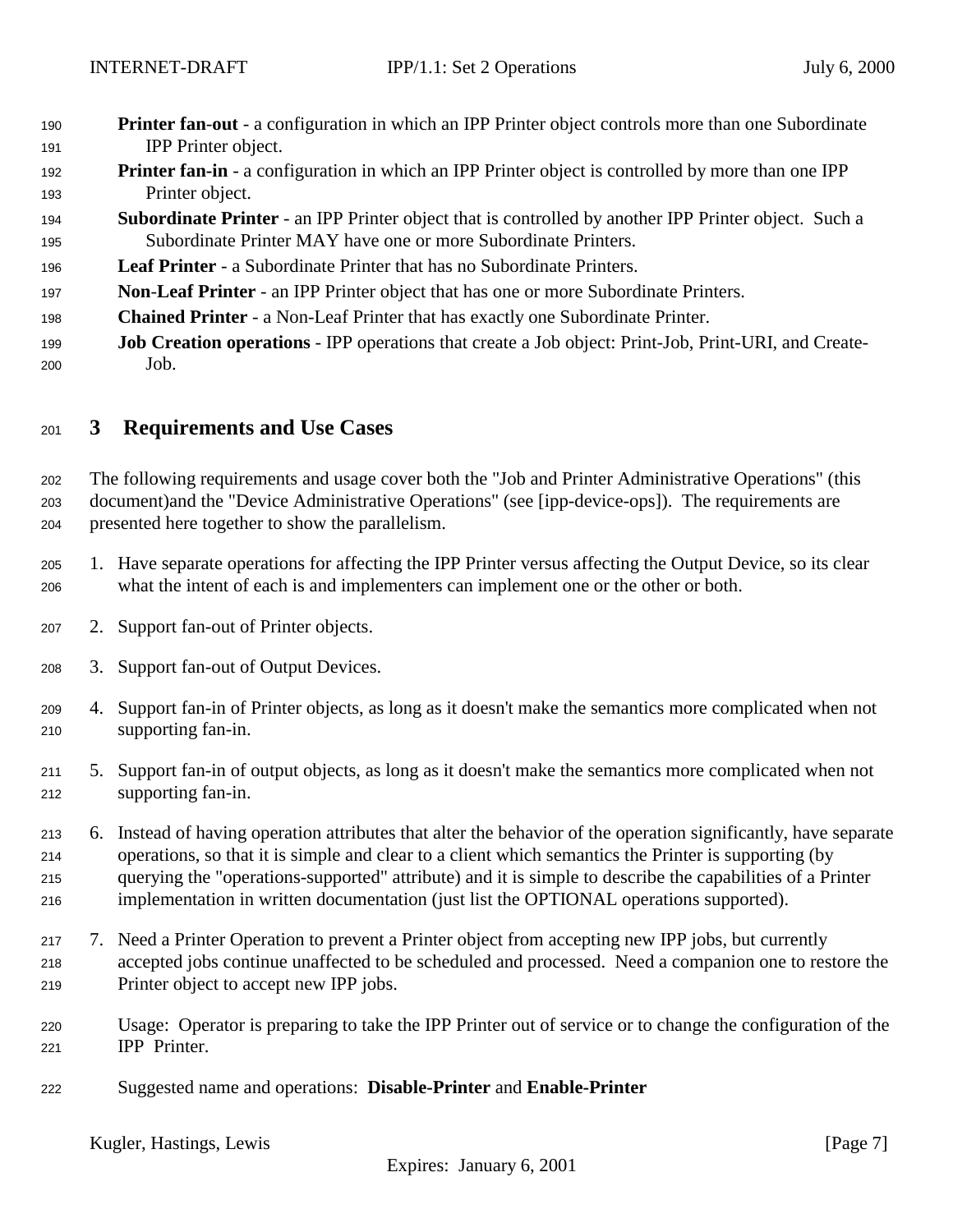- 8. Need a Device Operation to prevent an Output Device from accepting any new jobs from any job submission protocol and a companion one to restore the Output Device to accepting any jobs.
- Usage: Operator is preparing to take the Output Device out of service.
- Suggested name and operations: **Disable-Device** and **Enable Device**
- 9. Need a Printer Operation to stop the processing after the current IPP job completes and not start processing any additional IPP jobs (either by scheduling the jobs or sending them to the Output Device), but continue to accept new IPP jobs. Need a companion operation to start processing/sending IPP jobs again.
- Usage: Operator wants to gracefully stop the IPP Printer at the next job boundary. The Pause-Printer- After-Current-Job operation is also invoked implicitly by the Deactivate-Printer and the Shutdown-Printer Operations.
- Suggested name and operations: **Pause-Printer-After-Current-Job**, **(IPP/1.1) Resume-Printer**
- 10. Need a Device Operation to stop the processing the current job "immediately", no matter what protocol. Its like the Pause button on the Output Device. This operation is for emergencies. The stop point depends on implementation, but can be mid page, end of page, end of sheet, or after a few sheets for Output Devices that can't stop that quickly. The paper path isn't run out. Need a companion operation to start processing the current any-protocol job without losing any thing.
- Usage: Operator sees something bad about to happen, such as the paper is about to jam, or the toner is running out, or the device is overheating or wants to add more paper.
- Suggested name and operations: **Pause-Device-Now**, **Resume-Device**
- 11. Need a Printer Operation to stop the processing of IPP jobs after all of the currently accepted jobs have been processed, but any newly accepted jobs go into the 'processing-held' state.
- Usage: This allows an operator to reconfigure the Output Device in order to let jobs that are held waiting for resources, such as special media, to get a chance. Then the operator uses another operation after reconfiguring. He repeats the two operations to restore the Output Device to its normal media.
- Suggested name and operations: **Hold-New-Jobs, Release-Held-New-Jobs**
- 12. Need a Device Operation to stop the processing the current any-protocol job at a convenient point, such as after the current copy (or end of job if last or only copy). Need a companion operation to start processing the current any-protocol job or next job without losing any thing.
- Usage: The operator wants to empty the output bin that is near full. The paper path is run out.
- Suggested name and operations: **Pause-Device-After-Current-Copy**, **Resume-Devic**e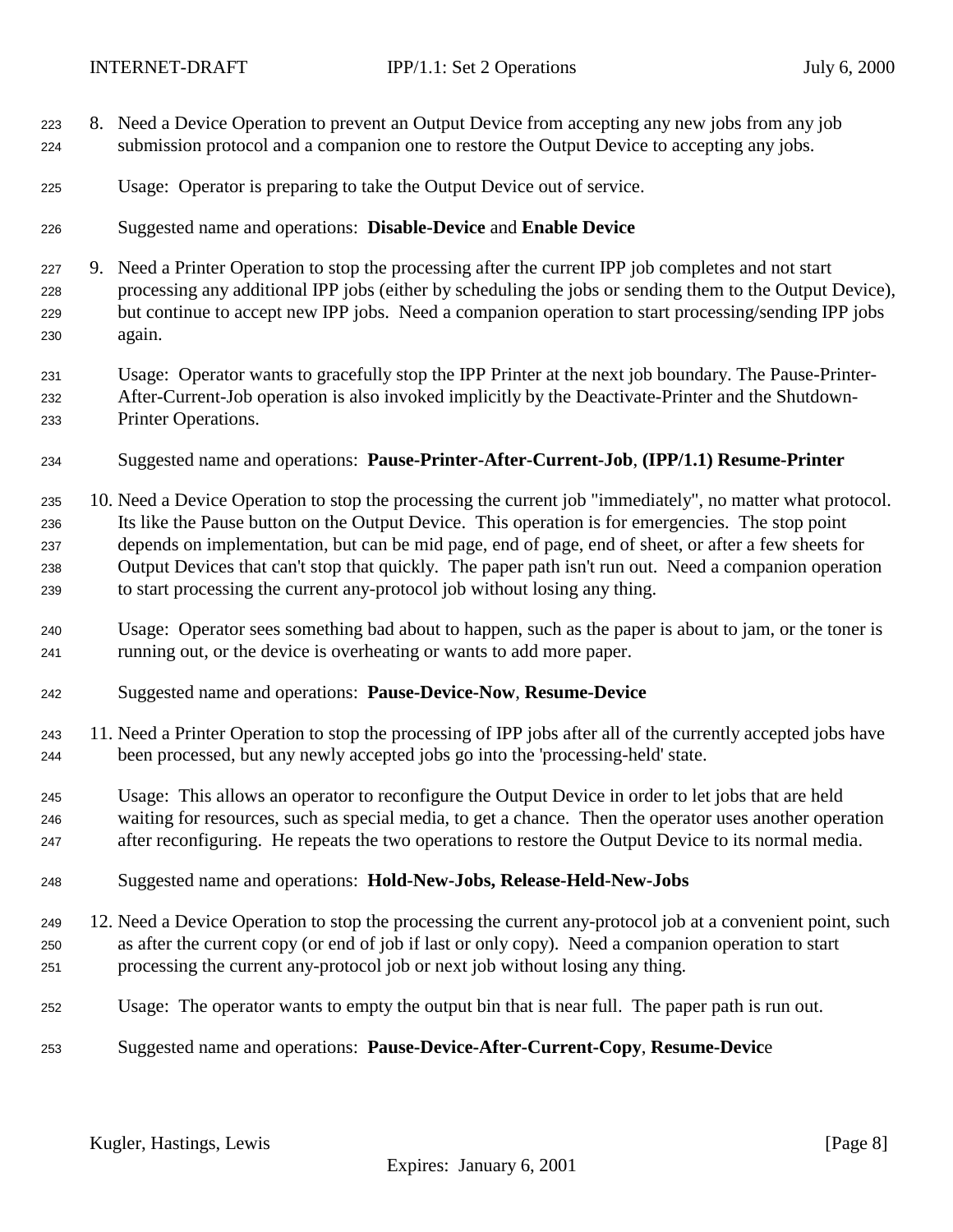- 13. Need a Device Operation that always pauses on a device-defined boundary, no matter how many copies, in order to not break up a job. Need a companion operation to start processing the current any-protocol job or next job without losing any thing.
- Usage: The operator wants to empty the output bin that is near full, but he doesn't want to break up a job in case it has multiple copies. The paper path is run out.
- Suggested name and operations: **Pause-Device-After-Current-Job**, **Resume-Device**
- 14. Need a Printer Operation that combines Disable-Printer, Pause-Printer-After-Current-Job, and rejects all other Job, Printer, and Device Operations, except Job and Printer queries, System Administrator Set- Printer-Attributes, and the companion operation to resume activity. In other words, this operation makes the Printer a read-only object in a graceful manner for end-users and the operator.
- Usage: The administrator wants to reconfigure the Printer object using the Set-Printer-Attributes operation without disturbing the current in process work, but wants to make sure that the operator isn't also trying to change the Printer object as part of running the Printer.
- Suggested name and operation: **Deactivate-Printer, Activate-Printe**r
- 15. Need a Device Operation that combines Disable-Device, Pause-Device-After-Current-Job, and rejects all other Device Operations, except Job and Printer queries and the companion operation to resume activity. In other words, this operation makes the Output Device a read-only object in a graceful manner.
- Usage: The field service person wants to open up the device without disturbing the current in process work, perhaps to replace staples, or replace the toner cartridge.
- Suggested name and operation: **Deactivate-Device, Activate-Device**
- 16. Need a Printer Operation to recover from the IPP Printer software that has gotten confused (run out of heap memory or gotten into a state that it doesn't seem to be able to get out of). This is a condition that shouldn't happen, but does in real life. Any volatile information is saved if possible before the software is re-initialized. No companion operation is needed to undo this. We don't want to go back to the "confused" state :-).
- Usage: The IPP Printer software has gotten confused or isn't responding properly.
- Suggested name and operation: **Restart-Printer**
- 17. Need a Device Operation to recover from the Output Device hardware and software that has gotten confused (gotten into a state that it doesn't seem to be able to get out of, run out of heap memory, etc.). This is a condition that shouldn't happen, but does in real life. This is the same and has the same options as the Printer MIB reset. No companion operation is needed to undo this. We don't want to go back to the "confused" state :-).
- Usage: The Output Device has gotten confused or need resetting to some initial conditions.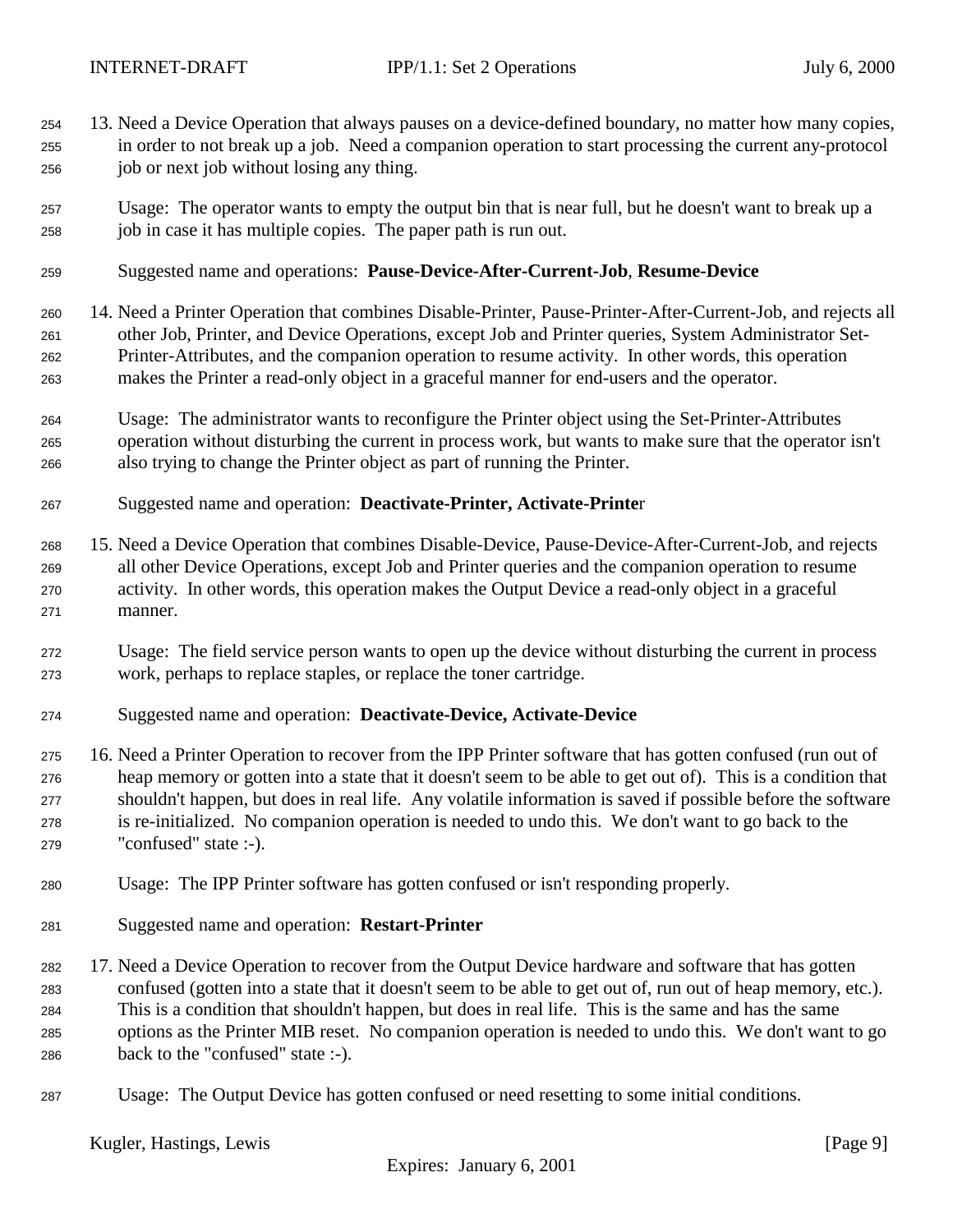#### <span id="page-9-0"></span>Suggested name and operation: **Reset-Device**

- 18. Need a Printer Operation to put the IPP Printer object out of business with no way in the protocol to bring that instantiation back to life (but see Startup-Printer which brings up exactly one new instantiation to life with the same URL). Any volatile information is saved if possible.
- Usage: The Printer is being moved or the building's power is being shut off.
- Suggested name and operation: **Shutdown-Printer**
- 19. Need a Printer Operation to bring an IPP Printer to life when there is an already running host.
- Usage: After the host is started (by means outside the IPP protocol), the operator is able to ask the host to bring up any number of Printer objects (that the host has been configured in some way) each with distinct URLs.
- Suggested name and operation: **Startup-Printer**
- 20. Need a Device Operation to power off the Output Device after writing out any software state. It is assumed that other operations have more gracefully prepared the Output Device for this drastic and immediate. There is no companion Device Operation to bring the power back on.
- Usage: The Output Device is going to be moved, the power in the building is going to be shutoff, the repair man has arrived and needs to take the Output Device apart.
- Suggested name and operation: **Power-Off-Device**
- 21. Need a Device Operation to startup a powered-off device.
- Usage: After a Power-Off-Device, if the device can be powered back up (possibly by an intervening host that supports the Device Operation).
- Suggest name and operation: Power-On-Device

#### **3.1 List of the Printer and Device Operations**

The list of Printer and the corresponding Device Operations is shown in [Table 1:](#page-10-0)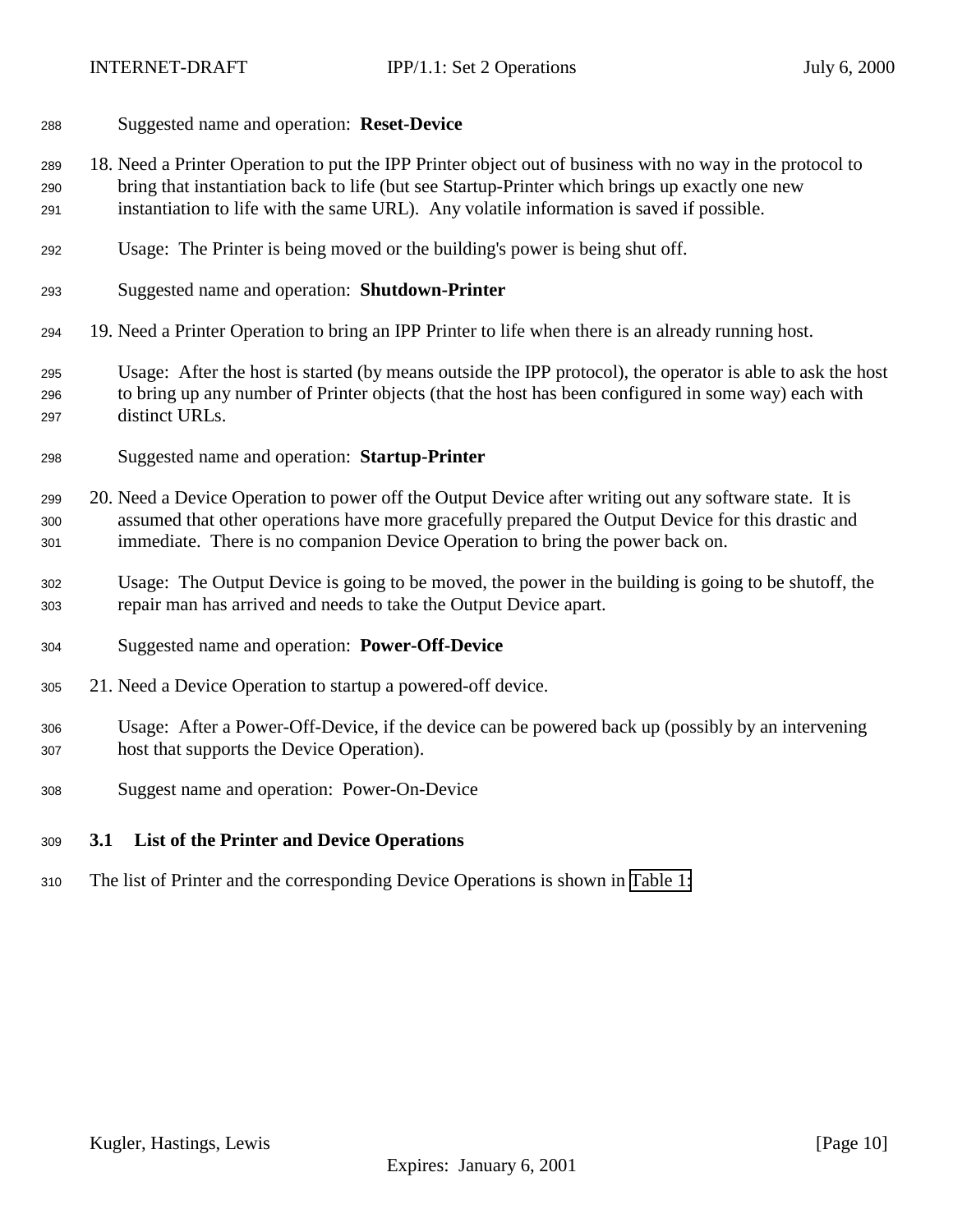| <b>Printer Operation</b>                                    | Corresponding Device Operation equivalent<br>(see [ipp-device-ops]) |
|-------------------------------------------------------------|---------------------------------------------------------------------|
| Disable-Printer                                             | Disable-Device                                                      |
| Enable-Printer                                              | <b>Enable-Device</b>                                                |
| Pause-Printer (IPP/1.1 - [ipp-mod] - one<br>interpretation) | Pause-Device-Now                                                    |
| no                                                          | Pause-Device-After-Current-Copy                                     |
| Pause-Printer-After-Current-Job                             | Pause-Device-After-Current-Job                                      |
| Resume-Printer (IPP/1.1 - [ipp-mod])                        | Resume-Device                                                       |
| Hold-New-Jobs                                               | no                                                                  |
| Release-Held-New-Jobs                                       | no                                                                  |
| Deactivate-Printer                                          | Deactivate-Device                                                   |
| Activate-Printer                                            | Activate-Device                                                     |
| Purge-Jobs (IPP/1.1 - [ipp-mod])                            | Purge-Device                                                        |
| <b>Restart-Printer</b>                                      | <b>Reset-Device</b>                                                 |
| Shutdown-Printer                                            | Power-Off-Device                                                    |
| Startup-Printer                                             | Power-On-Device                                                     |

<span id="page-10-0"></span>

| 311 |  | Table 1 - List of Printer Operations and corresponding Device Operations |
|-----|--|--------------------------------------------------------------------------|
|     |  |                                                                          |

<sup>312</sup> There are no conformance dependencies between Printer Operations and Device Operations. Either MAY

<sup>313</sup> be supported without supporting the corresponding operations.

314

# <sup>315</sup> **4 Use of the Printer object to represent IPP Printer fan-out and IPP Printer fan-in**

<sup>316</sup> This section defines how the Printer object MAY be used to represent IPP Printer fan-out and IPP Printer <sup>317</sup> fan-in. Fan-out is where an IPP Printer is used to represent other IPP Printer objects. Fan-in is where <sup>318</sup> several IPP Printer objects are used to represent another IPP Printer object.

# <sup>319</sup> **4.1 IPP Printer Fan-Out**

 The IPP/1.1 Model and Semantics introduces the semantic concept of an IPP Printer object that represents more than one Output Device (see [ipp-mod] section 2.1). This concept is called "Output Device Fan-Out". However, there was no way to represent the individual states of the Output Devices or to perform operations on a specific Output Device when there was fan-out. This document generalizes the semantics of the Printer object to represent such Subordinate fan-out Output Devices as IPP Printer objects. This concept is called "Printer object fan-out". A Printer object that has a Subordinate Printer object is called a Non-Leaf Printer object. Thus a Non-Leaf Printer object supports one or more Subordinate Printer objects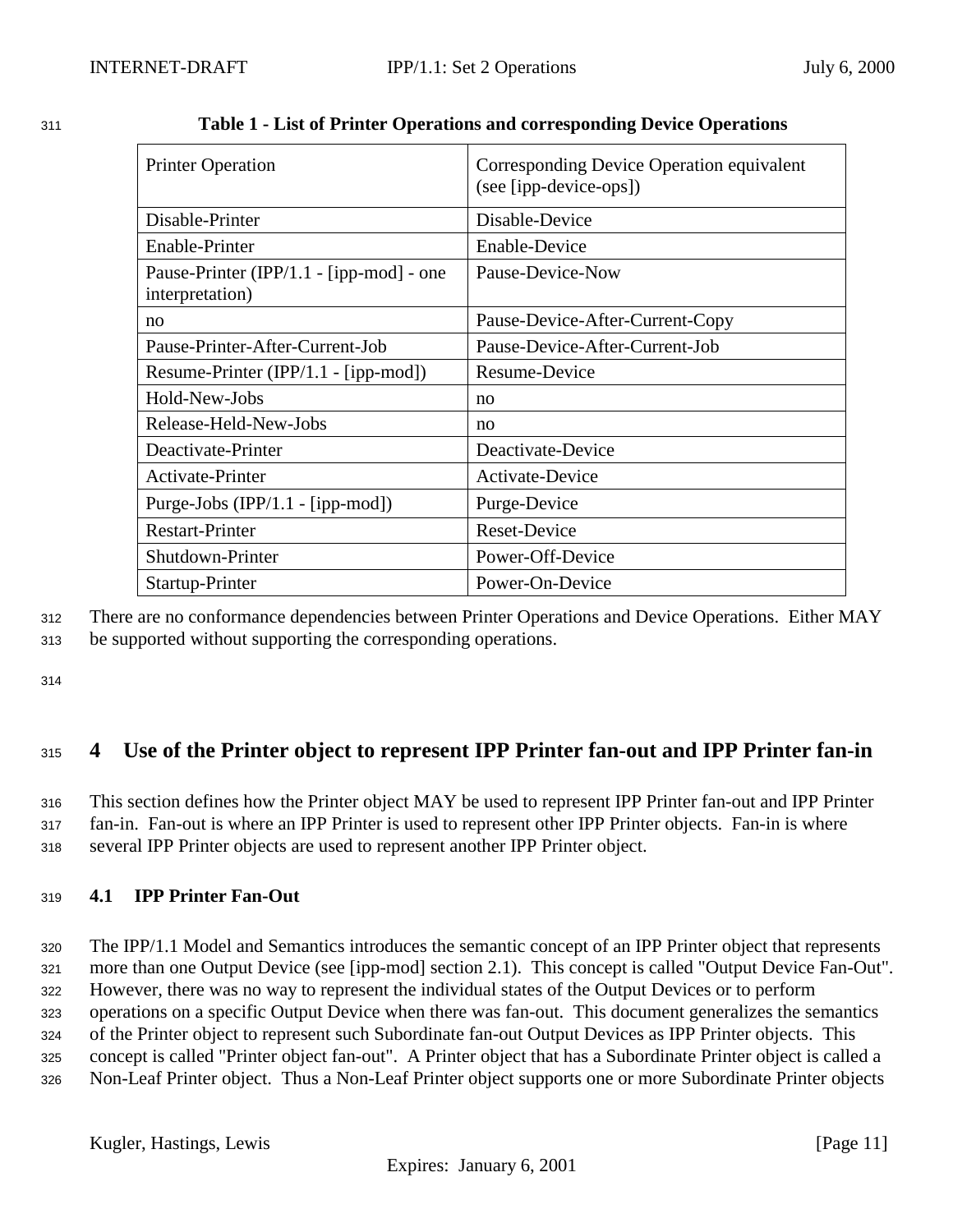<span id="page-11-0"></span> in order to represent Printer object fan-out. A Printer object that does not have any Subordinate Printer objects is called a Leaf Printer object.

Each Non-Leaf Printer object submits jobs to its immediate Subordinate Printers and otherwise controls the

 Subordinate Printers using IPP or other protocols. Whether pending jobs are kept in the Non-Leaf Printer until a Subordinate Printer can accept them or are kept in the Subordinate Printers depends on

- implementation and/or configuration policy. Furthermore, a Subordinate Printer object MAY, in turn, have
- Subordinate Printer objects. Thus a Printer object can be both a Non-Leaf Printer and a Subordinate
- Printer.

 A Subordinate Printer object MUST be a conforming Printer object, so it MUST support all of the REQUIRED operations and attributes. However, with access control, the Subordinate Printer MAY be configured so that end-user clients are not permitted to perform any operations (or just Get-Printer-Attributes) while one or more Non-Leaf Printer object(s) are permitted to perform any operation.

# **4.2 IPP Printer Fan-In**

 The IPP/1.1 Model and Semantics did not preclude the semantic concept of multiple IPP Printer objects that represent a single Output Device (see [ipp-mod] section 2.1). However, there was no way for the client to determine that there was a fan-in configuration, nor was there a way to perform operations on the Subordinate device. This specification generalizes the semantics of the Printer object to allow several Non- Leaf IPP Printer objects to represent a single Subordinate Printer object. Thus a Non-Leaf Printer object MAY share a Subordinate Printer object with one or more other Non-Leaf Printer objects in order to represent IPP Printer fan-in.

 As with fan-out (see section [4.1\)](#page-10-0), when a Printer object is a Non-Leaf Printer, it MUST NOT have an associated Output Device. As with fan-out, a Leaf Printer object has one or more associated Output Devices. As with fan-out, the Non-Leaf Printer objects submit jobs to their Subordinate Printer objects and otherwise control the Subordinate Printer. As with fan-out, whether pending jobs are kept in the Non-Leaf Printers until the Subordinate Printer can accept them or are kept in the Subordinate Printer depends on implementation and/or configuration policy.

# **4.3 Printer object attributes used to represent Printer fan-out and Printer fan-in**

- The following Printer Description attributes are defined to represent the relationship between Printer object(s) and their Subordinate Printer object(s):
- 1. "subordinate-printers-supported" (1setOf uri) contains the URI of the immediate Subordinate Printer object(s).
- 2. "parent-printers-supported (1setOf uri) contains the URI of the Non-Leaf printer object(s) for which this Printer object is the immediate Subordinate, i.e., this Printer's immediate "parent" or "parents".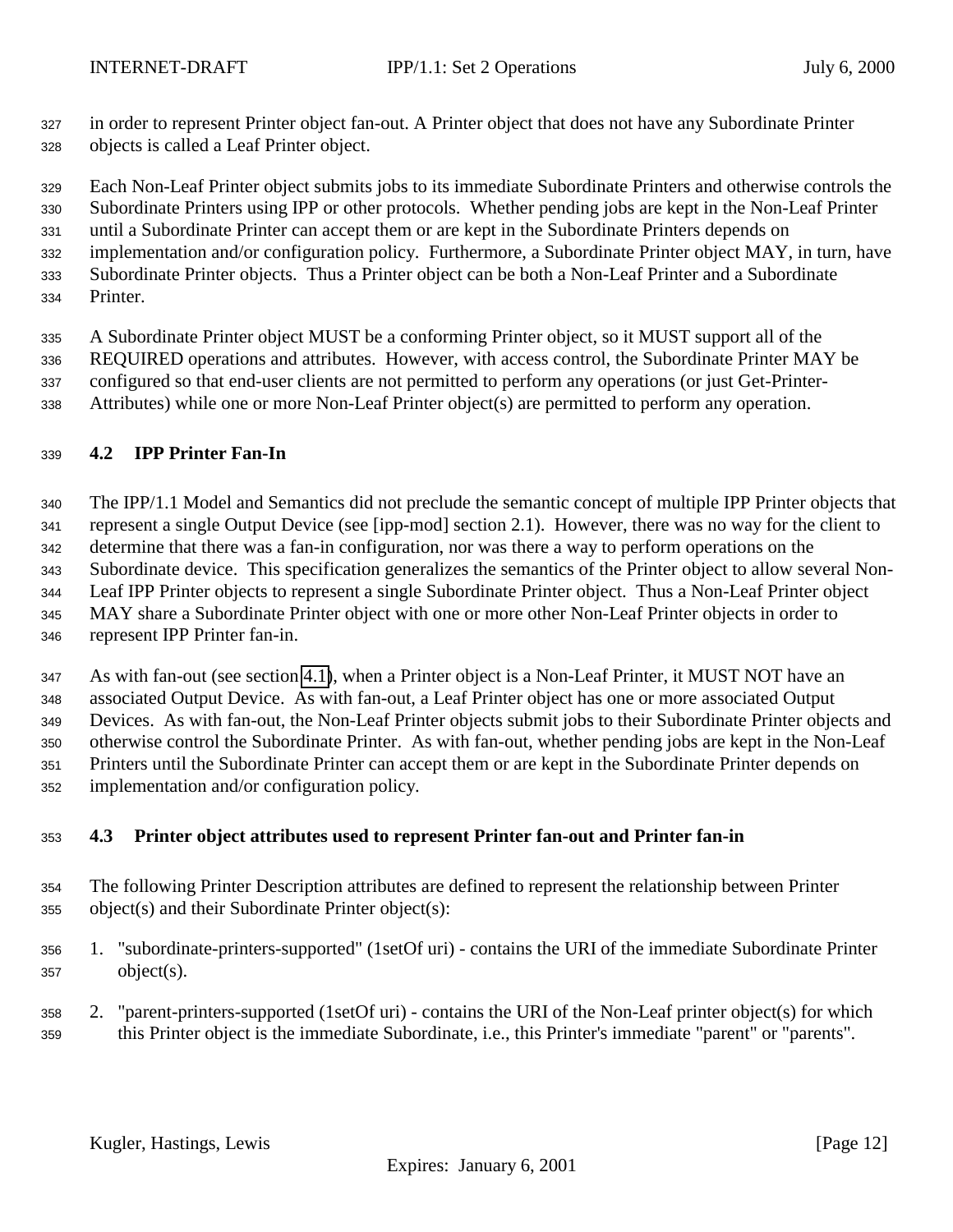<span id="page-12-0"></span>

## **4.4 Subordinate Printer URI**

 Each Subordinate Printer object has a URI which is used as the target of each operation on the Subordinate Printer. The means for configuring URIs for Subordinate Printer objects is implementation-dependent as are all URIs. However, there are two distinct approaches:

 a. When the implementation wants to make sure that no operation on a Subordinate Printer object as a target "sneaks by" the parent Printer object (or the Subordinate Printer is fronting for a device that is not networked), the host part of the URI specifies the host of the parent Printer. Then the parent Printer object can easily reflect the state of the Subordinate Printer objects in the parent's Printer object state and state reasons as the operation passes "through" the parent Printer object.

 b. When the Subordinate Printer is networked and the implementation allows operations to go directly to the Subordinate Printer (with proper access control) without knowledge of the parent Printer object, the host part of the URI is different than the host part of the parent Printer object. In such a case, the parent Printer object MUST keep its "printer-state" and "printer-state-reasons" up to date, either by polling the Subordinate Printer object or by subscribing to events with the Subordinate Printer object (see [ipp-not-spec] for means to subscribe to event notification when the Subordinate Printer object supports IPP notification).

# **4.5 Printer object attributes used to represent Output Device Fan-Out**

 Only Leaf IPP Printer objects are allowed to have one or more associated Output Devices. Each Leaf Printer object MAY support the "output-devices-supported" (1setOf name(127)) to indicate the user- friendly name(s) of the Output Device(s) that the Leaf Printer object represents. It is RECOMMENDED that each Leaf Printer object have only one associated Output Device, so that the individual Output Devices can be represented completely and controlled completely by clients. In other words, the Leaf Printer's "output-devices-supported" attribute SHOULD have only one value.

 Non-Leaf Printer MUST NOT have associated Output Devices. However, a Non-Leaf Printer SHOULD support an "output-devices-supported" (1setOf name(127)) Printer Description attribute that contains all the values of its immediate Subordinate Printers. Since such Subordinate Printers MAY be Leaf or Non-Leaf, the same rules apply to them, etc. Thus any Non-Leaf Printer SHOULD have an "output-devices- supported" (1setOf name(127)) attribute that contains all the values of the Output Devices associated with Leaf Printers of its complete sub-tree.

 When adding, removing, or changing a configuration of Printers and Output Devices, there can be moments in time when the tree structure is not consistent. In other words, times when a Non-Leaf Printer's

- "subordinate-printers-supported" does not agree with the Subordinate Printer's "parent-printers-supported".
- Therefore, the operator SHOULD first Deactivate all Printers that are being configured in this way, update
- all pointer attributes, and then reactivate. A useful client tool would validate a tree structure before
- Activating the Printers involved.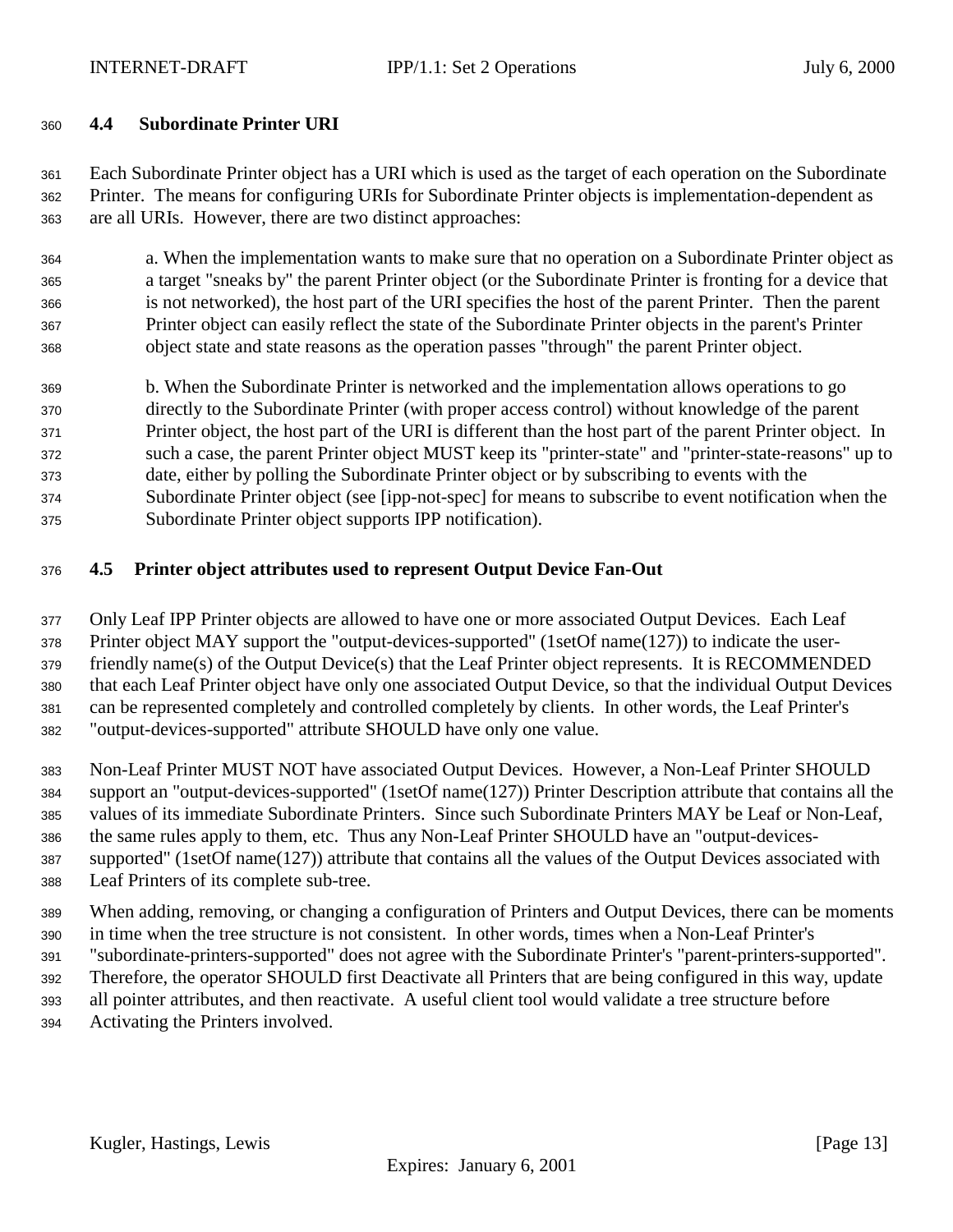## <span id="page-13-0"></span>**4.6 Figures to show all possible configurations**

 Figure 1, Figure 2, and Figure 3 are taken from [ipp-mod] to show the configurations possible with IPP/1.0 and IPP/1.1 where all Printer objects are Leaf Printer objects. The remaining figures show additional configurations that this document defines using Non-Leaf and Leaf Printer objects. Legend for all figures: ----> indicates a network protocol with the direction of its requests ##### indicates a Printer object which is either: - embedded in an Output Device or 404 - hosted in a server. The Printer object might or might not be capable of queuing/spooling. any indicates any network protocol or direct connect, including IPP Output Device +---------------+ | ########### | O +--------+ | # (Leaf) # | /|\ | client |------------IPP-----------------># Printer # | / \ +--------+ | # Object # | | ########### | +---------------+ **Figure 1 - Embedded Printer object** ########### Output Device O +--------+ # (Leaf) # +---------------+ /|\ | client |---IPP----># Printer #---any->| | 422 / \ +-------+ ########### +---------------+ **Figure 2 - Hosted Printer object** +---------------+  $\overline{a}$   $\overline{a}$   $\overline{a}$   $\overline{a}$   $\overline{a}$   $\overline{a}$   $\overline{a}$   $\overline{a}$   $\overline{a}$   $\overline{a}$   $\overline{a}$   $\overline{a}$   $\overline{a}$   $\overline{a}$   $\overline{a}$   $\overline{a}$   $\overline{a}$   $\overline{a}$   $\overline{a}$   $\overline{a}$   $\overline{a}$   $\overline{a}$   $\overline{a}$   $\overline{a}$   $\overline{$  +->| Output Device | ########### any/ | | O +--------+ # (Leaf) # / +---------------+ /|\ | client |---IPP----># Printer #--\* / \ +--------+ # Object # \ +---------------+  $\texttt{433} \hspace{2.5cm} \texttt{#}\texttt{#}\texttt{#}\texttt{#}\texttt{#}\texttt{#}\texttt{#} \texttt{ #} \texttt{ #} \texttt{ #} \texttt{ and } \texttt{?} \textcolor{red}{\textbf{1}} \texttt{ } \texttt{433} \texttt{ }$  +->| Output Device |  $\vert$  435  $\vert$  +---------------+ **Figure 3 - Output Device fan out**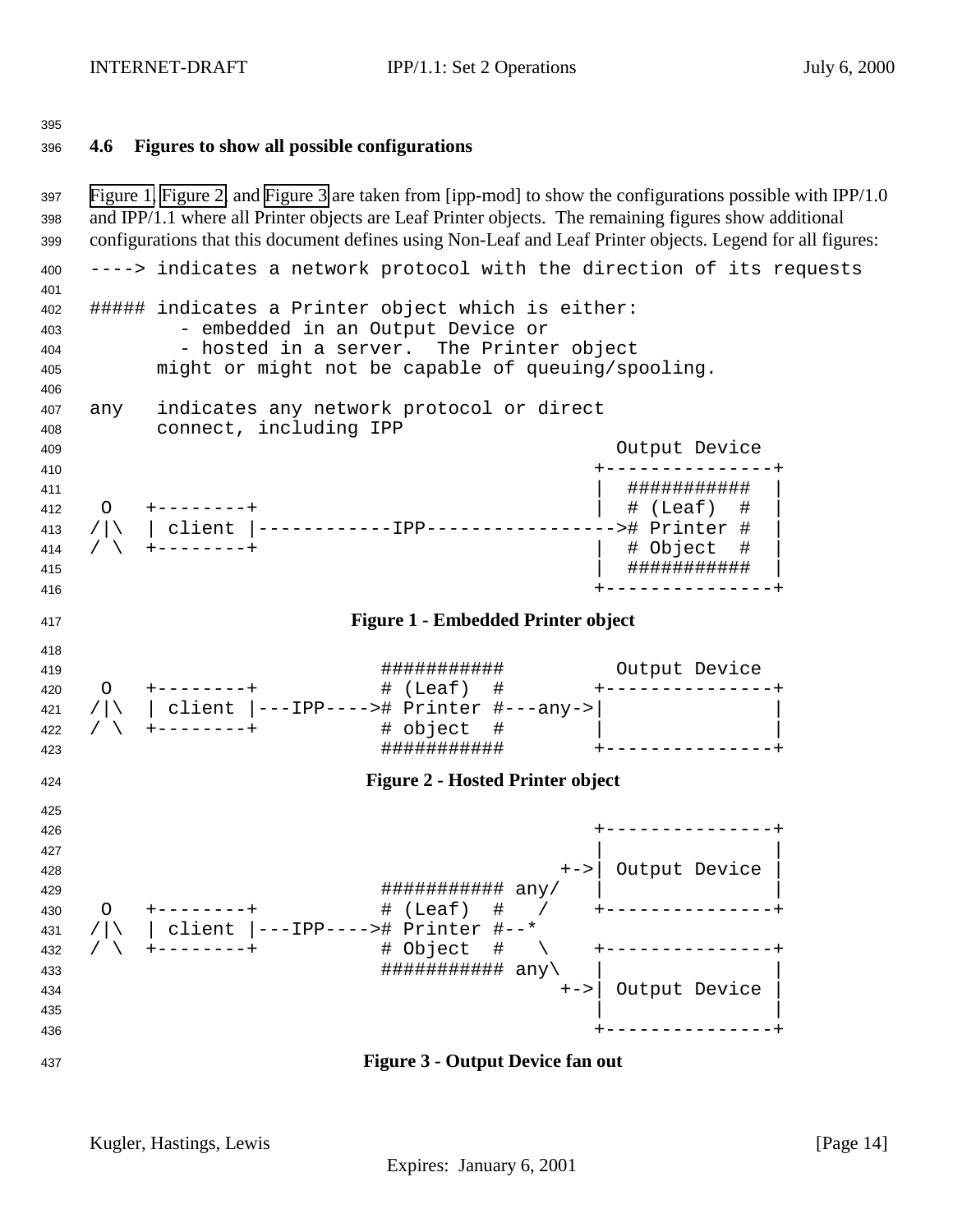<span id="page-14-0"></span> ########### ########### O +--------+ # Non-Leaf# # subord. # /|\ | client |---IPP----># Printer #---IPP----># Printer # / \ +--------+ # object # # object # ########### ########### The Subordinate Printer can be a Non-Leaf Printer as in Figure 4 to Figure 6, or can be a Leaf Printer as in [Figure 1](#page-13-0) to [Figure 3.](#page-13-0) **Figure 4 - Chained IPP Printer** +------IPP--------------------->########### / +---># subord. # / / # Printer # / ########### any # object # 452 O +--------+ # Non-Leaf# / ############# /|\ | client |---IPP----># Printer #--\* / \ +--------+ # object # \ \ ########### any ###########  $\qquad \qquad \backslash$   $\qquad \qquad \rightarrow$   $\qquad \qquad \rightarrow$   $\qquad \qquad \rightarrow$   $\qquad \qquad \rightarrow$   $\qquad \qquad \rightarrow$   $\qquad \qquad \rightarrow$   $\qquad \qquad \rightarrow$   $\qquad \qquad \rightarrow$   $\qquad \qquad \rightarrow$   $\qquad \qquad \rightarrow$   $\qquad \qquad \rightarrow$   $\qquad \qquad \rightarrow$   $\qquad \qquad \rightarrow$   $\qquad \qquad \rightarrow$   $\qquad \qquad \rightarrow$   $\qquad \qquad \rightarrow$   $\qquad \qquad \rightarrow$   $\qquad \qquad \rightarrow$   $\qquad \qquad$  \ +---># Printer # +------IPP---------------------># object # ########### The Subordinate Printer can be a Non-Leaf Printer as in Figure 4 to Figure 6, or can be a Leaf Printer as in [Figure 1](#page-13-0) to [Figure 3.](#page-13-0) **Figure 5 - IPP Printer fan out** (Non-Leaf) ########### # Non-Leaf# +---># Printer #-+ 469 / # object #  $\setminus$  IPP ########### \ ########### O +--------+ / +-IPP-># subord. # 472 / | \ | client |--+------------IPP---------------># Printer #<br>479 / \ +--------+ \ +-TPP-># object # / \ +--------+ \ +-IPP-># object # IPP ########### / ###########  $\left\{\begin{array}{ccc} & & \ + & \text{Non-Leaf} & / \end{array}\right.$  +---># Printer #-+ **# object** # ########### (Non-Leaf) The Subordinate Printer can be a Non-Leaf Printer as in Figure 4, Figure 5, or Figure 6, or can be a Leaf Printer as in [Figure 1,](#page-13-0) [Figure 2,](#page-13-0) or [Figure 3.](#page-13-0) **Figure 6 - IPP Printer fan in**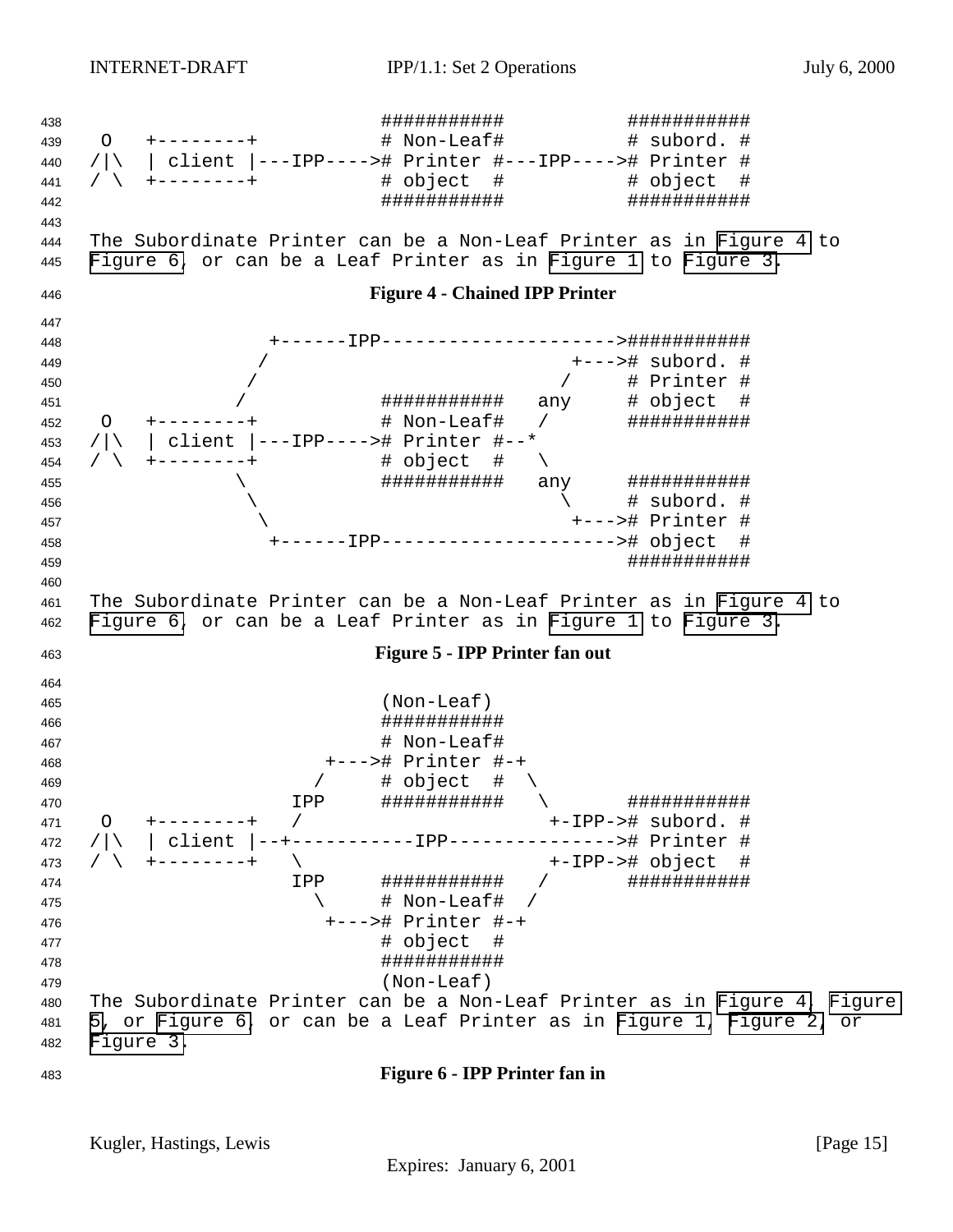#### <span id="page-15-0"></span><sup>484</sup> **4.7 Forwarding requests**

<sup>485</sup> This section describes the forwarding of Job and Printer requests to Subordinate Printer objects.

## <sup>486</sup> **4.7.1 Forwarding requests that affect Printer objects**

 In Printer fan-out, Printer fan-in, and Chained Printers, the Non-Leaf IPP Printer object MUST NOT forward the operations that affect Printer objects to its Subordinate Printer objects. If a client wants to explicitly target a Subordinate Printer, the client MUST specify the URI of the Subordinate Printer. The client can determine the URI of any Subordinate Printers by querying the Printer's "subordinate-printers-supported (1setOf uri) attribute (see section [6.1\)](#page-19-0).

<sup>492</sup> Table 2 lists the operations that affect Printer objects and the forwarding behavior that a Non-Leaf Printer

<sup>493</sup> MUST exhibit to its immediate Subordinate Printers. Operations that affect jobs have a different

<sup>494</sup> forwarding rule (see section 4.7.2 and [Table 3\)](#page-16-0):

| <b>Printer Operation</b>    | Non-Leaf Printer action                             |
|-----------------------------|-----------------------------------------------------|
| <b>Printer Operations:</b>  |                                                     |
| Enable-Printer              | MUST NOT forward to any of its Subordinate Printers |
| Disable-Printer             | MUST NOT forward to any of its Subordinate Printers |
| Hold-New-Jobs               | MUST NOT forward to any of its Subordinate Printers |
| Release-Held-New-Jobs       | MUST NOT forward to any of its Subordinate Printers |
| Deactivate-Printer          | MUST NOT forward to any of its Subordinate Printers |
| Activate-Printer            | MUST NOT forward to any of its Subordinate Printers |
| <b>Restart-Printer</b>      | MUST NOT forward to any of its Subordinate Printers |
| Shutdown-Printer            | MUST NOT forward to any of its Subordinate Printers |
| Startup-Printer             | MUST NOT forward to any of its Subordinate Printers |
| IPP/1.1 Printer Operations: | See [ipp-mod]                                       |
| Get-Printer-Attributes      | MUST NOT forward to any of its Subordinate Printers |
| Pause-Printer               | MUST NOT forward to any of its Subordinate Printers |
| Resume-Printer              | MUST NOT forward to any of its Subordinate Printers |
| Set operations:             | See [ipp-set-ops]                                   |
| Set-Printer-Attributes      | MUST NOT forward to any of its Subordinate Printers |

#### <sup>495</sup> **Table 2 - Forwarding operations that affect Printer objects**

496

#### <sup>497</sup> **4.7.2 Forwarding requests that affect Jobs**

 Unlike Printer Operations that only affect Printer objects (see section 4.7.1), a Non-Leaf Printer object MUST forward operations that directly affect jobs to the appropriate Job object(s) in one or more of its immediate Subordinate Printer objects. Forwarding is REQUIRED since the purpose of such a Job operation is to affect the indicated job which itself may have been forwarded. Such forwarding MAY be immediate or queued, depending on the operation and the implementation. For example, a Non-Leaf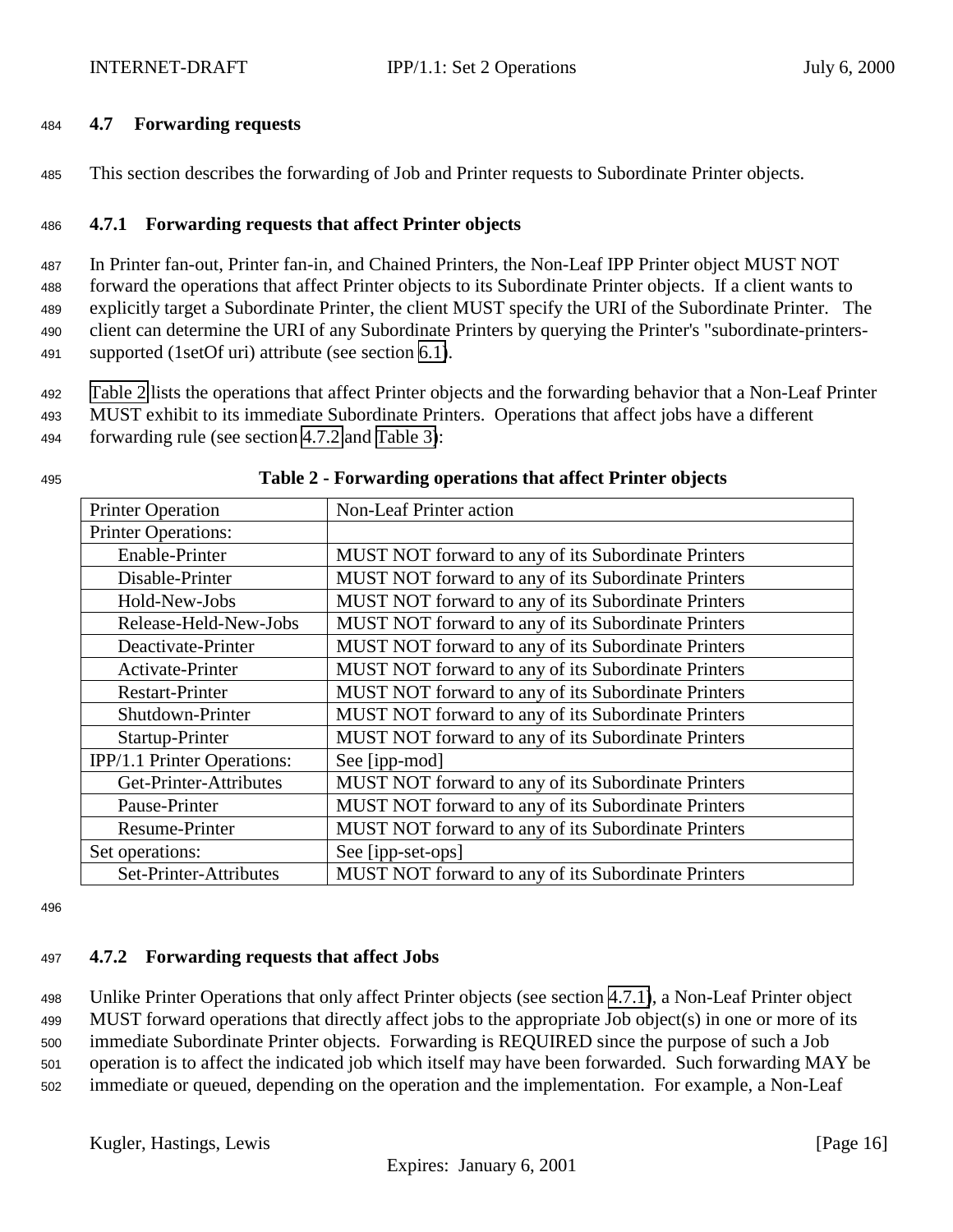<span id="page-16-0"></span><sup>503</sup> Printer object MAY queue/spool jobs, feeding a job at a time to its Subordinate Printer(s), or MAY forward

<sup>504</sup> jobs immediately to one of its Subordinate Printers. In either case, the Non-Leaf Printer object is

<sup>505</sup> forwarding Job Creation operations to one of its Subordinate Printers. Only the time of forwarding of the

<sup>506</sup> Job Creation operations depends on whether the policy is to queue/spool jobs in the Non-Leaf Printer or the <sup>507</sup> Subordinate Printer.

<sup>508</sup> When a Non-Leaf Printer object creates a Job object in its Subordinate Printer, whether that Non-Leaf

<sup>509</sup> Printer object keeps a fully formed Job object or just keeps a mapping from the "job-ids" that it assigned to

<sup>510</sup> those assigned by its Subordinate Printer object is IMPLEMENTATION-DEPENDENT. In either case, the

<sup>511</sup> Non-Leaf Printer MUST be able to accept and carry out future Job operations that specify the "job-id" that

<sup>512</sup> the Non-Leaf Printer assigned and returned to the job submitting client.

<sup>513</sup> Table 3 lists the operations that directly affect jobs and the forwarding behavior that a Non-Leaf Printer

<sup>514</sup> MUST exhibit to its Subordinate Printers:

| Job operation               | Non-Leaf Printer action                                                |
|-----------------------------|------------------------------------------------------------------------|
| Job operations:             |                                                                        |
| Reprocess-Job               | MUST forward to the appropriate Job in one of its Subordinate Printers |
| Cancel-Current-Job          | <b>MUST NOT forward</b>                                                |
| Resume-Job                  | MUST forward to the appropriate Job in one of its Subordinate Printers |
| Promote-Job                 | MUST forward to the appropriate Job in one of its Subordinate Printers |
| IPP/1.1 Printer Operations: |                                                                        |
| Print-Job                   | MUST forward immediately or queue to the appropriate Subordinate       |
|                             | Printer                                                                |
| Print-URI                   | MUST forward immediately or queue to the appropriate Subordinate       |
|                             | Printer                                                                |
| Validate-Job                | MUST forward to the appropriate Subordinate Printer                    |
| Create-Job                  | MUST forward immediately or queue to the appropriate Subordinate       |
|                             | Printer                                                                |
| Get-Jobs                    | MUST forward to all its Subordinate Printers                           |
| Purge-Jobs                  | MUST forward to all its Subordinate Printers                           |
| IPP/1.1 Job operations:     |                                                                        |
| Send-Document               | MUST forward immediately or queue to the appropriate Job in one of     |
|                             | its Subordinate Printers                                               |
| Send-URI                    | MUST forward immediately or queue to the appropriate Job in one of     |
|                             | its Subordinate Printers                                               |
| Cancel-Job                  | MUST forward to the appropriate Job in one of its Subordinate Printers |
| Get-Job-Attributes          | MUST forward to the appropriate Job in one of its Subordinate          |
|                             | Printers, if the Non-Leaf Printer doesn't know the complete status of  |
|                             | the Job object                                                         |
| Hold-Job                    | MUST forward to the appropriate Job in one of its Subordinate Printers |
| Release-Job                 | MUST forward to the appropriate Job in one of its Subordinate Printers |
| Restart-Job                 | MUST forward to the appropriate Job in one of its Subordinate Printers |

#### <sup>515</sup> **Table 3 - Forwarding operations that affect Jobs objects**

Kugler, Hastings, Lewis [Page 17]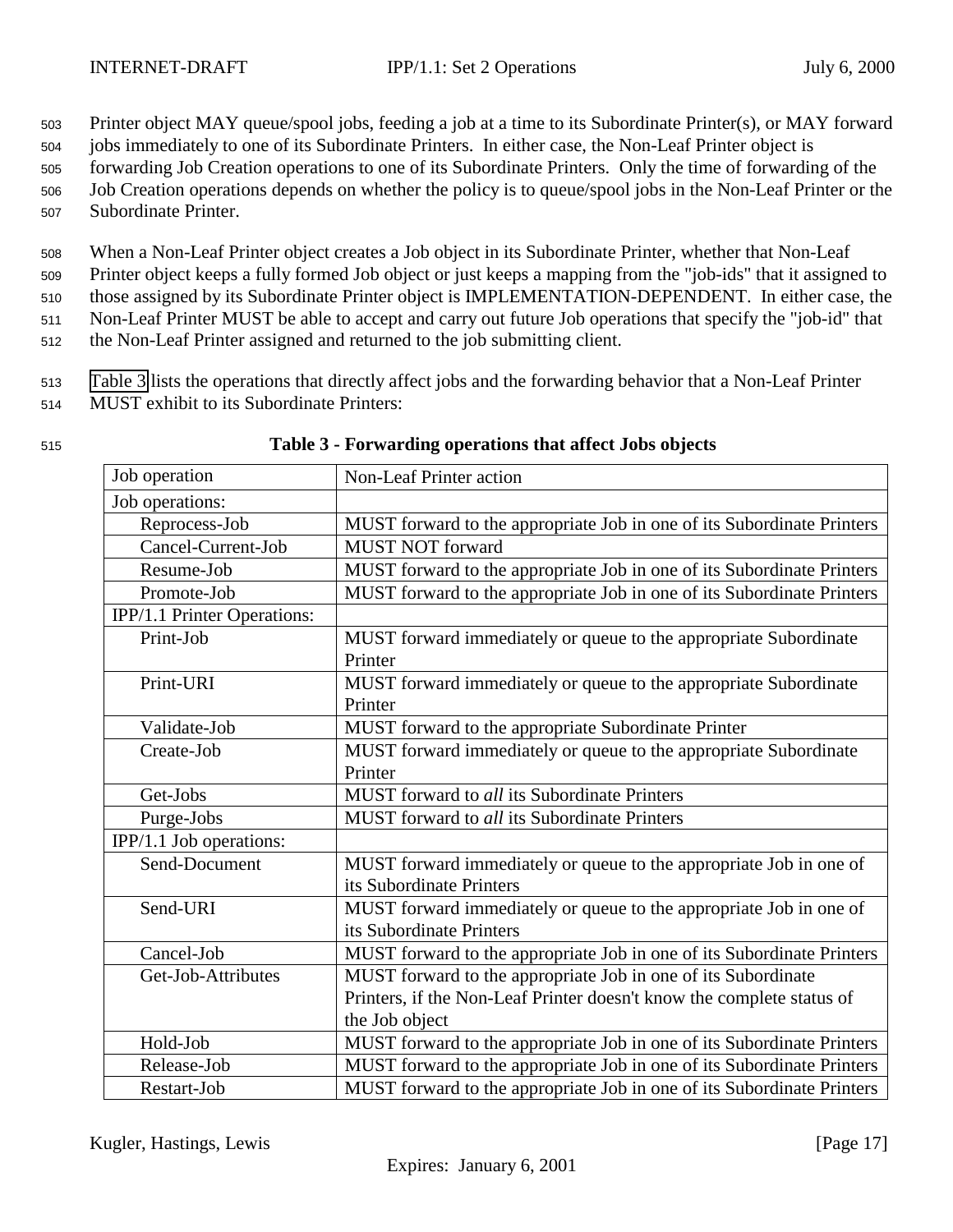<span id="page-17-0"></span>

| <b>IPP</b> Set operations: | See [ipp-set-ops]                                                      |
|----------------------------|------------------------------------------------------------------------|
| Set-Job-Attributes         | MUST forward to the appropriate Job in one of its Subordinate Printers |

 When a Printer receives a request that REQUIRES forwarding, it does so on a "best efforts basis", and returns a response to its client without waiting for responses from any of its Subordinate Printers. Such forwarded requests could fail. In order for a client to become aware of such a condition, a new 'forwarded-operation-failed' event is defined, which a client can subscribe to (see section [ipp-ntfy]).

- <sup>520</sup> The following Job Description attributes are defined to help represent Job relationships for fan-out and <sup>521</sup> forwarding of jobs:
- <sup>522</sup> 1. "output-device-assigned" (name(127)) from [ipp-mod]: This attribute identifies the Output Device to <sup>523</sup> which the Printer object has assigned this job. If an Output Device implements an embedded Printer <sup>524</sup> object, the Printer object NEED NOT set this attribute. If a print server implements a Printer object, the <sup>525</sup> value MAY be empty (zero-length string) or not returned until the Printer object assigns an Output <sup>526</sup> Device to the job. This attribute is particularly useful when a single Printer object supports multiple <sup>527</sup> devices (so called "fan-out").
- <sup>528</sup> 2. "original-requesting-user-name" (name(MAX)) operation attribute containing the user name of the <sup>529</sup> original user, i.e., corresponds to the "requesting-user-name" operation attribute that the original client <sup>530</sup> supplied to the first Printer object. The IPP/1.1 "requesting-user-name" operation attribute (see [ipp-<sup>531</sup> mod]) is updated by each client to be itself on each hop, i.e., the "requesting-user-name" is the client <sup>532</sup> forwarding the request, not the original client. The "job-originating-user-name" Job Description <sup>533</sup> attribute remains as the authenticated original user, not the parent Printer's authenticated host, and is <sup>534</sup> forwarded by each client without changing the value.

# <sup>535</sup> **5 New Operation attributes**

 This section summarizes the usage of the new "printer-message-from-operation" and "job-message-from- operator" operation attributes that set the corresponding Printer and Job Description attributes. These operation attributes are defined for most of the Device and Job operations that operators are likely to perform, respectively, so that operators can indicate the reasons for their actions. See [ipp-set-ops] for the definition of these operation attributes.

- <sup>541</sup> Table 4 shows the operation attributes that are defined for use with the Printer Operations.
- <sup>542</sup> Legend:
- <sup>543</sup> R REQUIRED for a Printer to support
- <sup>544</sup> O OPTIONAL for a Printer to support; the Printer ignores the attribute if not supported <sup>545</sup> <blank> - not defined for use with the operation; the Printer ignores the attribute

# <sup>546</sup> **Table 4 - Operation attribute support for Printer Operations**

| <b>Operation Attribute</b> | Pause-Printer.<br>Pause-Printer-After-<br>Current-Job.<br>Resume-Printer | Hold-New-Jobs,<br>Release-Held-<br>New-Jobs | Purge-<br>Jobs | Get-Printer-<br>Attributes.<br>Set-Printer-<br><b>Attributes</b> | Enable-<br>Print.<br>Disable-<br>Printer | Restart-<br>Printer | Shut<br>down-<br>Printer.<br>Startup-<br>Printer |
|----------------------------|--------------------------------------------------------------------------|---------------------------------------------|----------------|------------------------------------------------------------------|------------------------------------------|---------------------|--------------------------------------------------|
|----------------------------|--------------------------------------------------------------------------|---------------------------------------------|----------------|------------------------------------------------------------------|------------------------------------------|---------------------|--------------------------------------------------|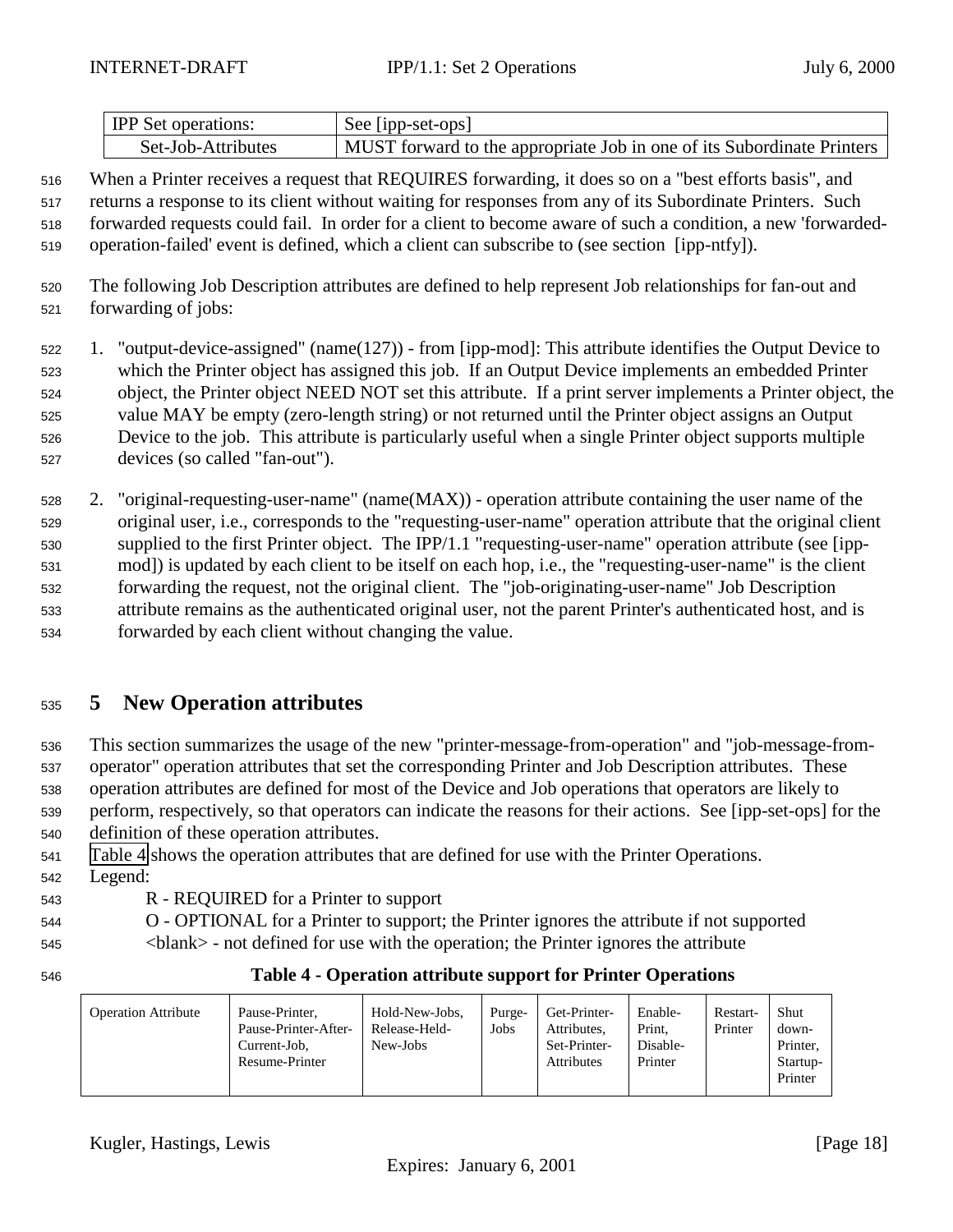<span id="page-18-0"></span>

| <b>Operation Attribute</b>        | Pause-Printer,<br>Pause-Printer-After-<br>Current-Job,<br>Resume-Printer | Hold-New-Jobs,<br>Release-Held-<br>New-Jobs | Purge-<br>Jobs | Get-Printer-<br>Attributes.<br>Set-Printer-<br><b>Attributes</b> | Enable-<br>Print,<br>Disable-<br>Printer | Restart-<br>Printer | Shut<br>down-<br>Printer,<br>Startup-<br>Printer |
|-----------------------------------|--------------------------------------------------------------------------|---------------------------------------------|----------------|------------------------------------------------------------------|------------------------------------------|---------------------|--------------------------------------------------|
| attributes-charset                | R                                                                        | R                                           | R              | $\mathbb{R}$                                                     | $\mathbf R$                              | R                   | $\mathbb{R}$                                     |
| attributes-natural-<br>language   | $\mathbb{R}$                                                             | $\mathbb{R}$                                | R              | $\mathbb{R}$                                                     | $\mathbf R$                              | R                   | R                                                |
| printer-uri                       | $\mathbb{R}$                                                             | R                                           | R              | $\mathbb{R}$                                                     | $\mathbb{R}$                             | R                   | R                                                |
| requesting-user-name              | R                                                                        | $\mathbb{R}$                                | R              | $\mathbb{R}$                                                     | $\mathbf R$                              | R                   | $\mathbb{R}$                                     |
| printer-message-from-<br>operator | $\Omega$                                                                 | $\Omega$                                    | $\Omega$       |                                                                  | $\Omega$                                 | $\Omega$            | $\Omega$                                         |

<sup>547</sup> Table 5 shows the operation attributes that are defined for use with the Job operations.

- <sup>548</sup> Legend:
- <sup>549</sup> R REQUIRED for a Printer to support
- <sup>550</sup> O OPTIONAL for a Printer to support; the Printer ignores the attribute if supplied, but not <sup>551</sup> supported
- <sup>552</sup> <blank> not defined for use with the operation; the Printer ignores the attribute

| I<br>٦<br>٦<br>۰,<br>۰.<br>×<br>۰,<br>× |
|-----------------------------------------|

<sup>553</sup> **Table 5 - Operation attribute support for Job operations**

| <b>Operation Attribute</b>      | Cancel<br>$-Job$ | Cancel-<br>Current<br>-Job | Hold-<br>Job.<br>Releas<br>e-Job | Suspe<br>nd-<br>Curren<br>t-Job | Res<br>ume<br>-Job | Get-Job-<br>Attributes.<br>Set-Job-<br><b>Attributes</b> | Restart-<br>Job | Reproces<br>s-Job | Promo<br>te-Job | Redire<br>ct-Job | Sched<br>ule-<br>Job-<br>After |
|---------------------------------|------------------|----------------------------|----------------------------------|---------------------------------|--------------------|----------------------------------------------------------|-----------------|-------------------|-----------------|------------------|--------------------------------|
| attributes-charset              | $\mathbb{R}$     | $\mathbb{R}$               | $\mathbf R$                      | $\mathsf{R}$                    | $\mathbb{R}$       | $\mathbb{R}$                                             | $\mathbb{R}$    | $\mathbb{R}$      | $\mathbf R$     | $\mathbb{R}$     | $\mathbf{R}$                   |
| attributes-natural-<br>language | $\mathbf R$      | $\mathbb{R}$               | $\mathbf R$                      | $\mathsf{R}$                    | $\mathbb{R}$       | $\mathbb{R}$                                             | $\mathbb{R}$    | $\mathbb{R}$      | $\mathbf R$     | $\mathbb{R}$     | $\mathbf{R}$                   |
| printer-uri                     | $\mathbb{R}$     | $\mathbb{R}$               | $\mathbb{R}$                     | $\mathsf{R}$                    | $\mathbb{R}$       | $\mathbb{R}$                                             | $\mathbb{R}$    | $\mathbf R$       | $\mathbf R$     | $\mathbb{R}$     | $\mathbf{R}$                   |
| job-uri                         | $\mathbb{R}$     |                            | $\mathbf R$                      |                                 | $\mathbb{R}$       | $\mathbb{R}$                                             | $\mathbb{R}$    | $\mathbf R$       | $\mathbf R$     | $\mathbb{R}$     | $\mathbf{R}$                   |
| job-id                          | $\mathbb{R}$     | $\mathbb{R}$               | $\mathbb{R}$                     | $\mathbb{R}$                    | $\mathbb{R}$       | $\mathbb{R}$                                             | $\mathbb{R}$    | $\mathbb{R}$      | $\mathbf R$     | $\mathbb{R}$     | $\mathbf{R}$                   |
| requesting-user-name            | $\mathbb{R}$     | $\mathbb{R}$               | $\mathbb{R}$                     | $\mathbb{R}$                    | $\mathbb{R}$       | $\mathbb{R}$                                             | $\mathbb{R}$    | $\mathbb{R}$      | $\mathbf R$     | $\mathbb{R}$     | $\mathbf{R}$                   |
| job-message-from-<br>operator   | $\Omega$         | $\Omega$                   | $\Omega$                         | $\Omega$                        | $\Omega$           |                                                          | $\Omega$        | $\Omega$          | $\Omega$        | $\Omega$         | $\Omega$                       |
| message [to-operator]           | $\Omega$         |                            | $\Omega$                         | $\Omega$                        | $\Omega$           |                                                          | $\Omega$        | $\Omega$          | $\Omega$        | $\Omega$         | $\Omega$                       |
| job-hold-until                  |                  |                            | $O^*$                            |                                 |                    |                                                          |                 | $O^{\ast\ast}$    |                 |                  |                                |

<sup>554</sup> \* The Printer MUST support the "job-hold-until" operation attribute if it supports the "job-hold-until" Job <sup>555</sup> Template attribute.

<sup>556</sup> \*\* The Printer MUST support the "job-hold-until" operation attribute if it supports the Set-Job-Attributes

<sup>557</sup> operation, so that the client can hold the job with the Reprocess-Job operation and the modify the job before <sup>558</sup> releasing it to be processed.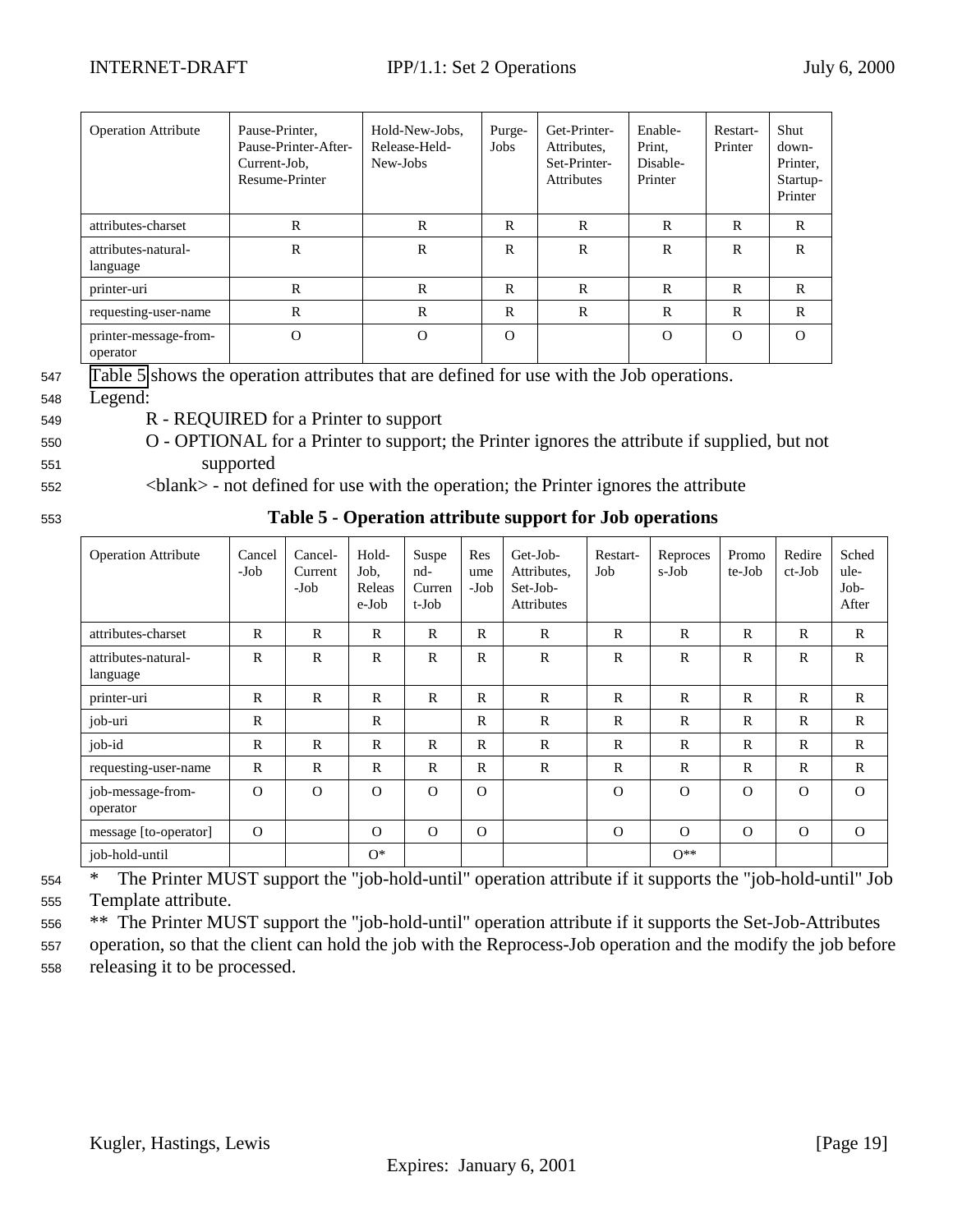# <span id="page-19-0"></span>**6 New Printer Description Attributes**

 The following new Printer Description attributes are needed to support the new operations defined in this document.

## **6.1 subordinate-printers-supported (1setOf uri)**

 This Printer attribute is REQUIRED if an implementation supports Subordinate Printers (see section [4\)](#page-10-0) and contains the URIs of the immediate Subordinate Printer object(s) associated with this Printer object. Each Non-Leaf Printer object MUST support this Printer Description attribute. A Leaf Printer object either does not support the "subordinate-printers-supported" attribute or does so with the 'no-value' out-of-band value (see [ipp-mod] section 4.1), depending on implementation.

The precise format of the Subordinate Printer URIs is implementation dependent (see section [4.4\)](#page-12-0).

If the Printer object does not have an associated Output Device, the Printer MAY automatically copy the

value of the Subordinate Printer object's "printer-name" MAY be used to populate the Job object's "output-

device-assigned" attribute (see [ipp-mod] section 4.3.13). The "output-device-assigned" Job attribute

identifies the Output Device to which the Printer object has assigned a job, for example, when a single

Printer object is supporting Device fan-out or Printer fan-out.

## **6.2 parent-printers-supported (1setOf uri)**

 This Printer attribute is REQUIRED if an implementation supports Subordinate Printers (see section [4\)](#page-10-0) and contains the URI of the Non-Leaf printer object(s) for which this Printer object is the immediate Subordinate, i.e., this Printer's immediate "parent" or "parents". Each Subordinate Printer object MUST support this Printer Description attribute. A Printer that has no parents, either does not support the "parent- printers-supported" attribute or does so with the 'no-value' out-of-band value (see [ipp-mod] section 4.1), depending on implementation.

#### **6.3 redirection-printers-supported (1setOf uri)**

 This Printer attribute is REQUIRED if an implementation supports the Redirect-Job operation (see section [12.5\)](#page-36-0). It specifies the URIs that the Printer supports for redirection jobs to other Printers (on the same server).

# **7 Additional Values for "printer-state-reasons"**

This section defines additional values for the "printer-state-reasons" Printer Description attribute.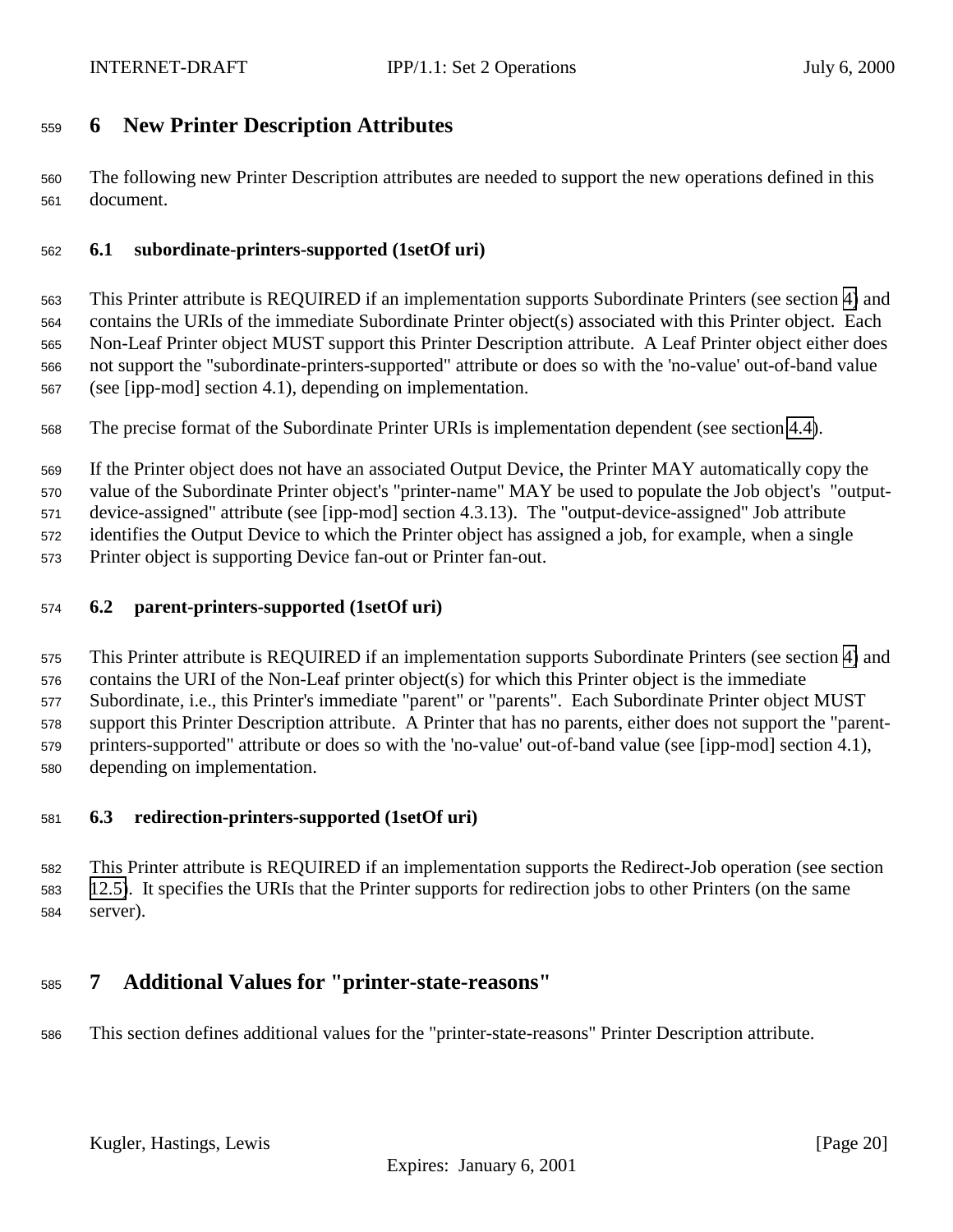## <span id="page-20-0"></span>**7.1 'hold-new-jobs'**

 'hold-new-jobs': The operator has issued the Hold-New-Jobs operation (see section [11.3.1\)](#page-25-0) or other means, but the output-device(s) are taking an appreciable time to stop. Later, when all output has stopped, the "printer-state" becomes 'stopped', and the 'paused' value replaces the 'moving-to-paused' value in the "printer-state-reasons" attribute. This value MUST be supported, if the Hold-New-Jobs operation is supported and the implementation takes significant time to pause a device in certain circumstances.

# **7.2 'deactivated'**

 'deactivated': A client has issued a Deactivate-Printer operation for the Printer object (see section [11.4.1\)](#page-27-0) and the Printer is in the process of becoming deactivated or has become deactivated. The Printer MUST reject all requests except Activate-Printer, queries (Get-Printer-Attributes, Get-Job- Attributes, Get-Jobs, etc.), Send-Document, and Send-URI (so that partial job submission can be completed - see section [11.1.1\)](#page-22-0) and return the 'server-error-service-unavailable' status code.

# **8 Additional Values for "job-state-reasons"**

This section defines additional values for the "job-state-reasons" Job Description attribute.

#### **8.1 'job-suspended'**

 'job-suspended': The job has been suspended while processing using the Suspend-Current-Job operation and other jobs can be processed on the Printer. The Job can be resumed using the Resume-Job operation which removes this value.

# **9 Additional events**

- The following Printer events are defined for use with [ipp-ntfy]:
- 'forwarded-operation-failed' an operation that a Printer forwarded to a Subordinate Printer (see section [4.7\)](#page-15-0) failed.

# **10 Additional status codes**

This section defines new status codes used by the operations defined in this document.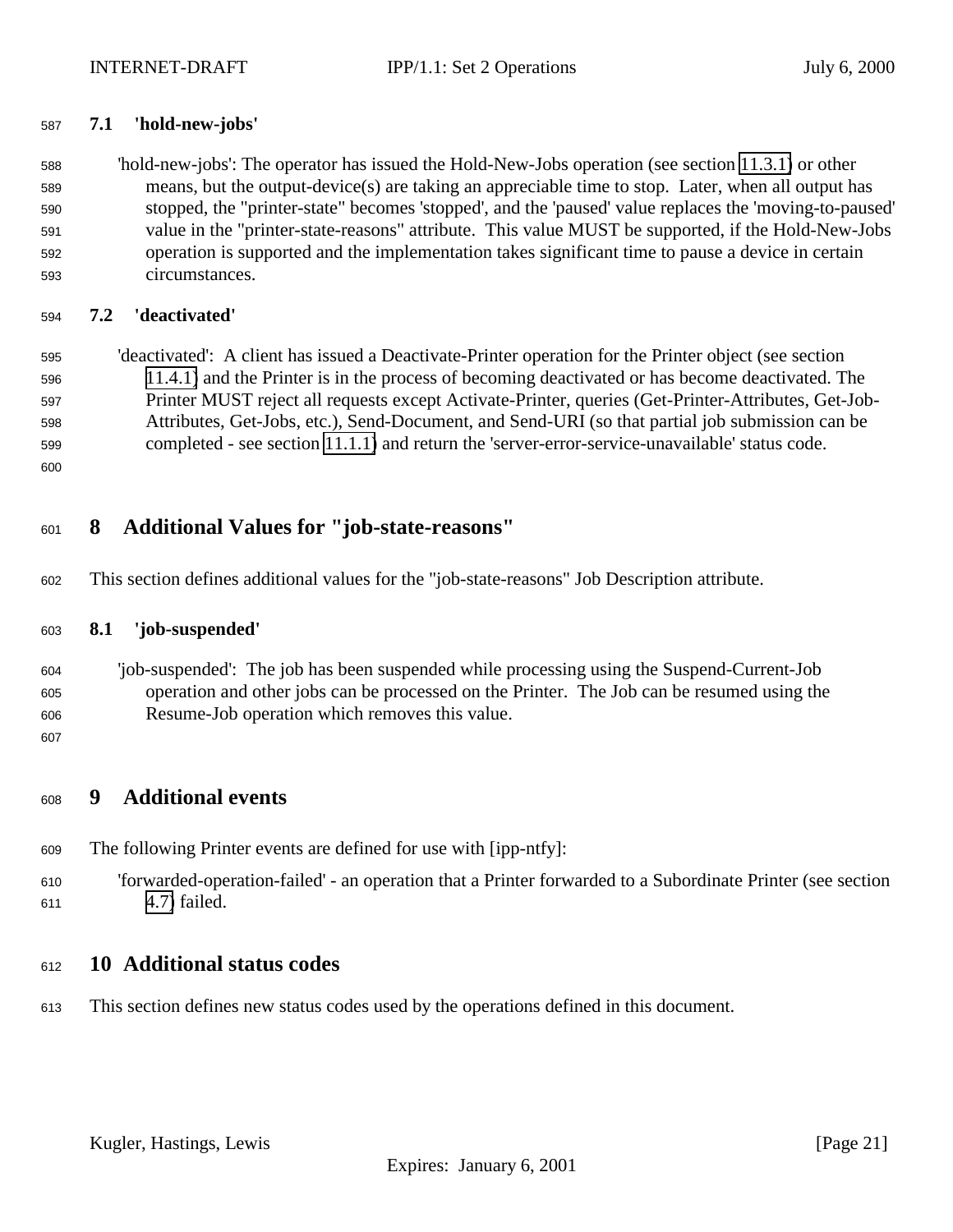<span id="page-21-0"></span>

# <sup>614</sup> **10.1 'server-error-printer-is-deactivated' (0x????)**

<sup>615</sup> The Printer has been deactivated using the Deactivate-Printer operation and is only accepting the Activate-

<sup>616</sup> Printer (see section [11.5.1\)](#page-28-0), Get-Job-Attributes, Get-Jobs, Get-Printer-Attributes, and any other Get-Xxxx <sup>617</sup> operations. An operator can perform the Activate-Printer operation to allow the Printer to accept other

<sup>618</sup> operations.

# <sup>619</sup> **11 Definition of the Printer Operations**

<sup>620</sup> All Printer Operations are directed at Printer objects. A client MUST always supply the "printer-uri" <sup>621</sup> operation attribute in order to identify the correct target of the operation. These descriptions assume all of <sup>622</sup> the common semantics of IPP/1.1 Model and Semantics document [ipp-mod] section 3.1.

<sup>623</sup> The Set 2 Printer Operations are summarized in Table 6:

| <b>Operation Name</b>  | Operation- | <b>Brief</b> description                                      |
|------------------------|------------|---------------------------------------------------------------|
|                        | Id         |                                                               |
| Enable-Printer         | $0x$ ??    | Allows the target Printer to accept Job Creation operations   |
| Disable-Printer        | $0x$ ??    | Prevents the target Printer from accepting Job Creation       |
|                        |            | operations                                                    |
| Pause-Printer-After-   | $0x$ ??    | Pause the Printer after the current job has been sent to the  |
| Current-Job            |            | Output Device.                                                |
| Hold-New-Jobs          | $0x$ ??    | Finishes processing all currently pending jobs. Any new       |
|                        |            | jobs are placed in the 'pending-held' state.                  |
| Release-Held-New-      | $0x$ ??    | Release all jobs to the 'pending' state that had been held by |
| Jobs                   |            | the effect of a previous Hold-New-Jobs operation and          |
|                        |            | condition the Printer to no longer hold new jobs.             |
| Deactivate-Printer     | $0x$ ??    | Puts the Printer into a read-only deactivated state.          |
| Activate-Printer       | $0x$ ??    | Restores the Printer to normal activity                       |
| <b>Restart-Printer</b> | $0x$ ??    | Restarts the target Printer and re-initializes the software   |
| Shutdown-Printer       | $0x$ ??    | Shuts down the target Printer so that it cannot be restarted  |
|                        |            | or queried                                                    |
| Startup-Printer        | $0x$ ??    | Starts up the instance of the Printer object                  |

#### <sup>624</sup> **Table 6 - Printer Operation Operation-Id assignments**

<sup>625</sup> All of the operations in this document are OPTIONAL for an IPP object to support. Unless the

<sup>626</sup> specification of an OPTIONAL operation requires support of another OPTIONAL operation, conforming <sup>627</sup> implementations may support any combination of these operations. Many of the operations come in pairs <sup>628</sup> and so both are REQUIRED if either one is implemented.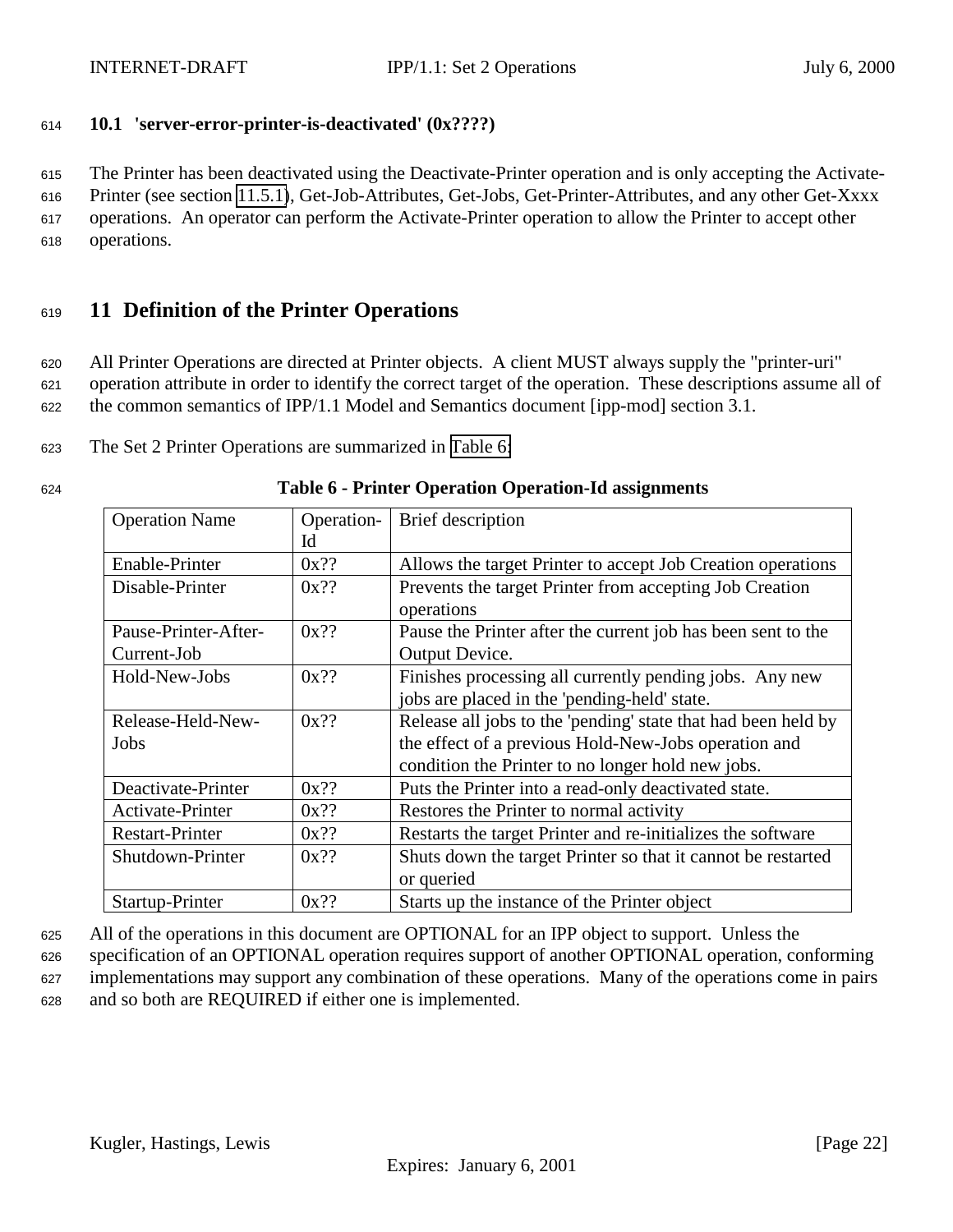## <span id="page-22-0"></span>**11.1 The Disable and Enable Printer Operations**

 This section defines the OPTIONAL Disable-Printer and Enable-Printer operations that stop and start the IPP Printer object from accepting new IPP jobs. If either of these operations are supported, both MUST be supported.

 These operations allow the operator to control whether or not the Printer will accept new Job Creation (Print-Job, Print-URI, and Create-Job) operations. These operations have no other effect on the Printer, so that the Printer continues to accept all other operations and continues to schedule and process jobs normally. In other words, these operation control the "input of new jobs" to the IPP Printer while the Pause and Resume operations (see section [11.2\)](#page-23-0) independently control the "output of new jobs" from the IPP Printer to the Output Device.

 The Disable-Printer and Enable-Printer operations MUST NOT affect the submission of jobs using other job submission protocols to the associated Output Device; the Disable and Enable Device Operations (see [ipp-device-ops]) are intended to stop the acceptance of all jobs by the associated Output Device(s).

#### **11.1.1 Disable-Printer Operation**

 This OPTIONAL operation allows a client to stop the Printer object from accepting new jobs, i.e., cause the Printer to reject subsequent Job Creation operations and return the 'server-error-not-accepting-jobs' status code. The Printer still accepts all other operations, including Validate-Job, Send-Document and Send-URI operations. Thus a Disable-Printer operation allows a client to continue submitting multiple documents of a multiple document job if the Create-Job operation had already been accepted. All previously created or submitted Jobs and currently processing Jobs continue unaffected.

 The IPP Printer MUST accept the request in any state. The Printer sets the value of its "printer-is- accepting-jobs" READ-ONLY Printer Description attribute to 'false' (see [ipp-mod] section 4.4.20), no matter what the previous value was. This operation has no immediate or direct effect on the Printer's "printer-state" and "printer-state-reasons" attributes.

- *Access Rights:* The authenticated user (see [ipp-mod] section 8.3) performing this operation must be an operator or administrator of the Printer object (see [ipp-mod] Sections 1 and 8.5).
- The Disable-Printer Request and Disable-Printer Response have the same attribute groups and attributes as the Pause-Printer operation (see [ipp-mod] sections 3.2.7.1 and 3.2.7.2), including the new "printer-message-from-operator" operation attribute (see section [5\)](#page-17-0).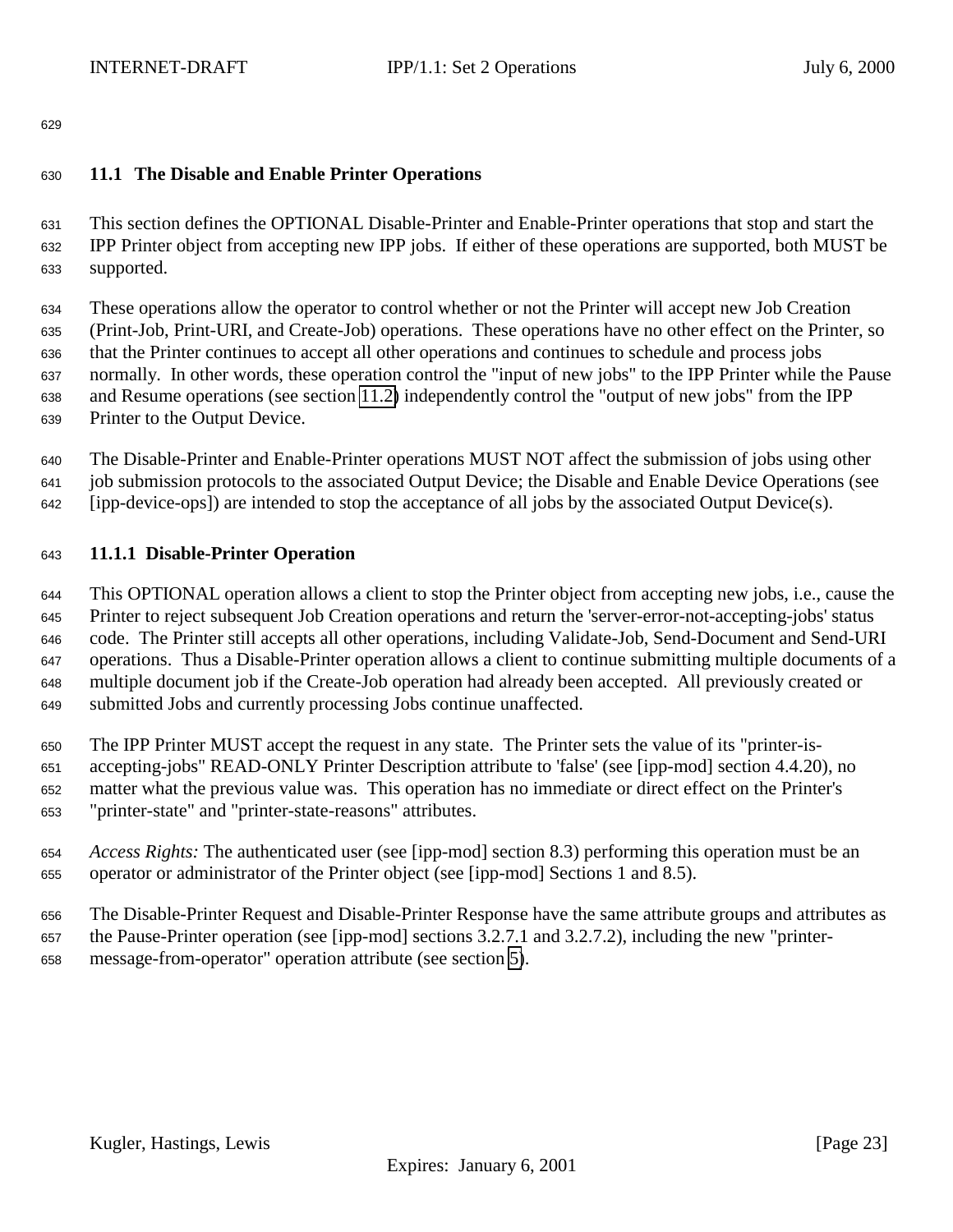## <span id="page-23-0"></span>**11.1.2 Enable-Printer Operation**

 This OPTIONAL operation allows a client to start the Printer object accepting jobs, i.e., cause the Printer to accept subsequent Job Creation operations. The Printer still accepts all other operations. All previously submitted Jobs and currently processing Jobs continue unaffected.

The IPP Printer MUST accept the request in any state. The Printer sets the value of its "printer-is-

 accepting-jobs" READ-ONLY Printer Description attribute to 'true' (see [ipp-mod] section 4.4.20), no matter what the previous value was. This operation has no immediate or direction effect on the Printer's "printer-state" and "printer-state-reasons" attributes.

 *Access Rights:* The authenticated user (see [ipp-mod] section 8.3) performing this operation must be an operator or administrator of the Printer object (see [ipp-mod] Sections 1 and 8.5).

 The Enable-Printer Request and Enable-Printer Response have the same attribute groups and attributes as the Pause-Printer operation (see [ipp-mod] sections 3.2.8.1 and 3.2.8.2), including the new "printer-message-from-operator" operation attribute (see section [5\)](#page-17-0).

## **11.2 The Pause and Resume Printer Operations**

 This section leaves the OPTIONAL IPP/1.1 Pause-Printer (see [ipp-mod] sections 3.2.7) to be ambiguous as to whether or not it stops the Printer immediately or after the current job and defines the OPTIONAL Pause-Printer-After-All-Current-Jobs operation to be after the current job. These operations affect the scheduling of IPP jobs. If either of these Pause Printer operations are supported, then the Resume-Printer operation MUST be supported.

 These operations allow the operator to control whether or not the Printer will send new IPP jobs to the associated Output Device(s) that the IPP Printer object represents. These operations have no other effect on the Printer, so that the Printer continues to accept all operations. In other words, these operation control the "output of new jobs" to the Output Device(s) while the Disable and Enable Printer Operations (see section [11.1\)](#page-22-0) independently control the "input of new jobs" to the IPP Printer.

 The Pause and Resume Printer Operations MUST NOT affect jobs that were submitted using other job submission protocols to the associated Output Device; the Pause and Resume Device Operations (see [ipp-device-ops]) are intended to stop the acceptance of all jobs by the associated Output Device(s).

 This document and [ipp-device-ops] define distinct operations in order to disambiguate the Pause-Printer operation as shown in [Table 7.](#page-24-0) The Printer Operations affect only Jobs submitted using IPP, while the Device Operations affect all jobs no matter what job submission protocol was used to submit them to the Output Device.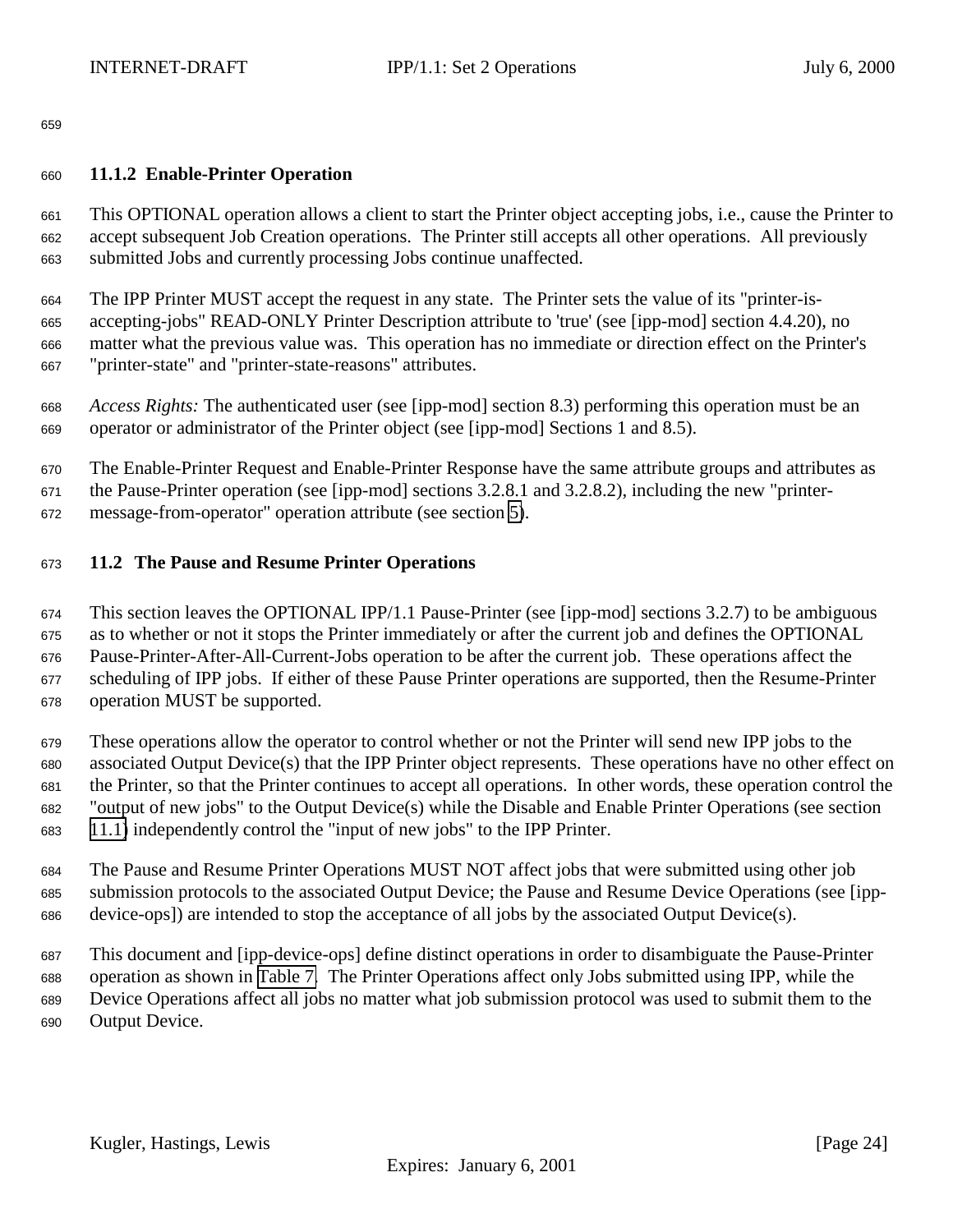| Pause and Resume Printer and Device<br>Operations | Description                                              |
|---------------------------------------------------|----------------------------------------------------------|
| IPP/1.1 Pause Printer                             | Stops the IPP Printer from sending new IPP Jobs to the   |
|                                                   | Output Device(s) either immediately or after the current |
|                                                   | job completes, depending on implementation, as           |
|                                                   | defined in [ipp-mod].                                    |
| Pause-Printer-After-Current-Job                   | Stops the IPP Printer from sending new IPP Jobs to the   |
|                                                   | Output Device(s) after the current jobs finish           |
| Resume-Printer                                    | Starts the IPP Printer sending IPP Jobs to the Output    |
|                                                   | Device again.                                            |
| Pause-Device-Now                                  | Stops the Output Device immediately from producing       |
|                                                   | marked media (current page, sheet, depending on          |
|                                                   | implementation) for any job. Like the Pause button on    |
|                                                   | the Output Device.                                       |
| Pause-Device-After-Current-Copy                   | Stops the Output Device from producing marked media      |
|                                                   | after the current copy of the current job.               |
| Pause-Device-After-Current-Job                    | Stops the Output Device from producing marked media      |
|                                                   | after the current job.                                   |
| Resume-Device                                     | Starts the Output Device processing any jobs again.      |

<span id="page-24-0"></span>

| 691 | <b>Table 7 - Pause and Resume Printer and Device Operations</b> |  |  |
|-----|-----------------------------------------------------------------|--|--|
|     |                                                                 |  |  |

## <sup>692</sup> **11.2.1 Pause-Printer-After-Current-Job operation**

 This OPTIONAL operation allows a client to stop the Printer object from starting to send IPP jobs to any of its Output Devices or Subordinate Printers. If the IPP Printer is in the middle of sending an IPP job to an Output Device or Subordinate Printer, the IPP Printer MUST complete sending that Job. However, after receiving this operation, the IPP Printer MUST NOT start to send any additional IPP jobs to any of its Output Devices or Subordinate Printers. In addition, after having received this operation, the IPP Printer MUST NOT start processing any more jobs, so additional jobs MUST NOT enter the 'processing' state.

 If the IPP Printer is not sending an IPP Job to the Output Device or Subordinate Printer (whether or not the Output Device or Subordinate Printer is busy processing any jobs), the IPP Printer object transitions immediately to the 'stopped' state by setting its "printer-state" attribute to 'stopped', removing the 'moving- to-paused' value, if present, from its "printer-state-reasons" attribute, and adding the 'paused' value to its "printer-state-reasons" attribute.

 If the implementation will take appreciable time to complete sending an IPP job that it has started sending to an Output Device or Subordinate Printer, the IPP Printer adds the 'moving-to-paused' value to the Printer object's "printer-state-reasons" attribute (see section [ipp-mod] 4.4.12). When the IPP Printer has completed sending IPP jobs that it was in the process of sending, the Printer object transitions to the 'stopped' state by setting its "printer-state" attribute to 'stopped', removing the 'moving-to-paused' value, if present, from its "printer-state-reasons" attribute, and adding the 'paused' value to its "printer-state-reasons" attribute.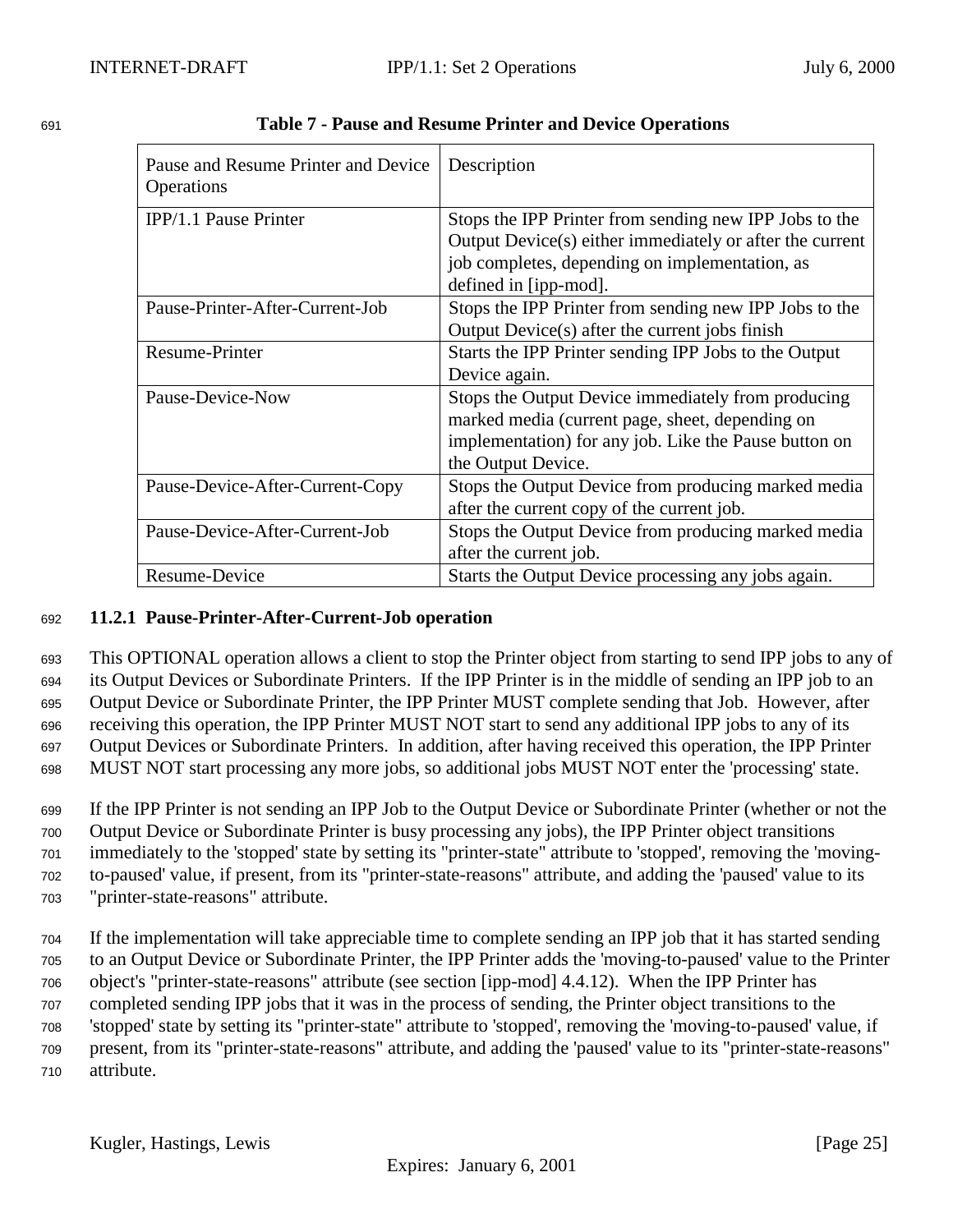<span id="page-25-0"></span><sup>711</sup> This operation MUST NOT affect the acceptance of Job Creation requests (see Disable-Printer section  $712$  [11.1.1\)](#page-22-0).

<sup>713</sup> For any jobs that are 'pending' or 'pending-held', the 'printer-stopped' value of the jobs' "job-state-reasons"

<sup>714</sup> attribute also applies. However, the IPP Printer NEED NOT update those jobs' "job-state-reasons"

<sup>715</sup> attributes and only need return the 'printer-stopped' value when those jobs are queried using the Get-Job-

<sup>716</sup> Attributes or Get-Jobs operations (so-called "lazy evaluation").

<sup>717</sup> The IPP Printer MUST accept the request in any state and transition the Printer to the indicated new

<sup>718</sup> "printer-state" and MUST add the indicated value to "printer-state-reasons" attribute before returning as

<sup>719</sup> follows:

| Current                | <b>New</b>                | "printer-                          | IPP Printer's response status code and action:                                                                                                                                                                                                                                                     |  |  |
|------------------------|---------------------------|------------------------------------|----------------------------------------------------------------------------------------------------------------------------------------------------------------------------------------------------------------------------------------------------------------------------------------------------|--|--|
| "printer-state"        | "printer-state"           | state-<br>reasons"                 | REQUIRED/OPTIONAL state transition for a<br>Printer to support                                                                                                                                                                                                                                     |  |  |
| 'idle'<br>'processing' | 'stopped'<br>'processing' | 'paused'<br>'moving-to-<br>paused' | REQUIRED: 'successful-ok'<br>OPTIONAL: 'successful-ok';<br>Later, when the IPP Printer has finished sending<br>IPP jobs to an Output Device, the "printer-state"<br>becomes 'stopped', and the 'paused' value<br>replaces the 'moving-to-paused' value in the<br>"printer-state-reasons" attribute |  |  |
| 'processing'           | 'stopped'                 | 'paused'                           | REQUIRED: 'successful-ok'; the IPP Printer<br>wasn't in the middle of sending an IPP job to an<br><b>Output Device</b>                                                                                                                                                                             |  |  |
| 'stopped'              | 'stopped'                 | 'paused'                           | REQUIRED: 'successful-ok'                                                                                                                                                                                                                                                                          |  |  |

<sup>720</sup> *Access Rights:* The authenticated user (see [ipp-mod] section 8.3) performing this operation must be an <sup>721</sup> operator or administrator of the Printer object (see [ipp-mod] Sections 1 and 8.5).

<sup>722</sup> The Pause-Printer-After-Current-Job Request and Pause-Printer-After-Current-Job Response have the same

<sup>723</sup> attribute groups and attributes as the Pause-Printer operation (see [ipp-mod] sections 3.2.7.1 and 3.2.7.2),

<sup>724</sup> including the new "printer-message-from-operator" operation attribute (see section [5\)](#page-17-0).

# <sup>725</sup> **11.3 Hold and Release New Jobs operations**

<sup>726</sup> This section defines operations to condition the Printer to hold any new jobs and to release them.

# <sup>727</sup> **11.3.1 Hold-New-Jobs operation**

<sup>728</sup> This OPTIONAL operation allows a client to condition the Printer to complete the current 'pending' and

<sup>729</sup> 'processing' IPP Jobs but not start processing any subsequently created IPP Jobs. If the IPP Printer is in the

<sup>730</sup> middle of sending an IPP job to an Output Device or Subordinate Printer, the IPP Printer MUST complete

<sup>731</sup> sending that Job. Furthermore, the IPP Printer MUST send all of the current 'pending' IPP Jobs to the

- <sup>732</sup> Output Device(s) or Subordinate IPP Printer object(s). Any subsequently received Job Creation operations
- <sup>733</sup> will cause the IPP Printer to put the Job into the 'pending-held' state with the 'job-held-on-create' value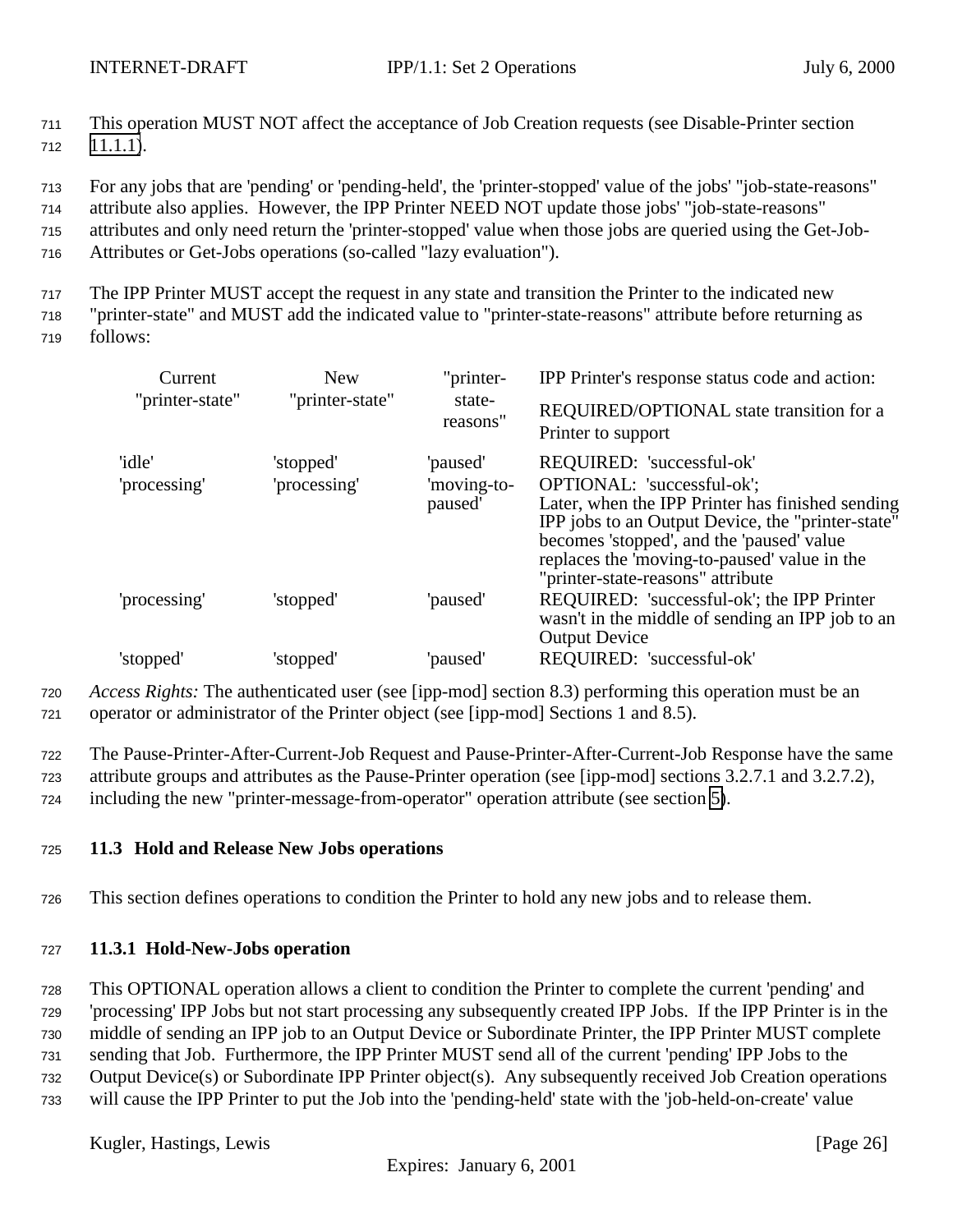- <span id="page-26-0"></span> being added to the job's "job-state-reasons" attribute. Thus all newly accepted jobs will be automatically held by the Printer.
- When the Printer completes all of the 'pending' and 'processing' jobs, it enters the 'idle' state as usual. An operator that is monitoring Printer state changes will know when the Printer has completed all current jobs because the Printer enters the 'idle' state.
- This operation MUST NOT affect the acceptance of Job Creation requests (see Disable-Printer section
- [11.1.1\)](#page-22-0), except to put the Jobs into the 'pending-held' state, instead of the 'pending' or 'processing' state.
- The IPP Printer MUST accept the request in any state, MUST NOT transition the Printer to any other
- "printer-state", and MUST add the 'hold-new-jobs' value to the Printer's "printer-state-reasons" attribute (whether the value was present or not).
- *Access Rights:* The authenticated user (see [ipp-mod] section 8.3) performing this operation must be an operator or administrator of the Printer object (see [ipp-mod] Sections 1 and 8.5).
- The Hold-New-Jobs Request and Hold-New-Jobs Response have the same attribute groups and attributes as
- the Pause-Printer operation (see [ipp-mod] sections 3.2.7.1 and 3.2.7.2), including the new "printer-
- message-from-operator" operation attribute (see section [5\)](#page-17-0).

#### **11.3.2 Release-Held-New-Jobs operation**

- This OPTIONAL operation allows a client to undo the effect of a previous Hold-New-Jobs operation. In
- particular, the Printer releases all of the jobs that it had held as a consequence of a Hold-New-Jobs operations, i.e., while the 'hold-new-jobs' value was present in the Printer's "printer-state-reasons" attribute.
- In addition, the Printer MUST accept this request in any state, MUST NOT transition the Printer to any
- other "printer-state", and MUST remove the 'hold-new-jobs' value from its "printer-state-reasons" attribute
- (whether the value was present or not) so that the Printer no longer holds newly created jobs.
- *Access Rights:* The authenticated user (see [ipp-mod] section 8.3) performing this operation must be an operator or administrator of the Printer object (see [ipp-mod] Sections 1 and 8.5).
- The Release-Held-New-Jobs Request and Release-Held-New-Jobs Response have the same attribute groups and attributes as the Pause-Printer operation (see [ipp-mod] sections 3.2.7.1 and 3.2.7.2), including the new "printer-message-from-operator" operation attribute (see section [5\)](#page-17-0).

# **11.4 Deactivate and Activate Printer Operations**

- This section defines the OPTIONAL Deactivate-Printer and Activate-Printer operations that stop and start the IPP Printer object from accepting all requests except queries and performing work. If either of these
- operations are supported, both MUST be supported.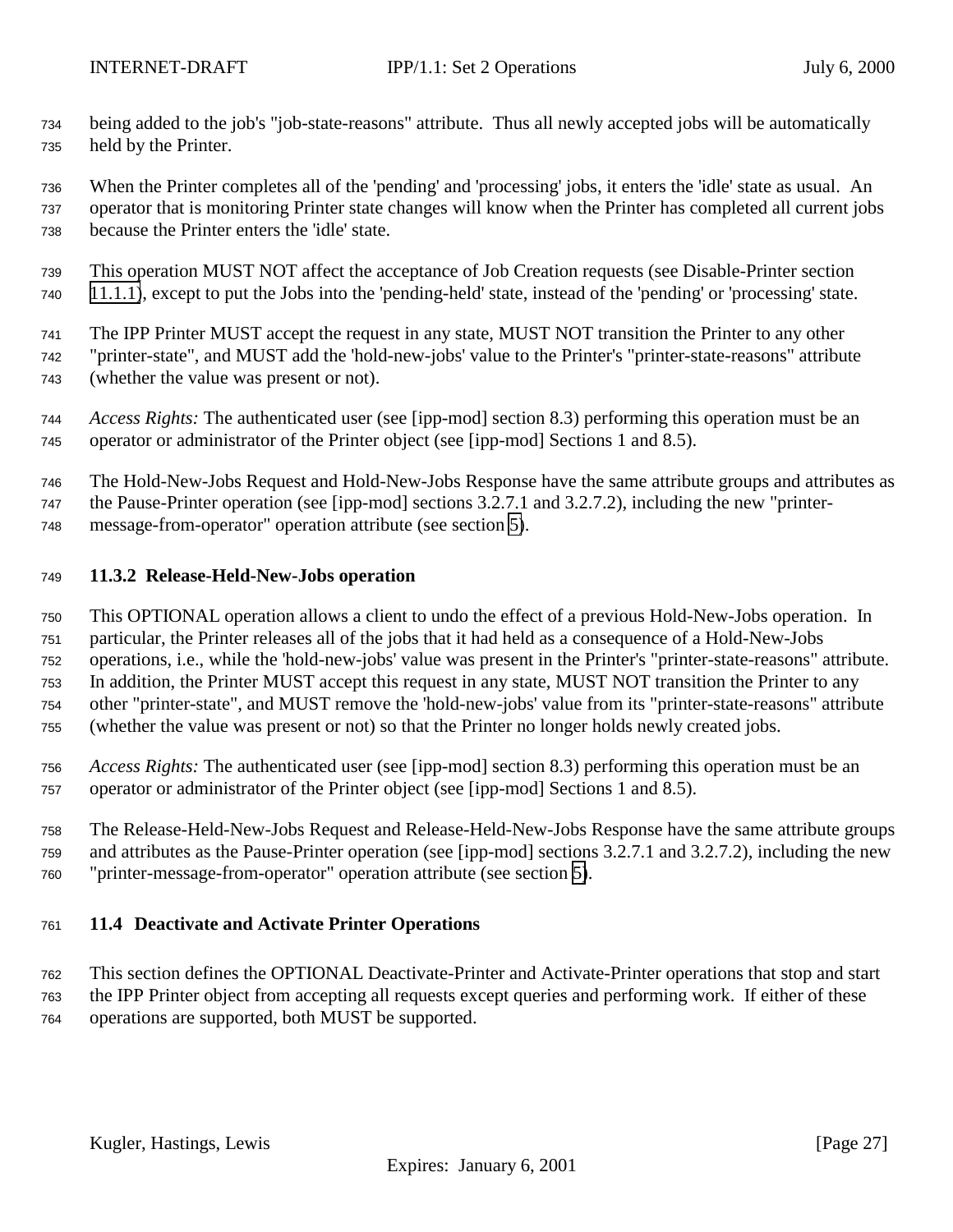<span id="page-27-0"></span>These operations allow the operator to put the Printer into a dormant read-only condition and to take it out

 of such a condition. These operations are a combination of the Deactivate and Pause operations, plus preventing the acceptance of any other requests, except queries.

The Deactivate and Activate Printer Operations MUST NOT affect the submission of jobs using other job

submission protocols to the associated Output Device; the Deactivate and Activate Device Operations (see

[ipp-device-ops]) are intended to stop the associated Output Device(s) from performing work and accepting

operations, except query operations.

# **11.4.1 Deactivate-Printer operation**

This OPTIONAL operation allows a client to stop the Printer object from starting to send IPP jobs to any of

its Output Devices or Subordinate Printers (Pause-Printer-After-Current-Job) and stop the Printer object

from accepting any, but query requests. The Printer performs a Disable-Printer and a Pause-Printer-After-

Current-Job operation immediately, including use of all of the "printer-state-reasons" if these two

operations cannot be completed immediately. In addition, the Printer MUST immediately reject all

requests, except Activate-Printer, queries (Get-Printer-Attributes, Get-Job-Attributes, Get-Jobs, etc.), Send-

Document, and Send-URI (so that partial job submission can be completed - see section [11.1.1\)](#page-22-0) and return

the 'server-error-service-unavailable' status code.

The IPP Printer MUST accept the request in any state. Immediately, the Printer MUST set the 'deactivated'

value in its "printer-state-reasons" attribute. Note: neither the Disable-Printer nor the Pause-Printer-After-

Current-Job set the 'deactivated' value.

 *Access Rights:* The authenticated user (see [ipp-mod] section 8.3) performing this operation must be an operator or administrator of the Printer object (see [ipp-mod] Sections 1 and 8.5).

 The Deactivate-Printer Request and Deactivate-Printer Response have the same attribute groups and attributes as the Pause-Printer operation (see [ipp-mod] sections 3.2.7.1 and 3.2.7.2), including the new "printer-message-from-operator" operation attribute (see section [5\)](#page-17-0).

# **11.4.2 Activate-Printer operation**

 This OPTIONAL operation allows a client to undo the effects of the Deactivate-Printer, i.e., allow the Printer object to start sending IPP jobs to any of its Output Devices or Subordinate Printers (Pause-Printer- After-Current-Job) and start the Printer object from accepting any requests. The Printer performs an Enable-Printer and a Resume-Printer operation immediately. In addition, the Printer MUST immediately

- start accepting all requests.
- The IPP Printer MUST accept the request in any state. Immediately, the Printer MUST immediately remove the 'deactivated' value from its "printer-state-reasons" attribute (whether present or not).
- *Access Rights:* The authenticated user (see [ipp-mod] section 8.3) performing this operation must be an operator or administrator of the Printer object (see [ipp-mod] Sections 1 and 8.5).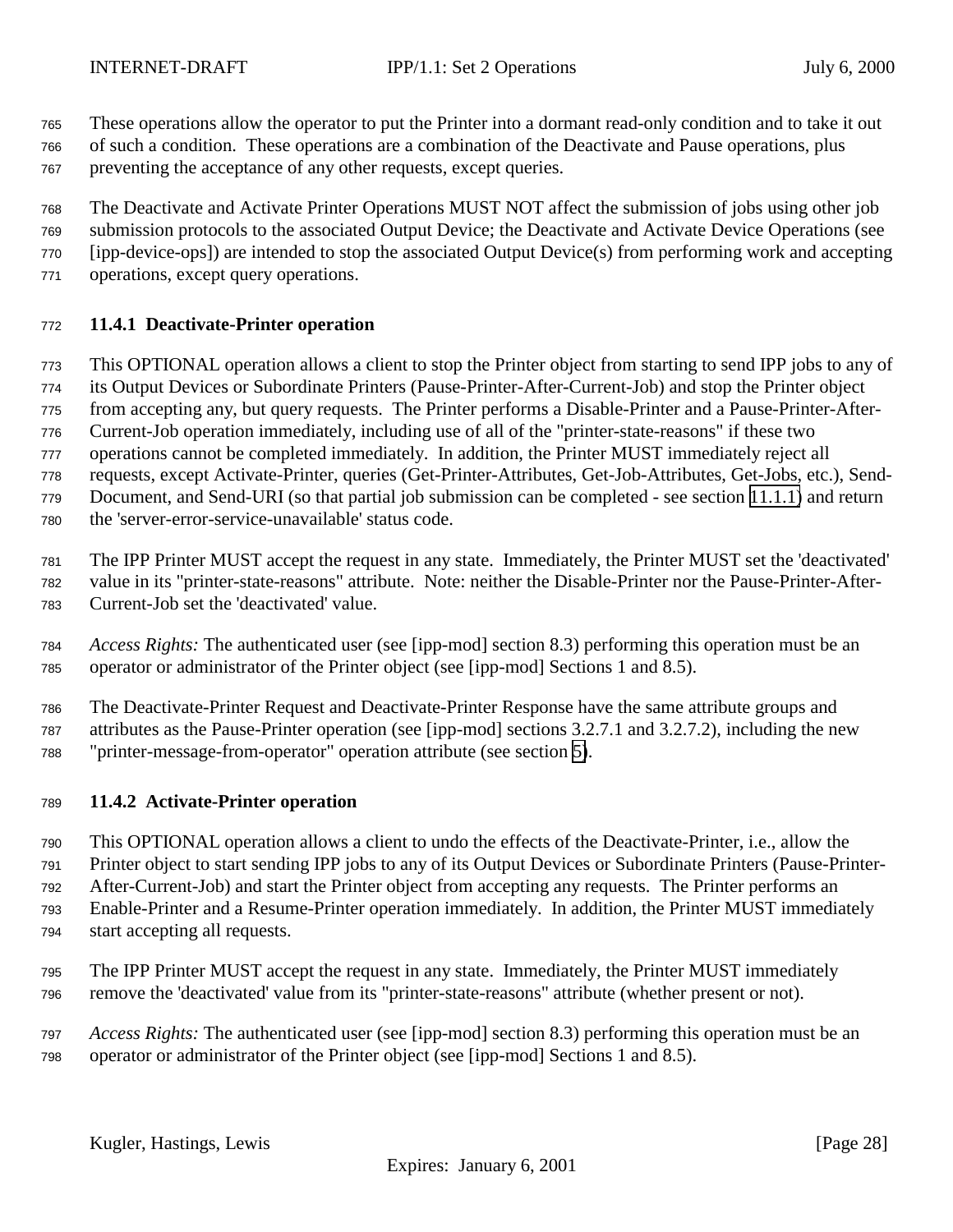<span id="page-28-0"></span>

 The Activate-Printer Request and Activate-Printer Response have the same attribute groups and attributes as the Pause-Printer operation (see [ipp-mod] sections 3.2.7.1 and 3.2.7.2), including the new "printer-

message-from-operator" operation attribute (see section [5\)](#page-17-0).

# **11.5 Restart-Printer, Shutdown-Printer, and Startup-Printer operations**

 This section defines the OPTIONAL Restart-Printer, Shutdown-Printer, and Startup-Printer operations that initialize, shutdown, and startup the Printer object, respectively. Each of these operations is OPTIONAL and any combination MAY be supported.

 The Restart-Printer, Shutdown-Printer, and Startup-Printer operations MUST NOT affect the submission of jobs using other job submission protocols to the associated Output Device; the Reset-Device and Power- Off-Device Operations (see [ipp-device-ops]) are intended to initialize or power off the associated Output Device(s).

## **11.5.1 Restart-Printer operation**

 This OPTIONAL operation allows a client to restart a Printer object whose operation is in need of initialization because of incorrect or erratic behavior, i.e., perform the effect of a software re-boot. The implementation MUST attempt to save any information about Jobs and the Printer object before re-

initializing. However, this operation MAY have drastic consequences on the running system, so the

operator should first try the Deactivate-Printer to minimize the effect on the current state of the system.

The effects of previous Disable-Printer, Pause Printer, and Deactivate-Printer operations are lost.

 The IPP Printer MUST accept the request in any state. The Printer object MUST initialize its Printer's "printer-state" to 'idle', remove the state reasons from its "printer-state-reasons" attribute, and its "printer-is-accepting-jobs" attribute to 'true'.

 *Access Rights:* The authenticated user (see [ipp-mod] section 8.3) performing this operation must be an operator or administrator of the Printer object (see [ipp-mod] Sections 1 and 8.5).

The Restart-Printer Request and Restart-Printer Response have the same attribute groups and attributes as

- the Pause-Printer operation (see [ipp-mod] sections 3.2.8.1 and 3.2.8.2), including the new "printer-
- message-from-operator" operation attribute (see section [5\)](#page-17-0).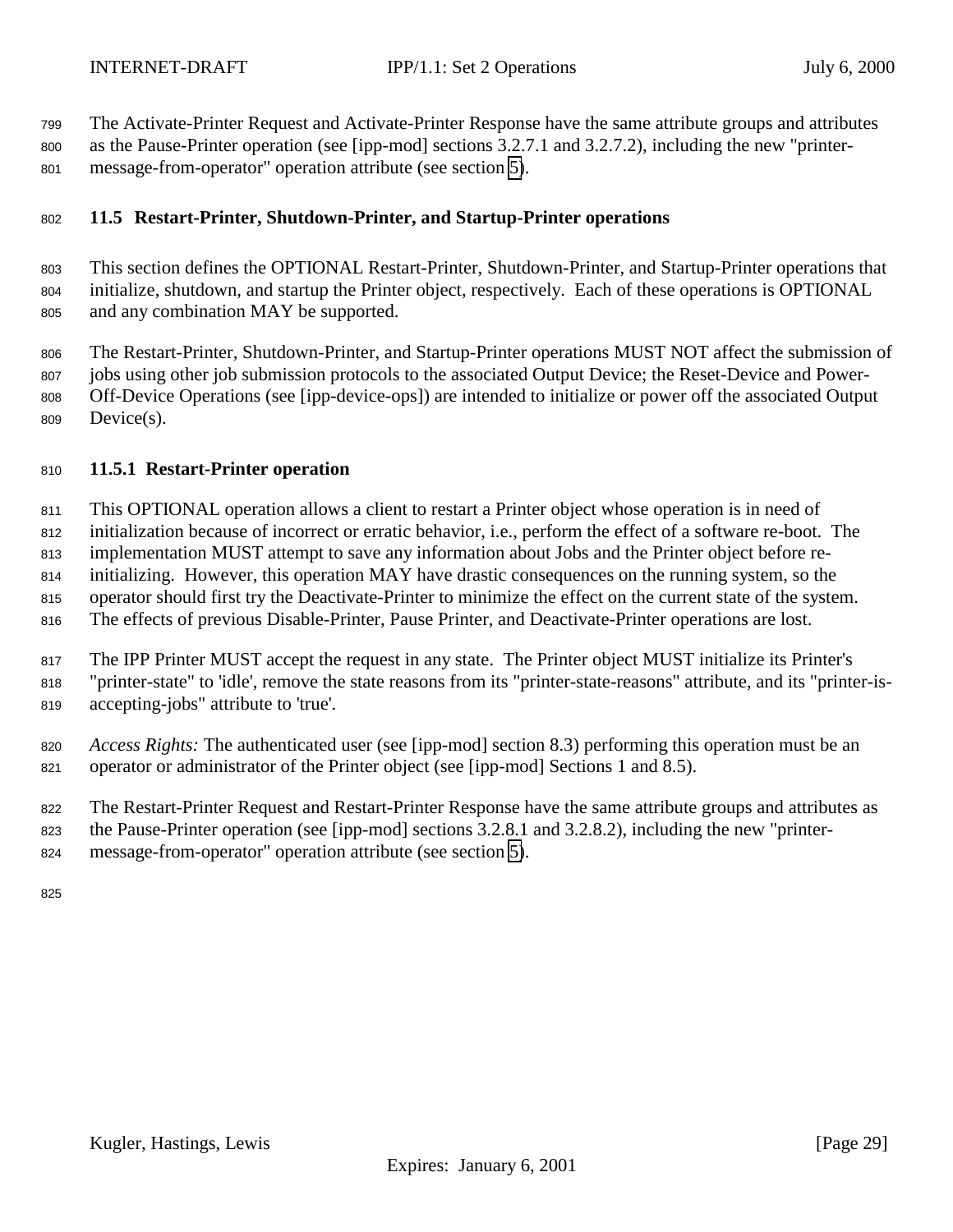#### <span id="page-29-0"></span>**11.5.2 Shutdown-Printer Operation**

 This OPTIONAL operation allows a client to shutdown a Printer, i.e., stop processing jobs and make the 828 Printer object no longer available for any operations using the IPP protocol without losing any jobs. There is no way to bring the instance of the Printer object back to being used, except for the Startup-Printer (see section 11.5.3) which starts up a new instance of the Printer object for hosted implementations. The purpose of Shutdown-Printer is to shutdown the Printer for an extended period, not to reset the device(s) or modify a Printer attribute. See Restart-Printer (section [11.5.1\)](#page-28-0), Startup-Printer (section ), and Reset-Device [ipp-device-ops] for the way to initialize the software or reset the Output Device(s). See the Disable-Printer operation (section [11.1\)](#page-22-0) for a way for the client to stop the Printer from accepting Job Creation requests without stopping processing or shutting down.

 The Printer MUST add the 'shutdown' value (see [ipp-mod] section 4.4.11) immediately to its "printer-state- reasons" Printer Description attribute and performs a Deactivate-Printer operation (see section [11.4.1\)](#page-27-0) which performs a Disable-Printer and Pause-Printer-After-Current-Job operation).

 Note: In order to shutdown the Printer after all the currently submitted jobs have completed, the operator issues a Disable-Printer operation (see section [11.1.1\)](#page-22-0) and then waits until all the jobs have completed and the Printer goes into the 'idle' state before issuing the Shutdown-Printer operation.

 The Printer object MUST accept this operation in any state and transition the Printer object through the "printer-states" and "printer-state-reasons" defined for the Pause-Printer-After-Current-Job operation until the activity is completed and the Printer object disappears.

 *Access Rights:* The authenticated user (see [ipp-mod] section 8.3) performing this operation must be an operator or administrator of the Printer object (see [ipp-mod] Sections 1 and 8.5).

 The Shutdown-Printer Request and Shutdown-Printer Response have the same attribute groups and attributes as the Pause-Printer operation (see [ipp-mod] sections 3.2.7.1 and 3.2.7.2), including the new "printer-message-from-operator" operation attribute (see section [5\)](#page-17-0).

#### **11.5.3 Startup-Printer operation**

 This OPTIONAL operation allows a client to startup an instance of a Printer object, provided that there isn't one already instantiated. The purpose of Startup-Printer is to allow a hosted implementation of the IPP Printer object (i.e., a Server that implements an IPP Printer on behalf of a networked or local Output

Device) to be started after the host is available (by means outside this document). See Restart-Printer

(section [11.5.1\)](#page-28-0) and Reset-Device [ipp-device-ops] for the way to initialize the software or reset the Output

Device(s) when the IPP Printer object has already been instantiated.

 The host MUST accept this operation only when the Printer object has not been instantiated. If the Printer object already exists, the host must return the 'client-error-not-possible' status code.

 The result of this operation MUST be with the Printer object's "printer-state" set to 'idle', the state reasons removed from its "printer-state-reasons" attribute, and its "printer-is-accepting-jobs" attribute set to 'false'.

Then the operator can reconfigure the Printer before performing an Enable-Printer operation. However,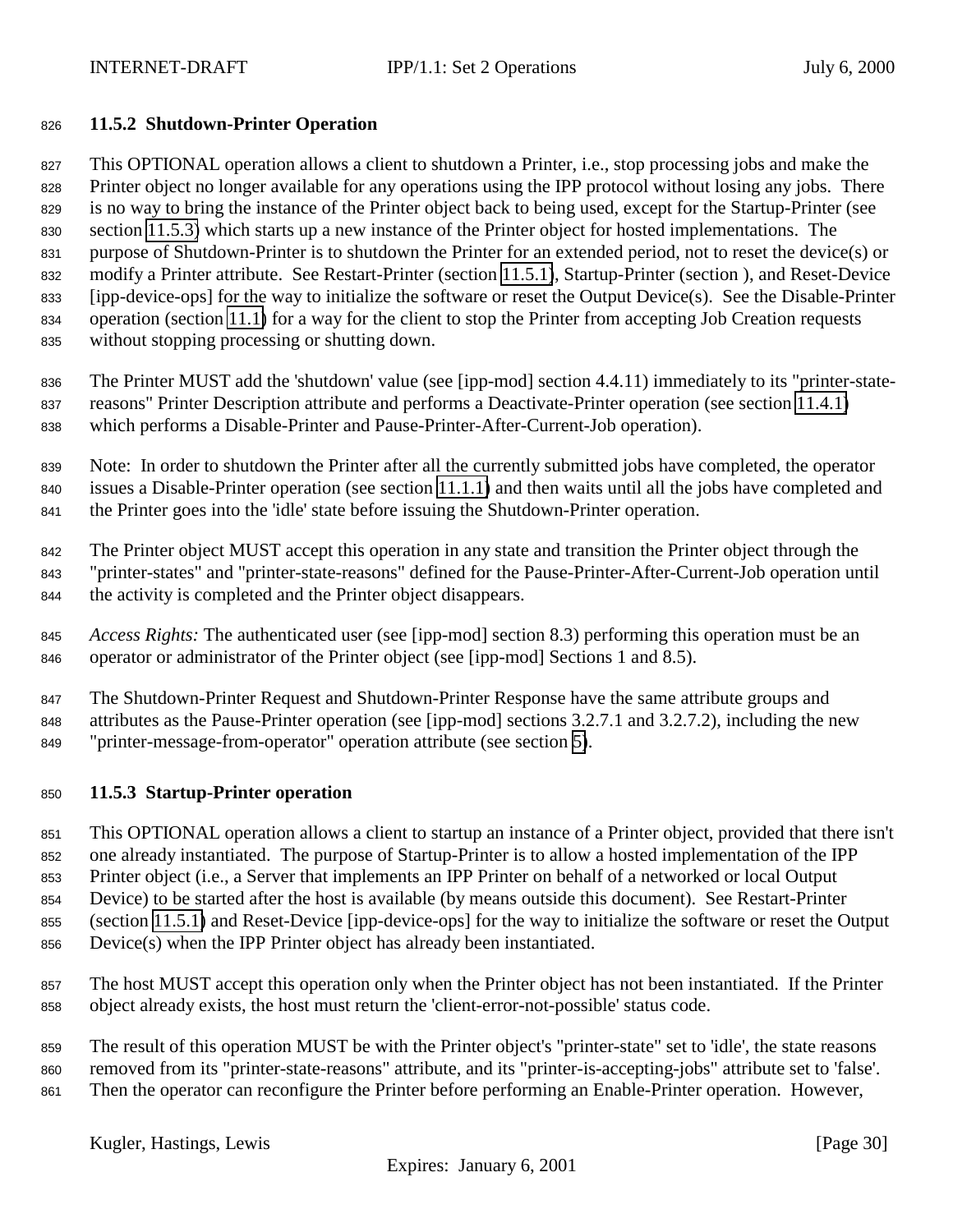- when a Printer is first powered up, it is RECOMMENDED that its "printer-is-accepting-jobs" attribute be set to 'true' in order to achieve easy "out of the box" operation.
- *Access Rights:* The authenticated user (see [ipp-mod] section 8.3) performing this operation must be an operator or administrator of the Printer object (see [ipp-mod] Sections 1 and 8.5).
- The Shutdown-Printer Request and Shutdown-Printer Response have the same attribute groups and
- attributes as the Pause-Printer operation (see [ipp-mod] sections 3.2.7.1 and 3.2.7.2), including the new "printer-message-from-operator" operation attribute (see section [5\)](#page-17-0).

Kugler, Hastings, Lewis [Page 31]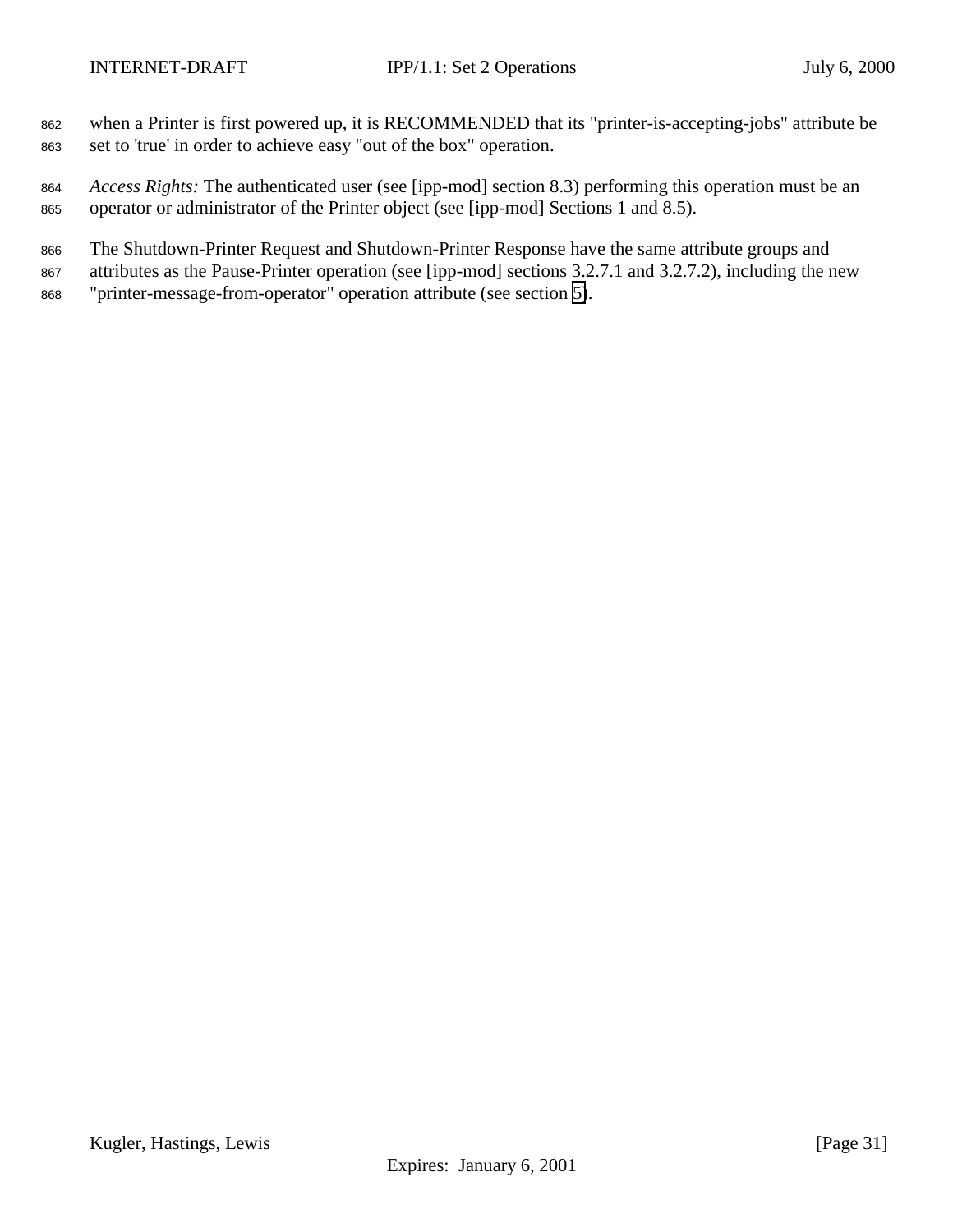# <span id="page-31-0"></span><sup>870</sup> **12 Definition of the Job Operations**

 All Job operations are directed at Job objects. A client MUST always supply some means of identifying the 872 Job object in order to identify the correct target of the operation. That job identification MAY either be a single Job URI or a combination of a Printer URI with a Job ID. The IPP object implementation MUST support both forms of identification for every job.

<sup>875</sup> The Job Operations are summarized in Table 8:

#### <sup>876</sup> **Table 8 - Job operation Operation-Id assignments**

| <b>Operation Name</b> | Operation- | Brief description                                               |
|-----------------------|------------|-----------------------------------------------------------------|
|                       | Id         |                                                                 |
| Reprocess-Job         | $0x$ ??    | Creates a copy of a completed target job with a new Job ID      |
|                       |            | and processes it                                                |
| Cancel-Current-Job    | $0x$ ??    | Cancels the current job on the target Printer or the            |
|                       |            | specified job if it is the current job                          |
| Suspend-Current-Job   | $0x$ ??    | Suspends the current processing job on the target Printer or    |
|                       |            | the specified job if it is the current job, allowing other jobs |
|                       |            | to be processed instead                                         |
| Resume-Job            | $0x$ ??    | Resume the suspended target job                                 |
| Promote-Job           | $0x$ ??    | Promote the pending target job to be next after the current     |
|                       |            | $job(s)$ complete                                               |
| Redirect-Job          | $0x$ ??    | Redirect the target job to the specified Printer on the same    |
|                       |            | server.                                                         |
| Schedule-Job-After    | $0x$ ??    | Schedule the target job immediately after the specified job,    |
|                       |            | all other scheduling factors being equal.                       |

877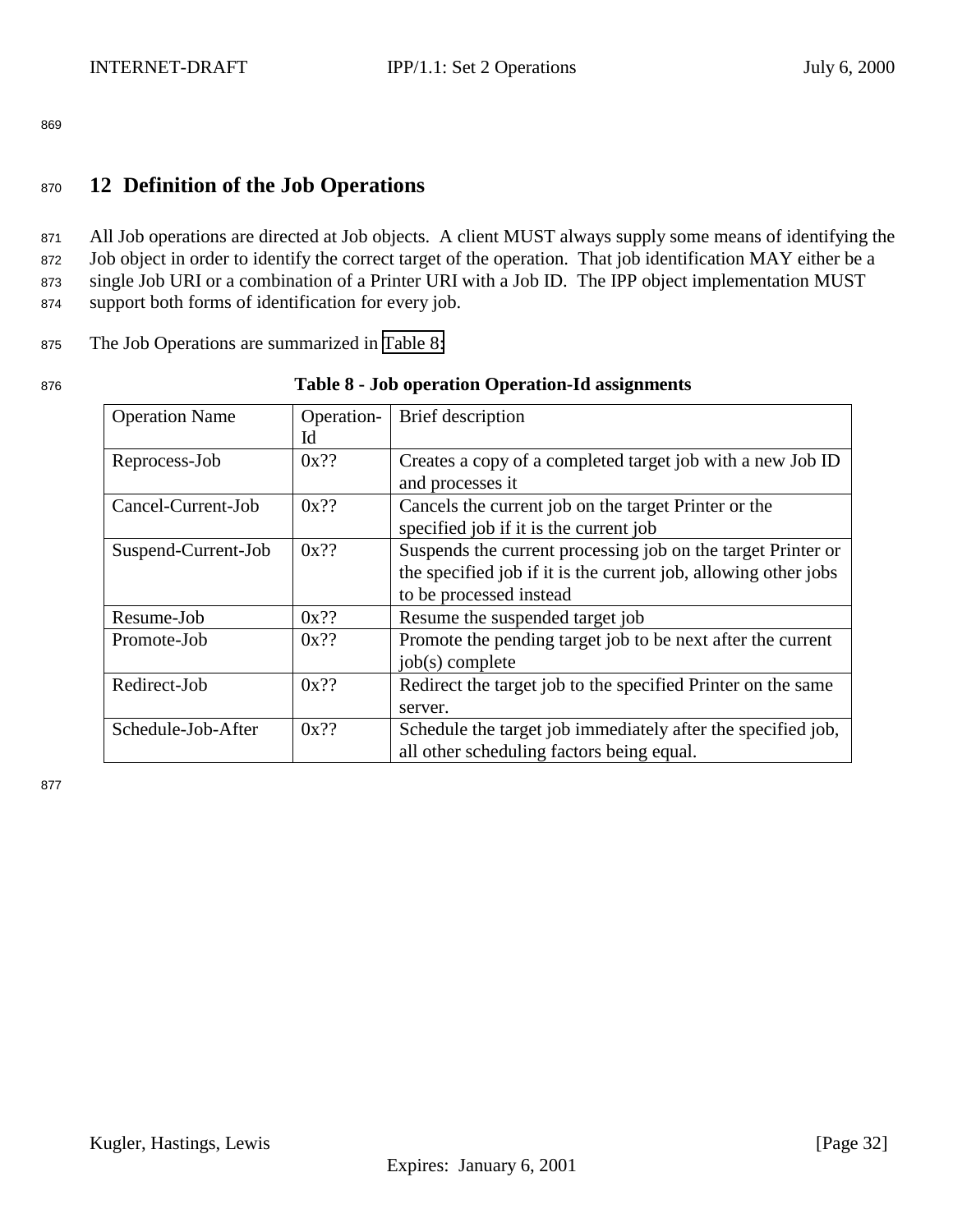# <span id="page-32-0"></span>**12.1 Reprocess-Job Operation**

 This OPTIONAL operation is a create job operation that allows a client to re-process a copy of a job that had been retained in the queue after processing completed, was canceled, or was aborted (see [ipp-mod] section 4.3.7.2). This operation is the same as the Restart-Job operation (see [ipp-mod] section 3.3.7), except that the Printer creates a new job that is a copy of the target job and the target job is unchanged. The new job is assigned new values to the "job-uri" and "job-id" attributes and the new job's Job Description attributes that accumulate job progress, such as "job-impressions-completed", "job-media-sheets- completed", and "job-k-octets-processed", are initialized to 0 as with any create job operation. The target job moves to the Job History after a suitable period, independent of whether one or more Reprocess-Job operations have been performed on it.

If the Set-Job-Attributes operation is supported, then the "job-hold-until" operation attribute MUST be

supported with at least the 'indefinite' value, so that a client can modify the new job before it is scheduled

for processing using the Set-Job-Attributes operation. After modifying the job, the client can release the

 job for processing, by using the Release-Job operation specifying the newly assigned "job-uri" or "job-id" for the new job.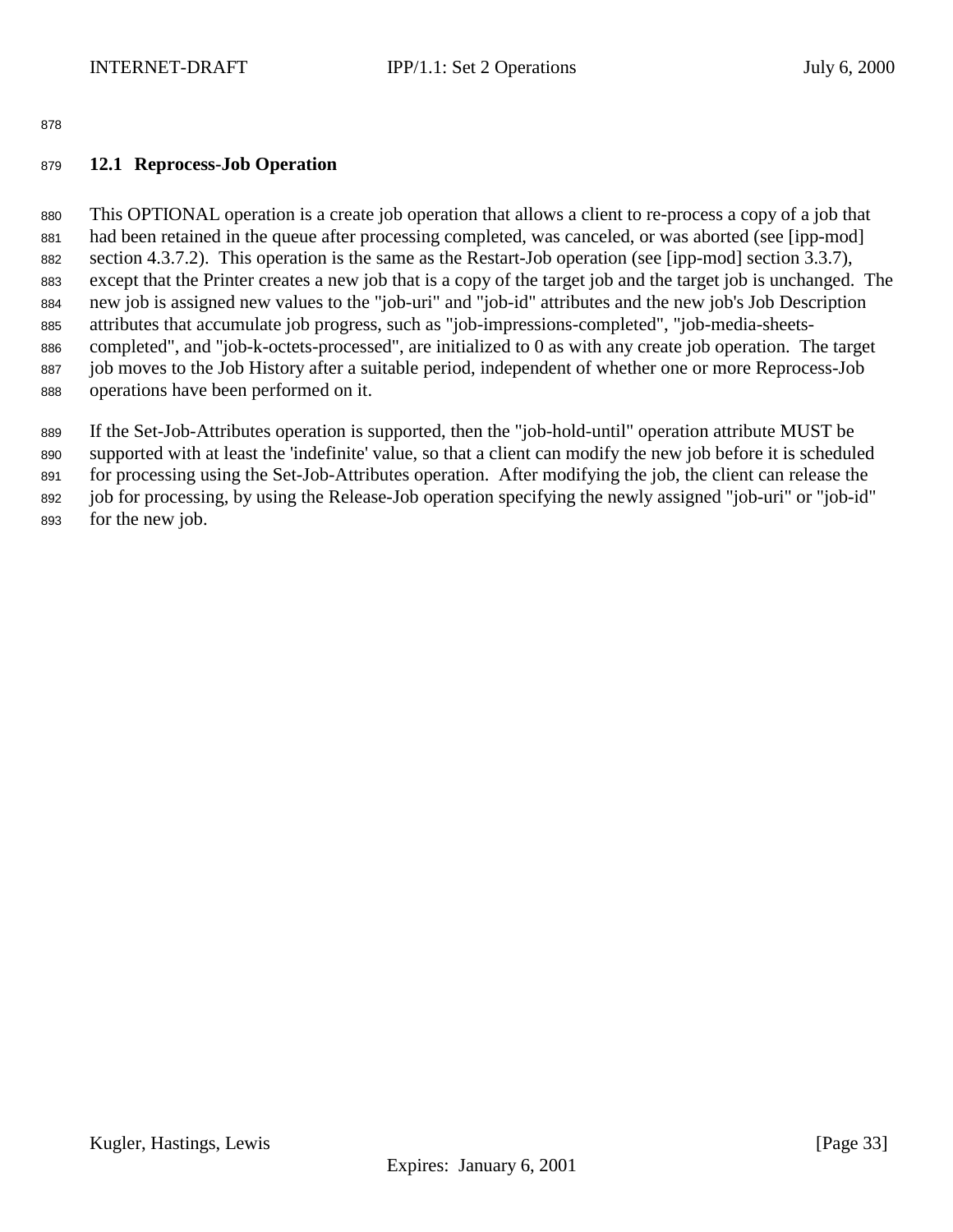# <span id="page-33-0"></span>**12.2 Cancel-Current-Job Operation**

 This OPTIONAL operation allows a client to cancel the current job on the target Printer or the specified job if it is the current job on the Printer. See [ipp-mod] section 3.3.3 for the semantics of canceling a job. Since a Job might already be marking by the time a Cancel-Current-Job is received, some media sheet pages might be printed before the job is actually terminated.

 If the client does not supply a "job-id" operation attribute, the Printer MUST accept the request and cancel the current job if there is a current job in the 'processing' or 'processing-stopped' state; otherwise, it MUST reject the request and return the 'client-error-not-possible' status code. If more than one job is in the 'processing' or 'processing-stopped' states, the one that is marking is canceled and the others are unaffected.

 Warning: On a shared printer, there is a race condition. Between the time that a user issues this operation and its acceptance, the current job might change to a different job. If the user or operator is authenticated to cancel the new job, the wrong job is canceled. To prevent this race from canceling the wrong job, the client MAY supply the "job-id" operation attribute which is checked against the current job's job-id. If the job identified by the "job-id" attribute is not the current job on the Printer, i.e., is not in the 'processing' or 'processing-stopped' states, the Printer MUST reject this operation and return the 'client-error-not-possible' status code. Otherwise, the Printer cancels the specified job.

 *Access Rights:* The authenticated user (see [ipp-mod] section 8.3) performing this operation must either be the job owner (as determined in the Job Creation operation) or an operator or administrator of the Printer object (see [ipp-mod] Sections 1 and 8.5).

 The Cancel-Current-Job Request and Cancel-Current-Job Response have the same attribute groups and attributes as the Resume-Printer operation (see [ipp-mod] section 3.2.8), including the new "job-message- from-operator" operation attribute (see section [5\)](#page-17-0), with the addition of the following Group 1 Operation attributes in the request:

- "job-id" (integer(1:MAX)):
- The client OPTIONALLY supplies this Operation attribute in order to verify that the identified job is still the current job on the target Printer object. The IPP object MUST supports this operation attribute, if it supports this operation.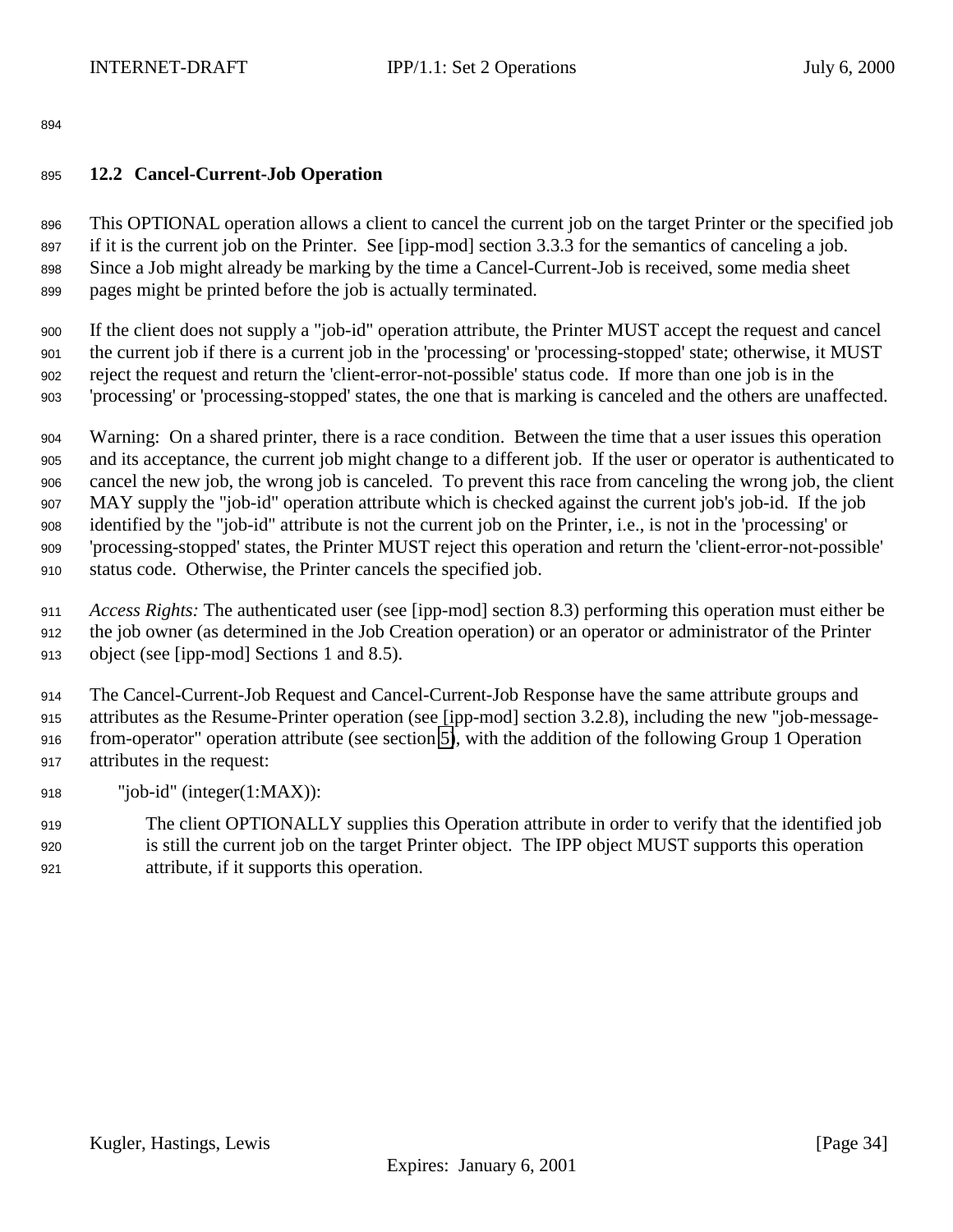## <span id="page-34-0"></span>**12.3 Suspend and Resume Job operations**

 This section defines the Suspend-Current-Job and Resume-Job operations. These operations allow an operator or user to suspend a job while it is processing and allow other jobs to be processed and the resume the suspended job at a later point in time without losing any of the output.

If either of these operations is supported, they both MUST be supported.

 The Hold-Job and Release-Job operations ([ipp-mod] section 3.3.5) are for holding and releasing held jobs, not suspending and resuming suspended jobs.

# **12.3.1 Suspend-Current-Job operation**

 This OPTIONAL operation allows a client to stop the current job on the target Printer or the specified job if it is the current job on the Printer, and allow other jobs to be processed instead. The Printer moves the current job or the target job to the 'processing-stopped' state and sets the 'job-suspended' value (see section [8.1\)](#page-20-0) in the job's "job-state-reasons" attribute and processes other jobs.

 If the client does not supply a "job-id" operation attribute, the Printer MUST accept the request and suspend the current job if there is a current job in the 'processing' or 'processing-stopped' state; otherwise, it MUST reject the request and return the 'client-error-not-possible' status code. If more than one job is in the 'processing' or 'processing-stopped' states, all of them are suspended.

 Warning: On a shared printer, there is a race condition. Between the time that a user issues this operation and its acceptance, the current job might change to a different job. If the user or operator is authenticated to suspend the new job, the wrong job is suspended. To prevent this race from pausing the wrong job, the client MAY supply the "job-id" operation attribute which is checked against the current job's job-id. If the job identified by the "job-id" attribute is not the current job on the Printer, i.e., is not in the 'processing' or 'processing-stopped' states, the Printer MUST reject this operation and return the 'client-error-not-possible' status code. Otherwise, the Printer suspends the specified job and processed other jobs.

 The Printer MUST reject a Resume-Job request (and return the 'client-error-not-possible') for a job that has been suspended , i.e., for a job in the 'processing-stopped' state, with the 'job-suspended' value in its "job-state-reasons" attribute.

 *Access Rights:* The authenticated user (see [ipp-mod] section 8.3) performing this operation must either be the job owner (as determined in the Job Creation operation) or an operator or administrator of the Printer object (see [ipp-mod] Sections 1 and 8.5).

 The Suspend-Current-Job Request and Suspend-Current-Job Response have the same attribute groups and attributes as the Pause-Printer operation (see [ipp-mod] section 3.2.8 ), including the new "job-message- from-operator" operation attribute (see section [5\)](#page-17-0), with the addition of the following Group 1 Operation attributes in the request: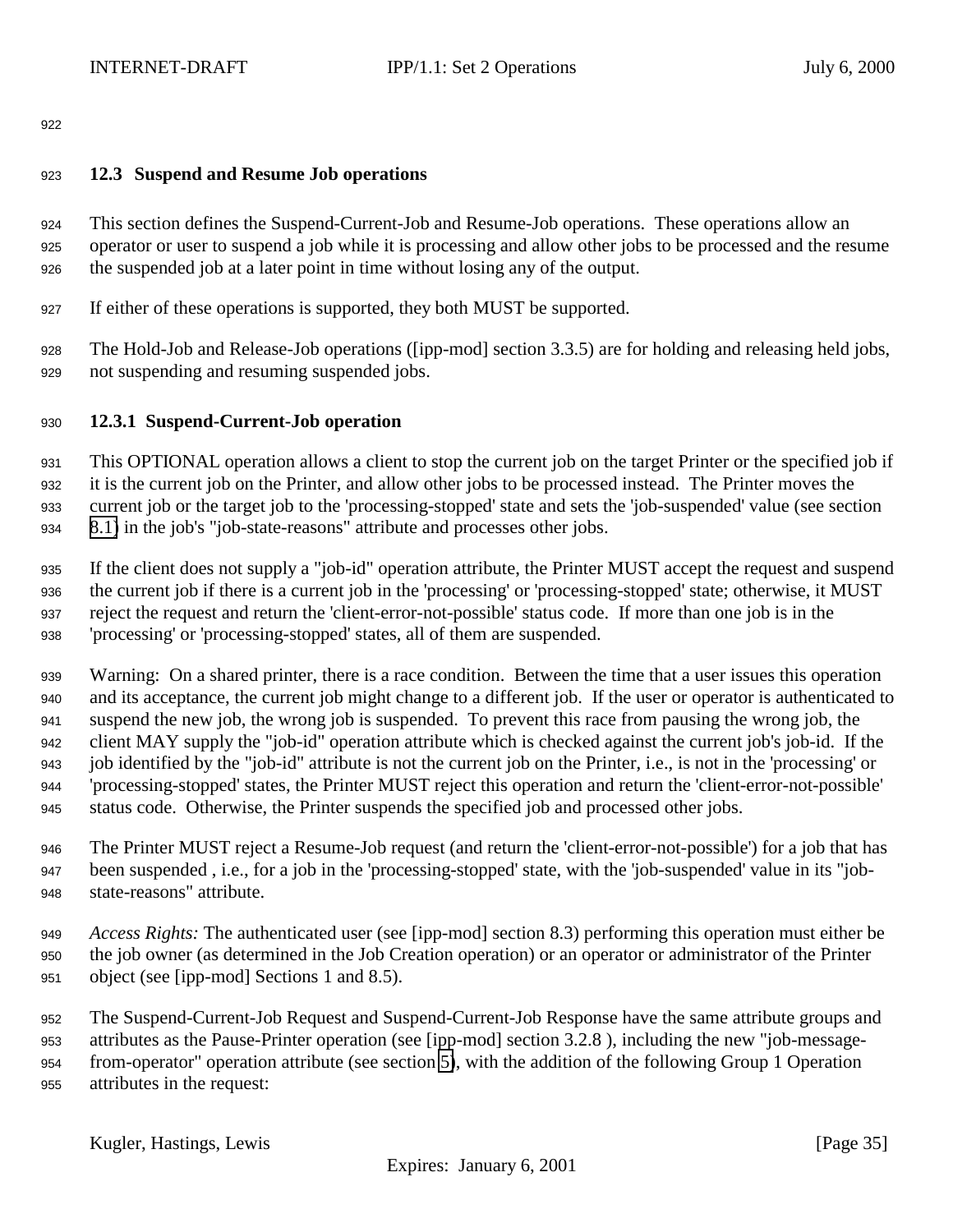- <span id="page-35-0"></span>"job-id" (integer(1:MAX)):
- The client OPTIONALLY supplies this Operation attribute in order to verify that the identified job is still the current job on the target Printer object. The IPP object MUST supports this operation attribute, if it supports this operation.

## **12.3.2 Resume-Job operation**

 This OPTIONAL operation allows a client to resume the target job at the point where it was suspended. The Printer moves the target job to the 'pending' state and removes the 'job-suspended' value from the job's "job-state-reasons" attribute.

 If the target job is not in the 'processing-stopped' state with the 'job-suspended' value in the job's "job-state- reasons" attribute, the Printer MUST reject the request and return the 'client-error-not-possible' status code, since the job was not suspended.

 *Access Rights:* The authenticated user (see [ipp-mod] section 8.3) performing this operation must either be the job owner (as determined in the Job Creation operation) or an operator or administrator of the Printer object (see [ipp-mod] Sections 1 and 8.5).

The Resume-Job Request and Resume-Job Response have the same attribute groups and attributes as the

Release-Job operation (see [ipp-mod] section 3.3.6), including the new "job-message-from-operator"

operation attribute (see section [5\)](#page-17-0).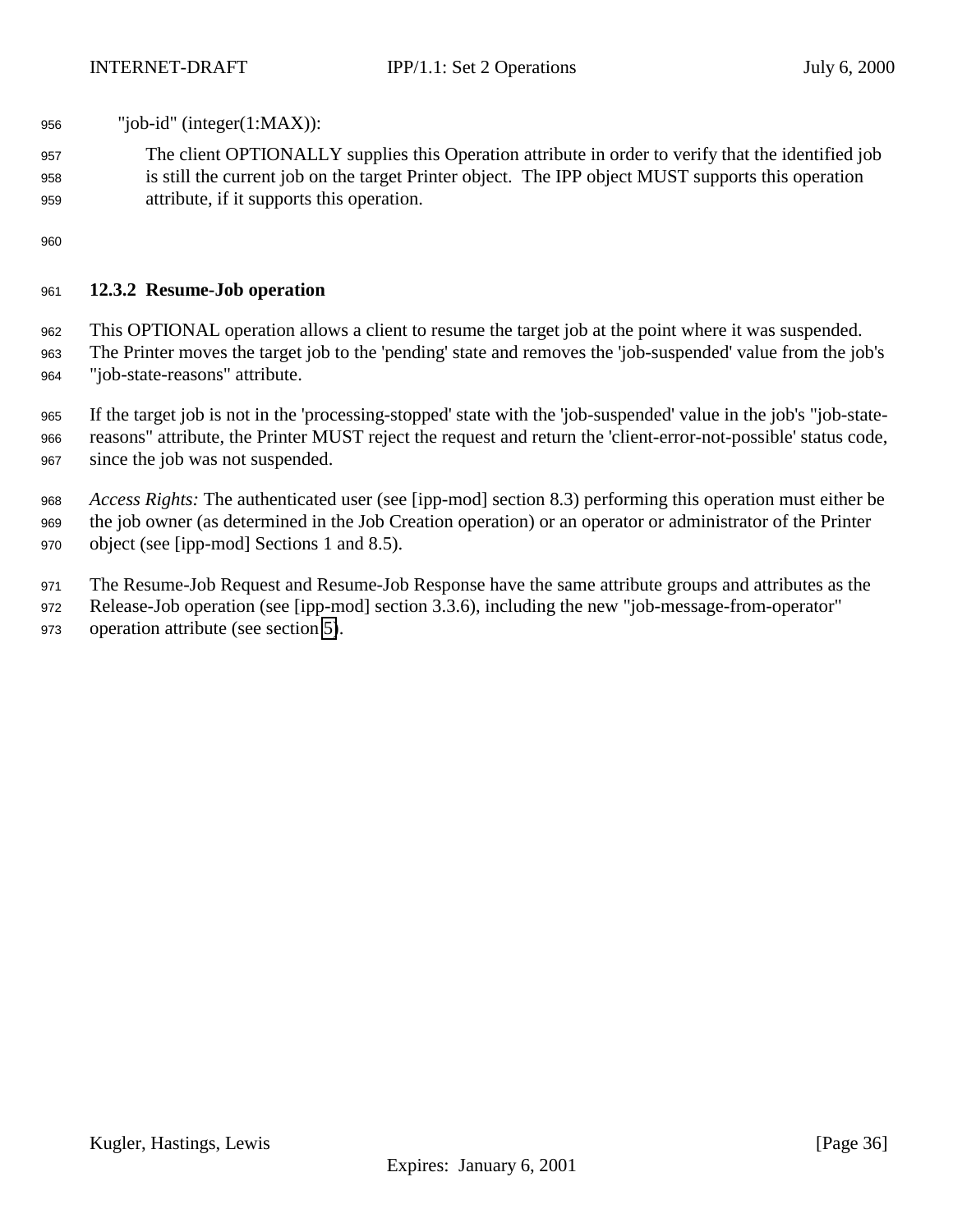## <span id="page-36-0"></span>**12.4 Promote-Job operation**

 This OPTIONAL operation allows a client to make the pending target job be processed next after the current job completes. This operation is specially useful in a production printing environment where the operator is involved in job scheduling.

 If the target job is in the 'pending' state, this operation does not change the job's state, but causes the job to be processed after the current job(s) complete. If the target job is not in the 'pending' state, the Printer rejects the request and returns the 'client-error-not-possible' status code. The Printer returns the target job immediately after the current job(s) in a Get-Jobs response (see [ipp-mod] section 3.2.6) for the 'not-completed' jobs.

- When the current job completes, is canceled, suspended, or aborted, the target of this operation is processed next.
- If a client issues this request (again) before the target of the operation of the original request started processing, the target of this new request is scheduled before the previous job that was to be processed next.

 IPP is specified not to require queues for job scheduling, since there are other implementation techniques for scheduling multiple jobs, such as re-evaluating a criteria function for each job on a scheduling cycle. However, if an implementation does implement queues for jobs, then the Promote-Job puts the specified job at the front of the queue. A subsequent Promote-Job before the first job starts processing puts that specified job at the front of the queue, so that it is "in front" of the previously promoted job.

 *Access Rights:* The authenticated user (see [ipp-mod] section 8.3) performing this operation must be an operator or administrator of the Printer object (see [ipp-mod] Sections 1 and 8.5).

 The Promote-Job Request and Promote-Job Response have the same attribute groups and attributes as the Cancel-Job operation (see [ipp-mod] section 3.3.3), including the new "job-message-from-operator" operation attribute (see section [5\)](#page-17-0).

# **12.5 Redirect-Job operation**

 This OPTIONAL operation allows a client to redirect a not-completed job to another Printer on the same server. Redirect-Job is defined to be a Job Creation operation, along with the Print-Job, Print-URI, and Create-Job operations. Thus all semantics that apply to Job Creation operations also apply to this operation. For example, the new Printer validates the job using all of its "xxx-supported" attributes and either accepts or rejects the job. If the job is rejected, it remains in its original state before the Redirect-Job operation was attempted. As an other example, the Job inherits the defaults for the new Printer (since the defaults aren't copied onto the Job object when it is created, but are applied when the job is processed - see [ipp-mod]). Finally, this operation generates a 'job-created' event as does any Job Creation Operation.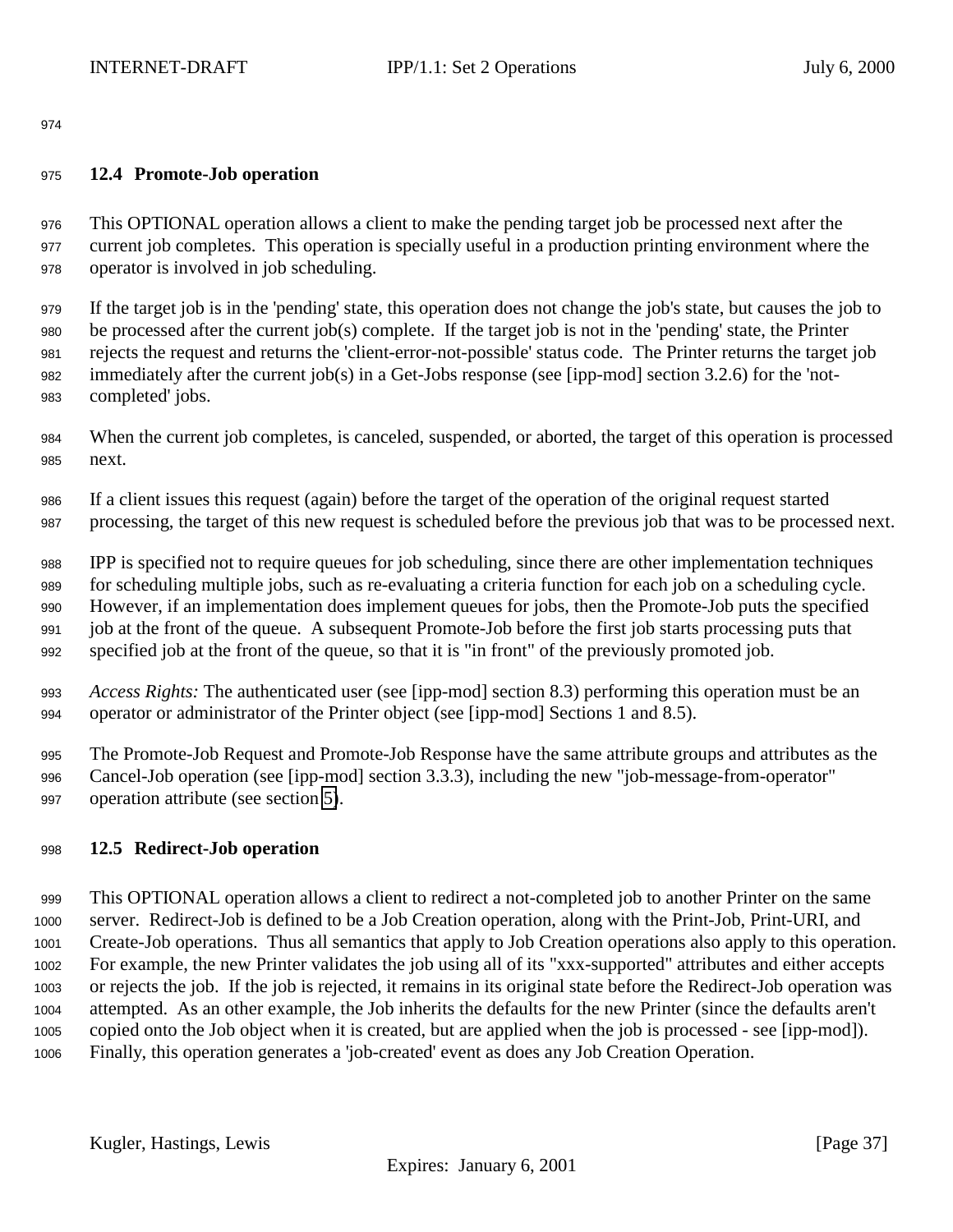In order to preserver the "ipp-attribute-fidelity" semantics that the original client supplied when the job was first created, each Job Creation Operation copies the "ipp-attributes-fidelity" (boolean) operation attribute o the job as a Job Description attribute, if the Redirect-Job operation is supported. Then the "ipp-attribute- fidelity" attribute is re-used by the new Printer during its job validation, unless the client performing the Redirect-Job operation supplies the "ipp-attribute-fidelity" operation attribute.

 This operation is limited to redirecting a job to another Printer on the same server. Thus the same copy of the job MAY be used, depending on implementation. Also, depending on implementation, the new Printer MAY generate a new job-id and job-uri, or use the same one. In either case the response contains the "job- id" and "job-uri" for the redirected job as for any Job Creation operation. If the new Printer does assign a new "job-id" and "job-uri", then it MUST automatically update an Per-Job Subscription objects that are associated with the job.

 The Printer MUST accept this operation whenever the job is in the 'pending' or 'pending-held' states. The Printer MUST reject this operation whenever the job is in the 'completed', 'aborted', or 'canceled' states and return the 'client-error-not-possible' status code. Whether the Printer accepts this operation when the job is in the 'processing' or 'processing-stopped' states depends on implementation.

 *Access Rights:* The authenticated user (see [ipp-mod] section 8.3) performing this operation must either be the job owner (as determined in the Job Creation operation) or an operator or administrator of the Printer object (see [ipp-mod] Sections 1 and 8.5).

 The Redirect-Job Request have the same attribute groups and attributes as the Create-Job operation (see [ipp-mod] section 3.2.4), plus the new "job-message-from-operator" operation attribute (see section [5\)](#page-17-0). In addition, the following operation attributes are defined:

- Target: Either (1) the "printer-uri" (uri) plus "job-id" (integer(1:MAX)) or (2) the "job-uri" (uri) operation attribute(s) which define the target for this operation as described in [ipp-mod] section 3.1.5. The client MUST supply this attribute and the Printer MUST support it.
- new-printer-uri (uri):

 The URI of another Printer on the same server. The client MUST supply this attribute and the Printer MUST support it.

ipp-attribute-fidelity (boolean):

 The client MAY supply this attribute, but the Printer MUST support it. It indicates whether or not the Job Template attributes on the Job object MUST be supported by the new Printer. If the client omits this attribute, the new Printer uses the value copied to the job as a Job Description attribute when the job was originally created. The Job Description attribute is not affected by the value supplied in this request, so that the original user's intent is preserved across multiple Redirect-Job operations.

 The Redirect-Job Response has the same attribute groups, attributes, and status codes as the Create-Job operation (see [ipp-mod] section 3.2.4). The following status codes have particular meaning for this operation: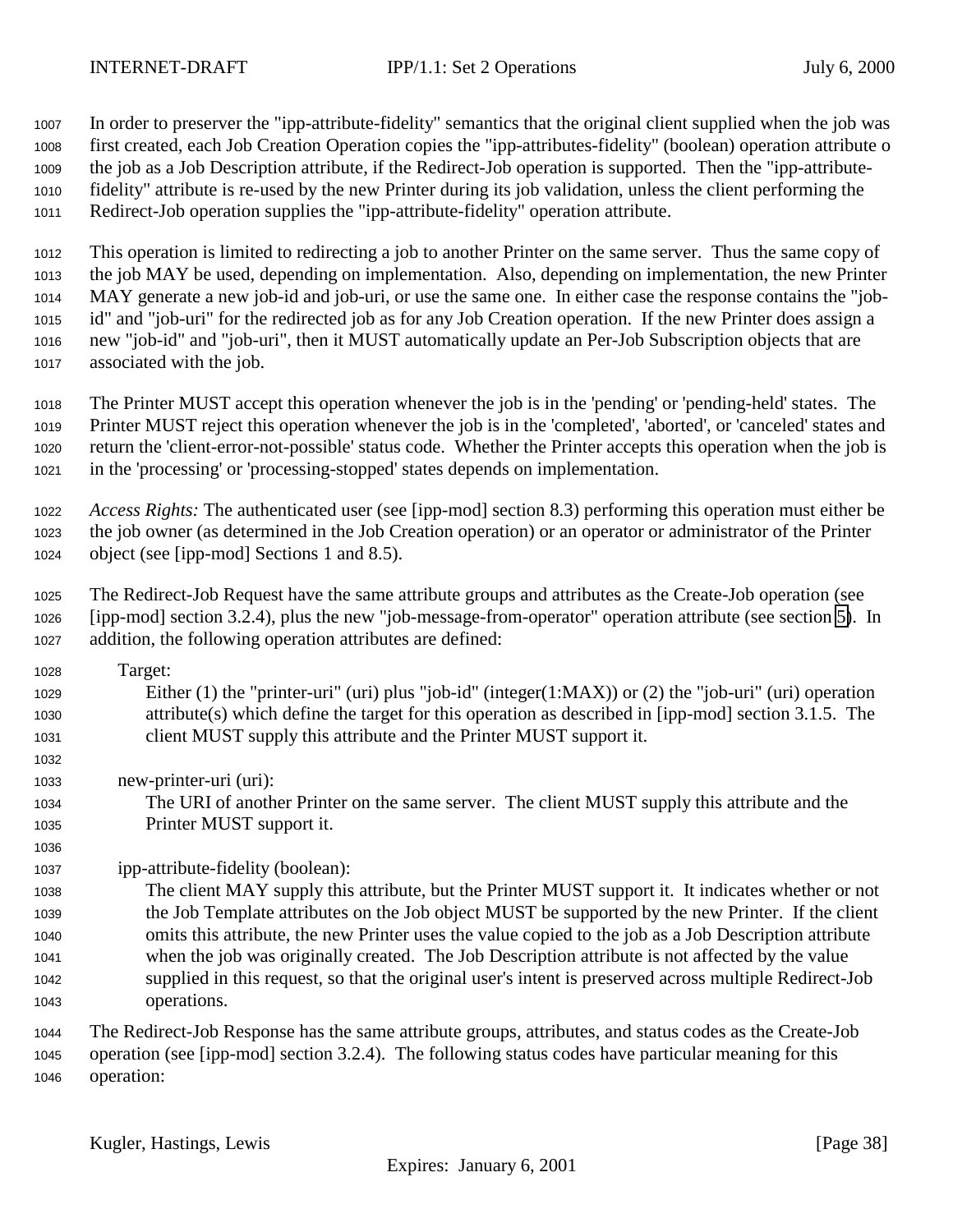- <span id="page-38-0"></span> 'client-error-not-possible' - the job was in the 'completed', 'aborted', or 'canceled' states or the implementation does not support the Redirect-Job operation on a job when it is in the 'processing' or 'processing-stopped' states.
- 'client-error-not-found' the target job was not found.
- 'client-error-attributes-or-values-not-supported' the specified Printer is not supported for redirection,
- i.e., the URI was not amongst the Printer's "redirection-printers-supported" (1setOf uri).

#### **12.6 Schedule-Job-After operation**

 This OPTIONAL operation allows a client to request the Printer to schedule the target job so that it will be processed immediately after the specified job, all other scheduling factors being equal.

 IPP is specified not to require queues for job scheduling, since there are other implementation techniques for scheduling multiple jobs, such as re-evaluating a criteria function for each job on a scheduling cycle. However, if an implementation does implement queues for jobs, then the Schedule-Job-After operation puts the specified job immediately after the specified job in the queue. A subsequent Schedule-Job-After operation specifying the same job will cause its target job to be placed after that job, even though it is between the first target job and the specified job. For example, suppose the job queue consisted of jobs: A, B, C, D, and E, in that order. A Schedule-Job-After with job E as the target and B as the specified job would result in the following queue: A, B, E, C, D. A subsequent Schedule-Job-After with Job D as the target and B as the specified job would result in the following queue: A, B, D, E, C. In other words, the link between the two jobs in a Schedule-Job-After is ephemeral, rather than setting an attribute of either of the jobs.

 If the target job is not in the 'pending' state, the Printer MUST reject the request and returns the 'client-error- not-possible' status code, since the job cannot have its position changed. The predecessor job can be in the 'pending', 'processing', or 'processing-stopped' states.

- *Access Rights:* The authenticated user (see [ipp-mod] section 8.3) performing this operation must be operator or administrator of the Printer object (see [ipp-mod] Sections 1 and 8.5).
- The Schedule-Job-After Request have the same attribute groups and attributes as the Cancel-Job operation (see [ipp-mod] section 3.3.3), plus the new "job-message-from-operator" operation attribute (see section [5\)](#page-17-0). In addition, the following operation attributes are defined:
- "predecessor-job-id":
- The client OPTIONALLY supplies this attribute. The Printer MUST support it, if it supports this operation. This attribute specifies the job after which the target job is to be scheduled. If the client omits this attribute, the Printer MUST schedule the target job next, i.e., after the current job, if any.

 The Schedule-Job-After Response has the same attribute groups, attributes, and status codes as the Cancel- Job operation (see [ipp-mod] section 3.3.3). The following status codes have particular meaning for this operation: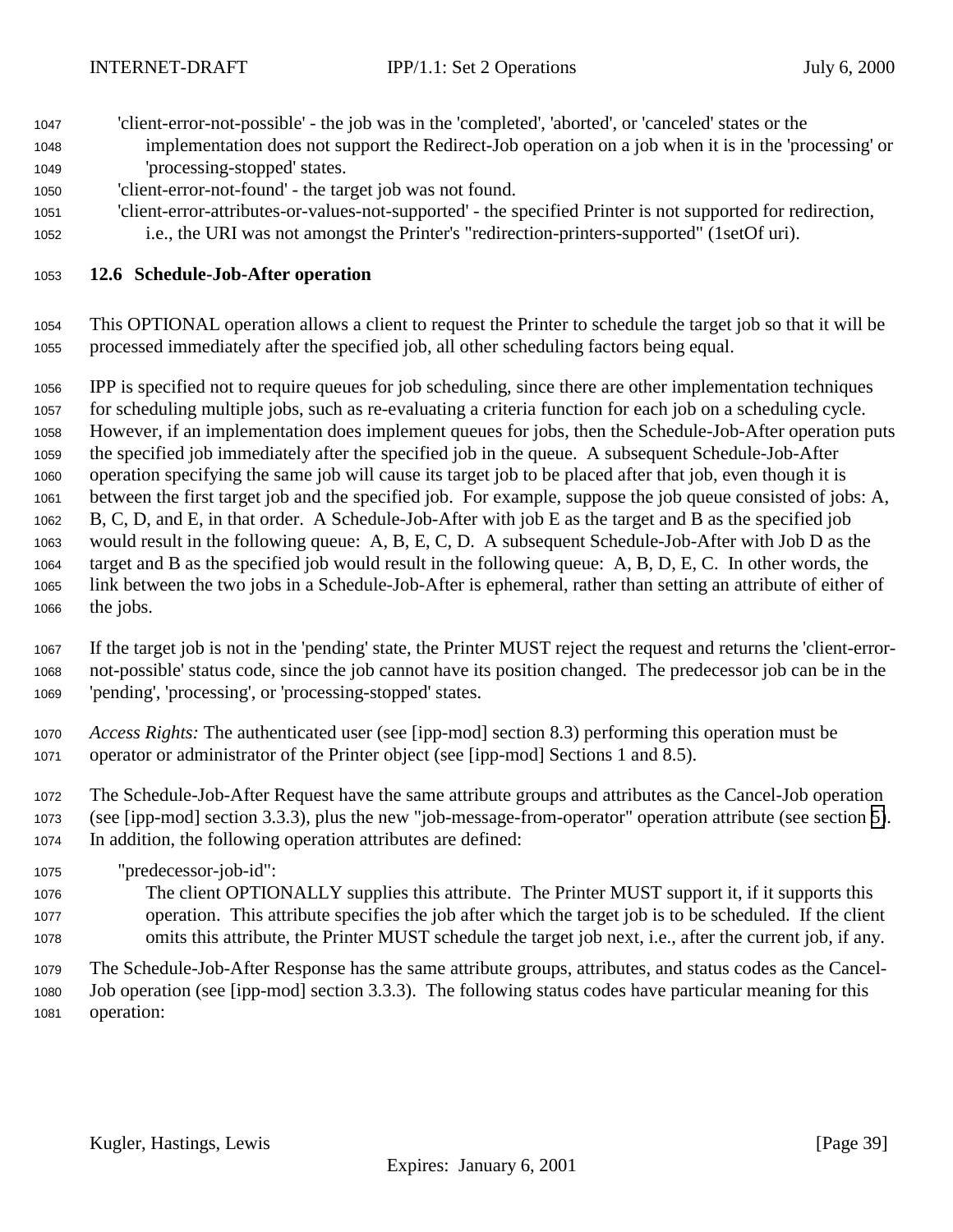- <sup>1082</sup> 'client-error-not-possible' the target job was not in the 'pending' state or the predecessor job was no in <sup>1083</sup> the 'pending', 'processing', or 'processing-stopped' states.
- <sup>1084</sup> 'client-error-not-found' either the target job or the predecessor job was not found.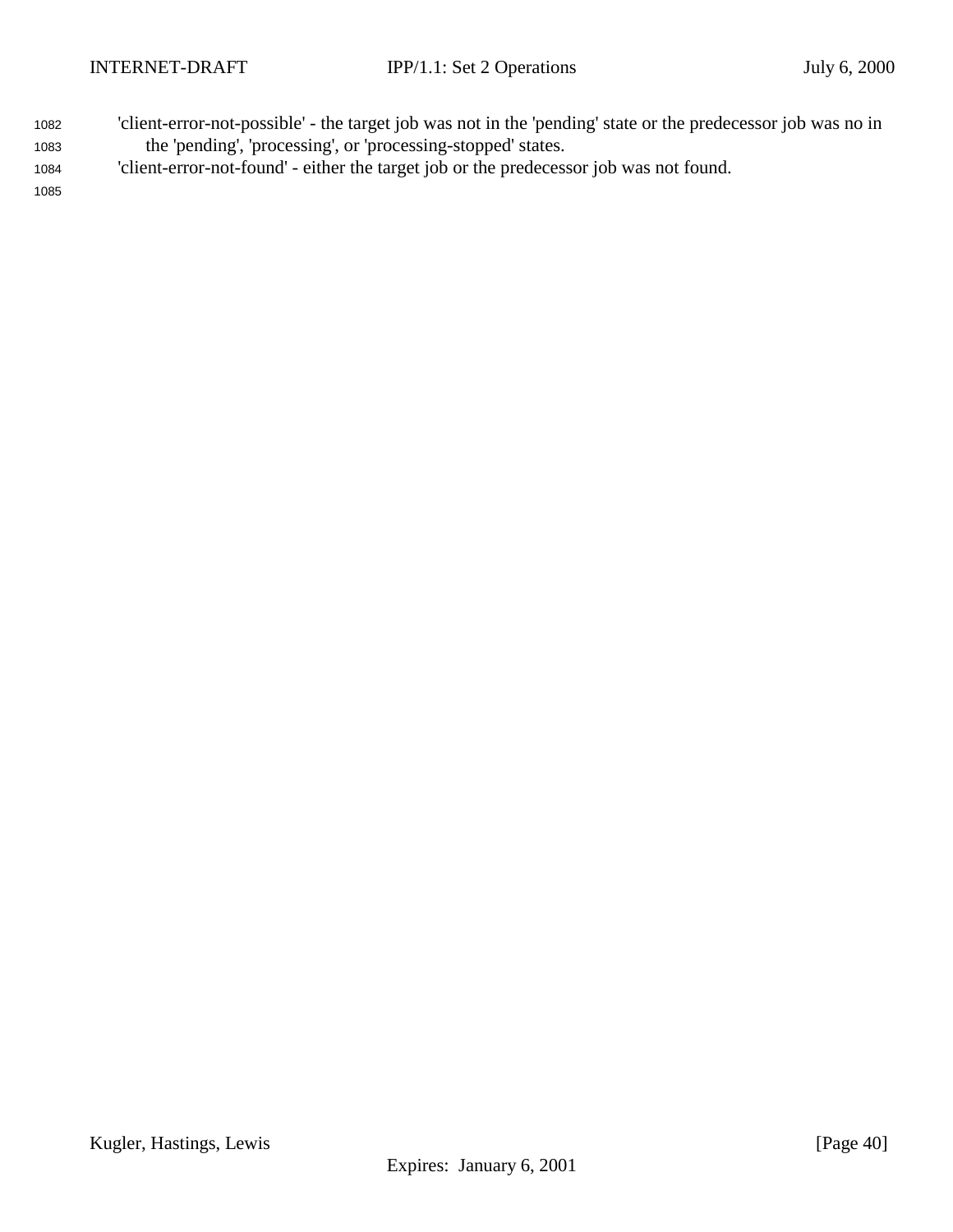# <span id="page-40-0"></span><sup>1087</sup> **13 Conformance Requirements**

<sup>1088</sup> The Job and Printer Administrative operations defined in this document are OPTIONAL operations. <sup>1089</sup> However, some operations MUST be implemented if others are implemented as shown in Table 9.

| Table 9 - Conformance Requirement Dependencies for Operations<br>1090 |
|-----------------------------------------------------------------------|
|-----------------------------------------------------------------------|

| <b>Operations REQUIRED</b>                                            | If any of these operations are supported:      |
|-----------------------------------------------------------------------|------------------------------------------------|
| Enable-Printer                                                        | Disable-Printer                                |
| Disable-Printer                                                       | Enable-Printer                                 |
| Pause-Printer                                                         | <b>Resume-Printer</b>                          |
| Resume-Printer                                                        | Pause-Printer, Pause-Printer-After-Current-Job |
| Hold-New-Jobs                                                         | Release-Held-New-Jobs                          |
| Release-Held-New-Jobs                                                 | Hold-New-Jobs                                  |
| Activate-Printer, Disable-Printer,<br>Pause-Printer-After-Current-Job | Deactivate-Printer                             |
| Deactivate-Printer, Enable-<br>Printer, Resume-Printer                | Activate-Printer                               |
| <b>Restart-Printer</b>                                                | none                                           |
| Shutdown-Printer                                                      | none                                           |
| Startup-Printer                                                       | none                                           |
| Reprocess-Job                                                         | none                                           |
| Cancel-Current-Job                                                    | none                                           |
| Resume-Job                                                            | Suspend-Current-Job                            |
| Suspend-Current-Job                                                   | Resume-Job                                     |
| Promote-Job                                                           | none                                           |

<sup>1091</sup> Table 10 and [Table 11l](#page-41-0)ist the "printer-state-reasons" and "job-state-reasons" values that are REQUIRED if <sup>1092</sup> the indicated operations are supported.

# <sup>1093</sup> **Table 10- Conformance Requirement Dependencies for "printer-state-reasons" Values**

| "printer-state-reasons" values: | Conformance<br>Requirement | If any of the following Printer Operations are supported:   |
|---------------------------------|----------------------------|-------------------------------------------------------------|
| 'paused'                        | <b>REQUIRED</b>            | Pause-Printer, Pause-Printer-After-Current-Job, or          |
|                                 |                            | Deactivate-Printer                                          |
| 'hold-new-jobs'                 | <b>REQUIRED</b>            | Hold-New-Jobs                                               |
| 'moving-to-paused'              | <b>OPTIONAL</b>            | Pause-Printer, Pause-Printer-After-Current-Job, Deactivate- |
|                                 |                            | Printer                                                     |
| 'deactivated'                   | <b>REQUIED</b>             | Deactivate-Printer                                          |

1094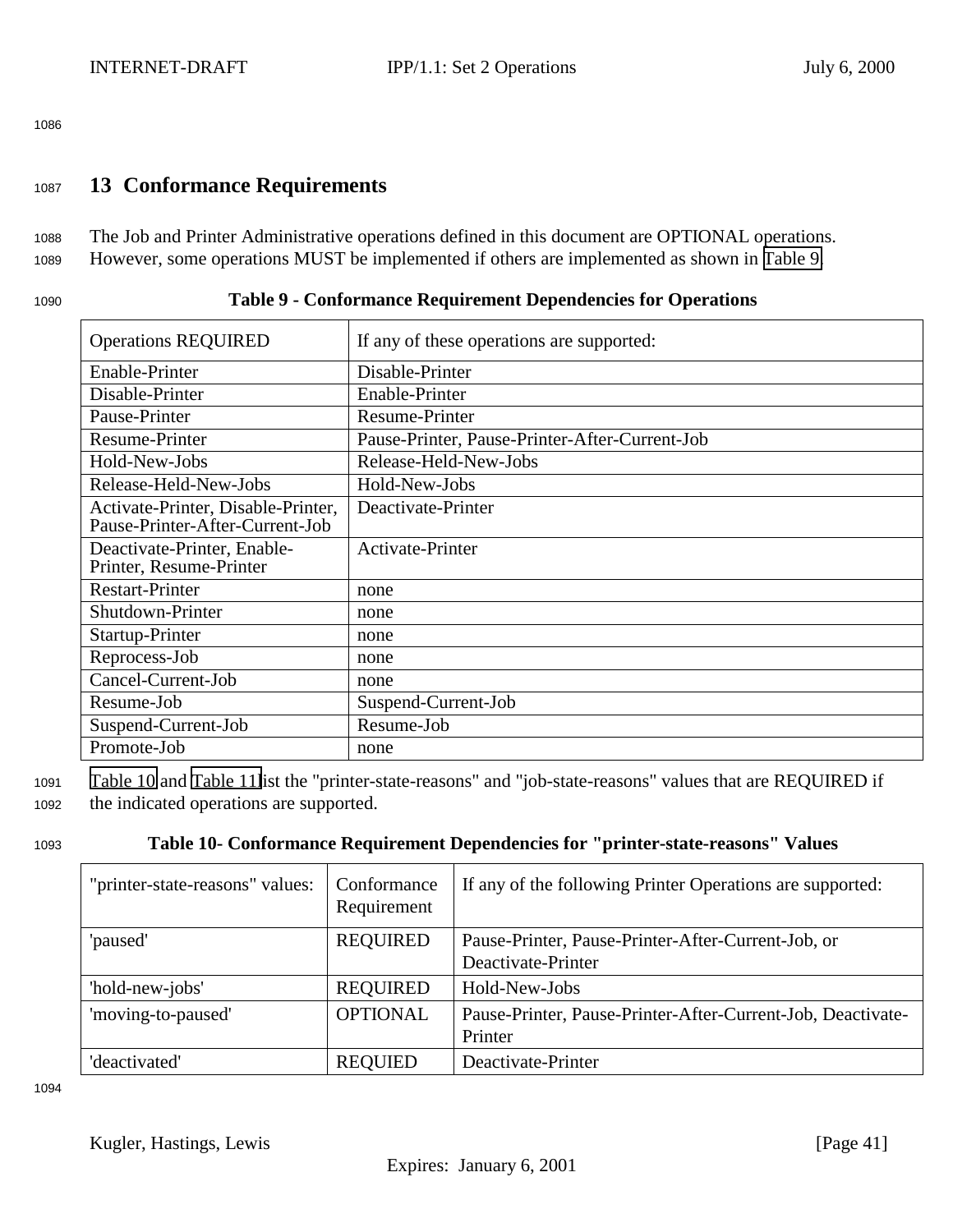| "job-state-reasons" values: | Conformance<br>Requirement | If any of the following Job operations are supported: |
|-----------------------------|----------------------------|-------------------------------------------------------|
| 'job-suspended'             | <b>REQUIRED</b>            | Suspend-Current-Job                                   |
| 'printer-stopped'           | <b>REQUIRED</b>            | always REQUIRED                                       |

## <span id="page-41-0"></span>**Table 11- Conformance Requirement Dependencies for "job-state-reasons" Values**

# **14 IANA Considerations**

 The operations and attributes in this registration proposal will be published by IANA according to the procedures in RFC 2566 [rfc2566] section 6.4 for operations with the following URL:

ftp.isi.edu/iana/assignments/ipp/operations/ipp-admin-ops.txt

# **15 Internationalization Considerations**

This document has the same localization considerations as the [ipp-mod].

# **16 Security Considerations**

The IPP Model and Semantics document [ipp-mod] discusses high level security requirements (Client

Authentication, Server Authentication and Operation Privacy). Client Authentication is the mechanism by

 which the client proves its identity to the server in a secure manner. Server Authentication is the mechanism by which the server proves its identity to the client in a secure manner. Operation Privacy is defined as a

mechanism for protecting operations from eavesdropping.

# **17 Author's Addresses**

- Carl Kugler **IBM**  Boulder CO 1114 Phone: (303) 924-5060 FAX: e-mail: kugler@us.ibm.com Tom Hastings Xerox Corporation 737 Hawaii St. ESAE 231
- El Segundo, CA 90245

Kugler, Hastings, Lewis [Page 42]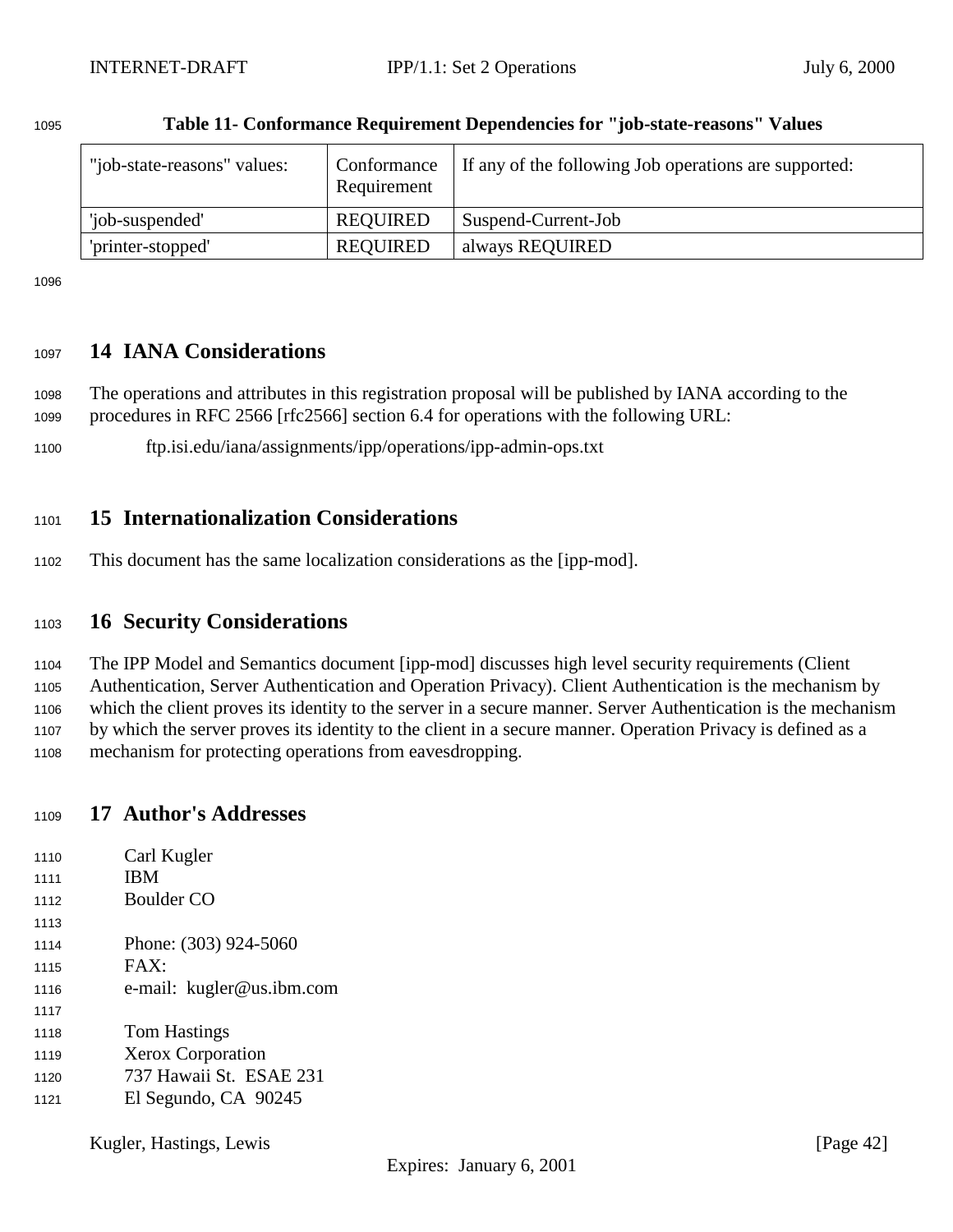<span id="page-42-0"></span>

| 1122 |                                    |
|------|------------------------------------|
| 1123 | Phone: 310-333-6413                |
| 1124 | Fax: 310-333-5514                  |
| 1125 | e-mail: hastings@cp10.es.xerox.com |
| 1126 |                                    |
| 1127 | Harry Lewis                        |
| 1128 | <b>IBM</b>                         |
| 1129 | Boulder CO                         |
| 1130 |                                    |
| 1131 | Phone: (303) 924-5337              |
| 1132 | FAX:                               |
| 1133 | e-mail: harryl@us.ibm.com          |
| 1134 |                                    |

# **18 References**

| 1136<br>1137<br>1138 | [ipp-device-ops]<br>Kugler, C., Hastings, T., Lewis, H., "Internet Printing Protocol (IPP): Device Administrative<br>Operations", <draft-ietf-ipp-ops-set3-00.txt>, December 8, 1999.</draft-ietf-ipp-ops-set3-00.txt> |
|----------------------|------------------------------------------------------------------------------------------------------------------------------------------------------------------------------------------------------------------------|
| 1139                 | $[$ ipp-iig]                                                                                                                                                                                                           |
| 1140                 | Hastings, T., Manros, C., "Internet Printing Protocol/1.1: draft-ietf-ipp-implementers-guide-v11-                                                                                                                      |
| 1141                 | 01.txt, work in progress, May 9, 2000.                                                                                                                                                                                 |
| 1142                 | [ipp-mod]                                                                                                                                                                                                              |
| 1143                 | R. deBry, T. Hastings, R. Herriot, S. Isaacson, P. Powell, "Internet Printing Protocol/1.0: Model and                                                                                                                  |
| 1144                 | Semantics", <draft-ietf-ipp-model-v11-07.txt>, May 22, 2000.</draft-ietf-ipp-model-v11-07.txt>                                                                                                                         |
| 1145                 | [ipp-pro]                                                                                                                                                                                                              |
| 1146                 | Herriot, R., Butler, S., Moore, P., Tuner, R., "Internet Printing Protocol/1.1: Encoding and                                                                                                                           |
| 1147                 | Transport", draft-ietf-ipp-protocol-v11-06.txt, May 30, 2000.                                                                                                                                                          |
| 1148                 | [RFC2566]                                                                                                                                                                                                              |
| 1149                 | R. deBry, T. Hastings, R. Herriot, S. Isaacson, P. Powell, "Internet Printing Protocol/1.0: Model and                                                                                                                  |
| 1150                 | Semantics", RFC 2566, April 1999.                                                                                                                                                                                      |

# **19 Change History**

 This section summarizes the changes. Each sub-section is in reverse chronological order. Adding or removing ISSUES that don't change the document are not listed here.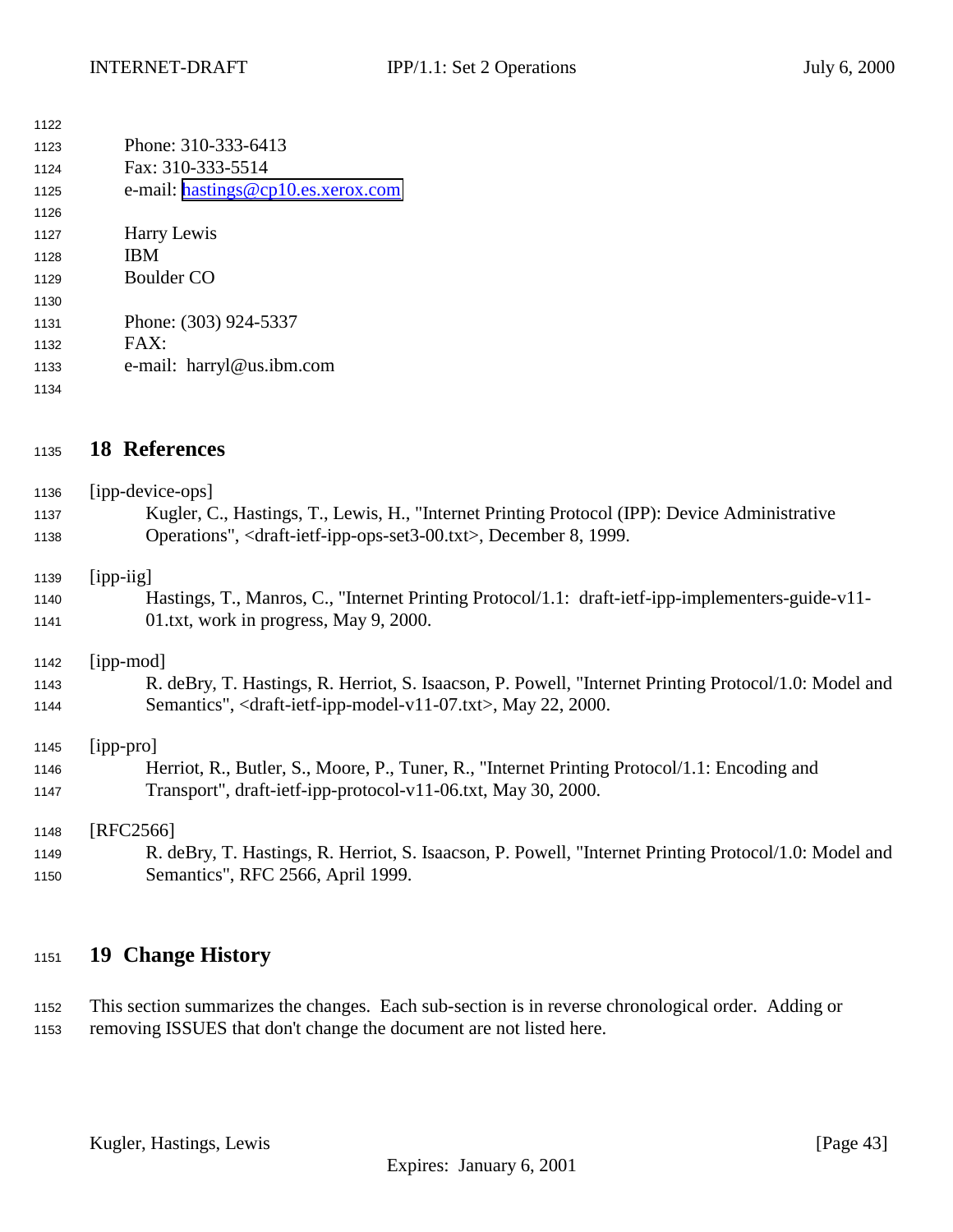## <span id="page-43-0"></span>**19.1 Changes to the February 3, 2000 version to make the July 6, 2000 version**

 The following changes to the February 3, 2000 version to make the July 6, 2000 version as a result of the February 2000 IPP WG meeting and subsequent email and telecons:

1. Renamed the Pause-Printer-After-All-Current-Jobs operation to Hold-New-Jobs and added a

 complementary Release-Held-New-Jobs operation. This sets the 'hold-new-jobs' value (instead of the 'moving-to-paused-all' which is gone) in the Printer's "printer-state-reasons" so that new jobs are held. The Printer eventually goes idle when all the current jobs have been processed.

- 2. Added the Redirect-Job operation to redirect a job from one Printer to another on the same server. It had been previously called Move-Job, but no movement is required.
- 3. Added the Schedule-Job-After operation to schedule a job immediately a specified job.
- 4. Added Printer Description attribute: "redirection-printers-supported" for validating the Printers that the Redirect-Job operation supports.
- 5. Added the 'forwarded-operation-failed' event code.
- 6. Left IPP/1.1 Pause Printer ambiguous as to whether it pauses immediately or after the current job. So the Pause-Printer-After-Current-Job is the unambiguously after the current job.
- 7. Capitalized the terms throughout the document.
- 8. Clarified that either the Printer or the Device operations or both can be supported independently of each other.
- 9. Clarified that it is the client's responsibility to keep the Printer's subordinate and parent pointers correct, not the Printer's.
- 10. Clarified that forwarding operations is done on a best efforts basis and not before returning a response. The 'forwarded-operation-failed' event helps indicate such problems.
- 11. Changed Startup-Printer so that "printer-is-accepting-jobs" is set to 'false'. But SHOULD be true when the Printer is powered up, so that it works out of the box.

#### **19.2 Changes to the December 8, 1999 version to make the February 3, 2000 version**

 The following changes to the December 8, 1999 version to make the February 3, 2000 version as a result of the December 1999 IPP WG meeting:

 1. The Set-Printer-Attributes and Set-Job-Attributes operations were moved to a new "Job and Printer Set operations" spec [ipp-set-ops], along with the "printer-message-from-operator" & "job-message-from-operator" operation attributes, the "printer-settable-attributes", "job-settable-attributes", "printer-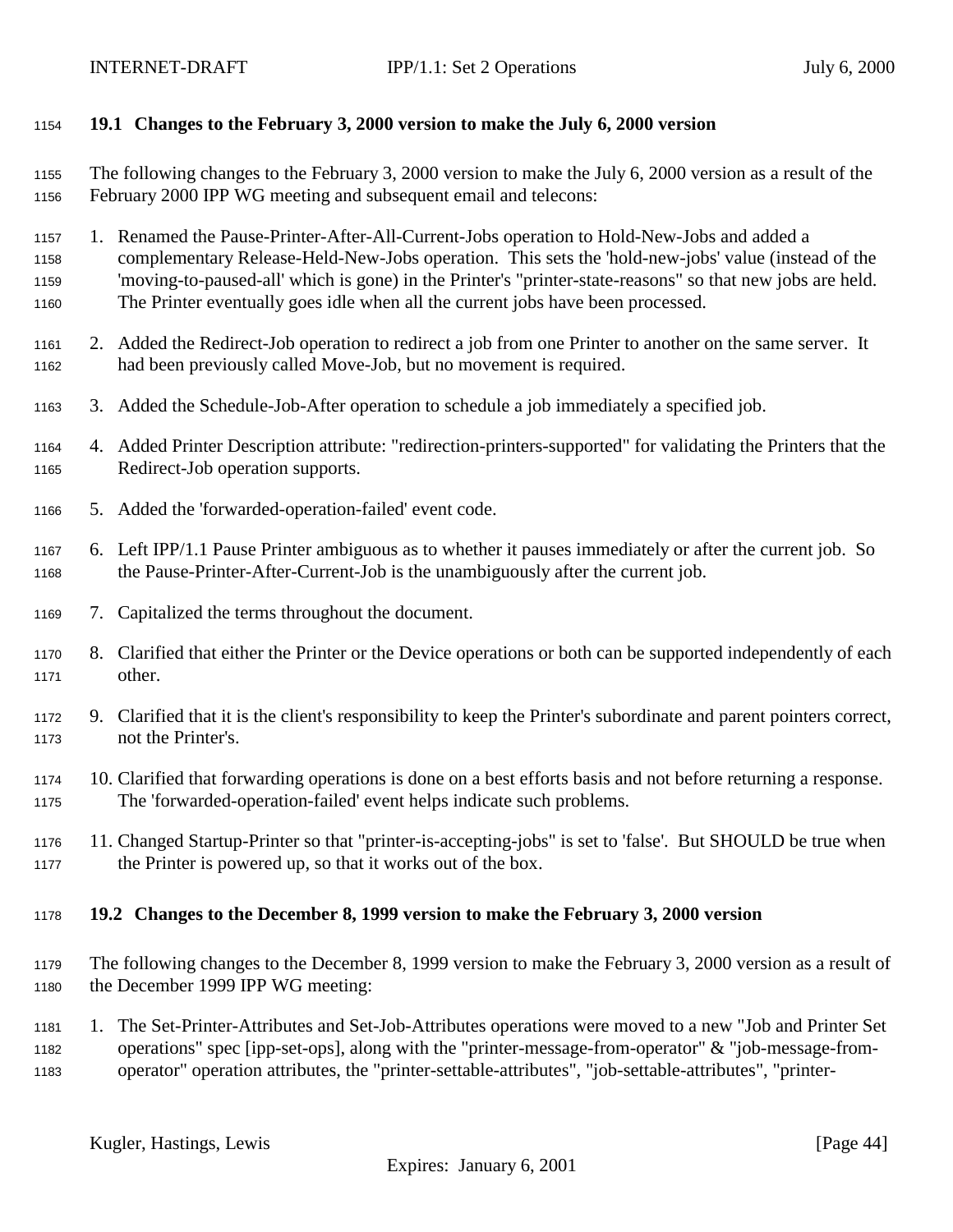<span id="page-44-0"></span>

| 1184<br>1185                         |    | message-time" (integer), and "printer-message-date-time" (dateTime) Printer Description attributes, the<br>'client-error-attributes-not-settable' status code, and the 'not-settable' out-of-band value.                                                                                                                                                                                                                                                     |
|--------------------------------------|----|--------------------------------------------------------------------------------------------------------------------------------------------------------------------------------------------------------------------------------------------------------------------------------------------------------------------------------------------------------------------------------------------------------------------------------------------------------------|
| 1186                                 |    | 2. Deleted the "printer-message-operation: (type2 keyword) altogether.                                                                                                                                                                                                                                                                                                                                                                                       |
| 1187                                 |    | 3. Add a requirement to startup a powered-off device, say, Power-On-Device.                                                                                                                                                                                                                                                                                                                                                                                  |
| 1188<br>1189                         |    | 4. Deleted the Interpreter object. Functionality moved to the [ipp-set-ops] spec through the addition of a<br>"document-format-varying-attributes" (1setOf type2 keyword) Printer Description attribute instead.                                                                                                                                                                                                                                             |
| 1190<br>1191<br>1192                 | 5. | Clarified that, while a Non-Leaf Printer MUST NOT have associated devices, it SHOULD have an<br>"output-devices-supported" (1setOf name(127)) Printer Description attribute which is a roll up of its<br>subordinate "output-devices-supported" attributes.                                                                                                                                                                                                  |
| 1193<br>1194                         |    | 6. Changed Suspend-Current-Job operation so that the Printer MUST NOT forward it to subordinate<br>Printers.                                                                                                                                                                                                                                                                                                                                                 |
| 1195<br>1196<br>1197                 |    | 7. Clarified that as jobs are forwarded, the IPP/1.1 "requesting-user-name" operation attribute is the<br>immediate submitting client while the "job-originating-user-name" Job Description attribute is the<br>authenticated original user.                                                                                                                                                                                                                 |
| 1198<br>1199<br>1200                 |    | 8. Left IPP/1.1 Pause-Printer operation unchanged with multiple interpretations. The Pause-Printer-After-<br>Current-Job, Pause-Device-Now, Pause-Device-After-Current-Copy, and Pause-Device-After-Current-<br>Job all provide unambiguous interpretations.                                                                                                                                                                                                 |
| 1201<br>1202                         | 9. | Clarified that the 'paused' values is REQUIRED if the Pause-Printer or Pause-Printer-After-Current-Job<br>operations are supported, but that 'moving-to-paused' depends on implementation.                                                                                                                                                                                                                                                                   |
| 1203<br>1204                         |    | 10. Clarified that the 'paused' and 'moving-to-paused-all' values is REQUIRED if the Pause-Printer-After-<br>All-Jobs operation is supported.                                                                                                                                                                                                                                                                                                                |
| 1205                                 |    | 11. Clarified that the Shutdown-Printer operation MUST NOT lose any jobs.                                                                                                                                                                                                                                                                                                                                                                                    |
| 1206<br>1207                         |    | 12. Added a Conformance section which as a "Conformance Requirement Dependencies For Operations"<br>table and a "Conformance Requirement Dependencies for State Reasons Values" table.                                                                                                                                                                                                                                                                       |
| 1208                                 |    | 19.3 Changes to the November 16, 1999 version to make the December 8, 1999 version                                                                                                                                                                                                                                                                                                                                                                           |
| 1209<br>1210                         |    | The following changes to the November 16, 1999 version to make the December 8, 1999 version as a result<br>of the IPP WG telecons and mailing list discussion:                                                                                                                                                                                                                                                                                               |
| 1211<br>1212<br>1213<br>1214<br>1215 |    | 1. Introduced the separation of Printer operation from Device Operations. Removed the "printer-controls-<br>other-protocols" (boolean) Printer Description attribute. Printer operations affect only IPP jobs and<br>objects, while the Device Operations affect the Output Device. Set2 has the Printer operations and Set3<br>has the Device Operations. But do both sets of operations with only the Printer object and only the<br>"printer-uri" target. |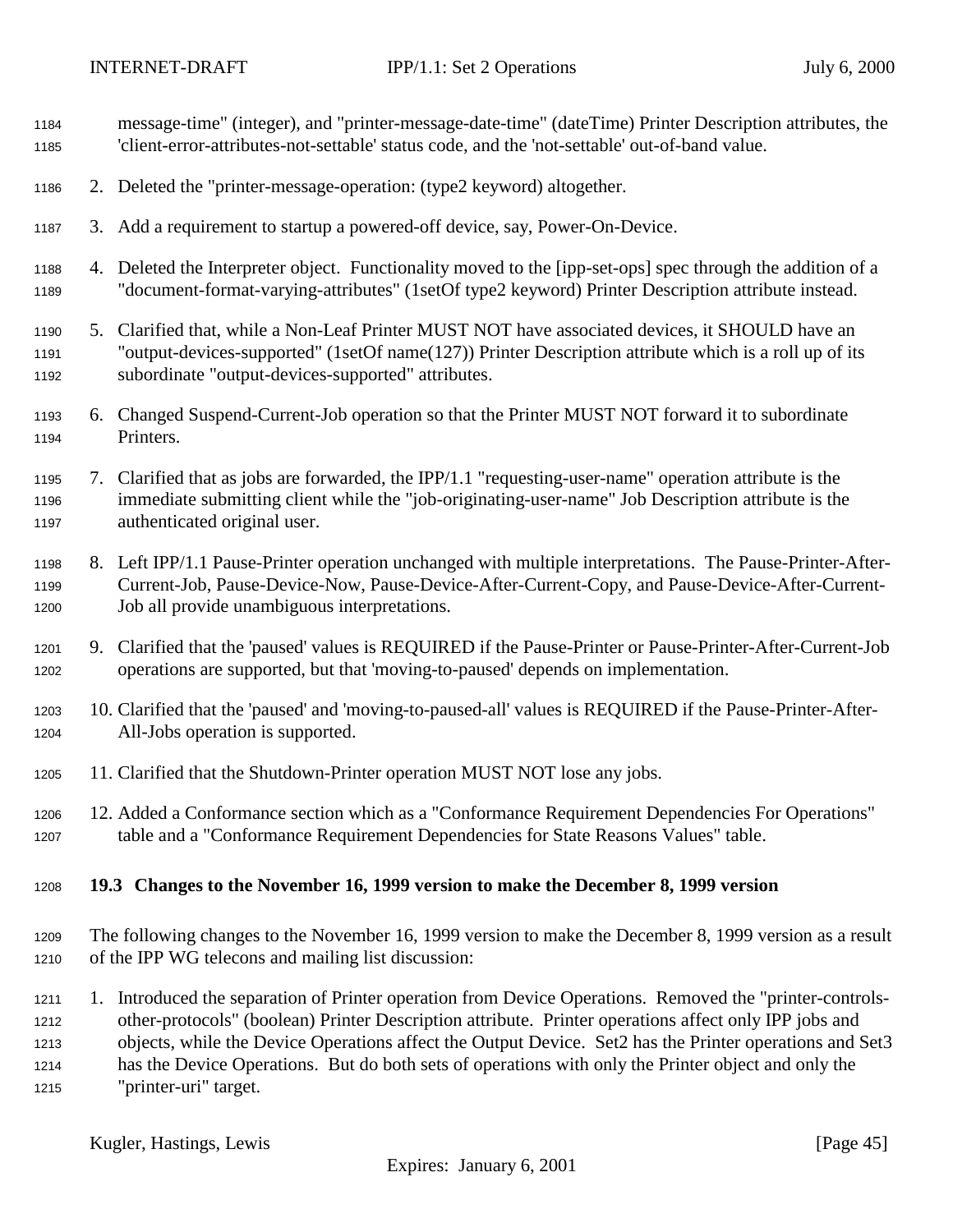- <span id="page-45-0"></span> 2. Remove the "when" operation attribute and added distinct Pause operations instead: Pause-Printer-After-Current-Job (IPP/1.1 Pause-Printer clarified), Pause-Printer-After-All-Current-Jobs
- 3. Added Deactivate-Printer and Activate-Printer which do Disable-Printer, Pause-Printer-After-Current- Job, and only allow query, Send-Document, Send-URI, and Activate-Printer operations. This is a clearer "shutdown" that can be brought back up using the protocol.
- 4. Clarified that Shutdown-Printer cannot be brought back via the protocol, though added Startup-Printer for hosted implementations to instantiate a fresh copy of the Printer object.
- 5. Changed the name of Pause-Current-Job to Suspend-Current-Job, since other jobs can be processed on the Printer (unlike Pause-Printer).
- 6. Added the Terminology section
- 7. Added the Requirements and Use Cases section
- 8. Added pictures of chained Printers, Printer fan-out, and Printer fan-in.
- 9. Added the concept of subordinate Printers and the "subordinate-printers-supported" (1setOf uri) Printer Description attribute to describe the configuration.
- 10. Added the forwarding rules: IPP Printer objects MUST NOT forward Printer operations to subordinate IPP Printer objects, except for the chained Printer configuration. IPP Printer objects MUST forward Job operations to the intended Job object.
- 11. Removed the "synchronize" operation attribute from all operations.
- 12. Renamed 'standby' to 'deactivated' Printer state reason.
- 13. Added 'moving-to-paused-all' Printer state reason for use with Pause-Printer-After-All-Current-Jobs
- 14. Added 'printer-deactivated' Printer state reason for use with Deactivate-Printer.
- 15. Renamed job-paused' to 'job-suspended' to go with the rename Suspend-Current-Job operation.
- 16. Renamed 'server-error-printer-is-in-standby-mode' status code to 'server-error-printer-is-deactivated'.
- 17. Grouped attributes that come in pairs.
- 18. Changed Shutdown-Printer so that there is no operation to come back to life, except Startup-Printer which starts a new instance (but there can only be one instance per Printer object).

#### **19.4 Changes to the November 1, 1999 version to make the November 16, 1999 version**

 1. Formally defined IPP Printer fan-out, IPP Printer fan-in, and Output Device fan-out. Added figures to show IPP Printer fan-out and IPP Printer fan-in.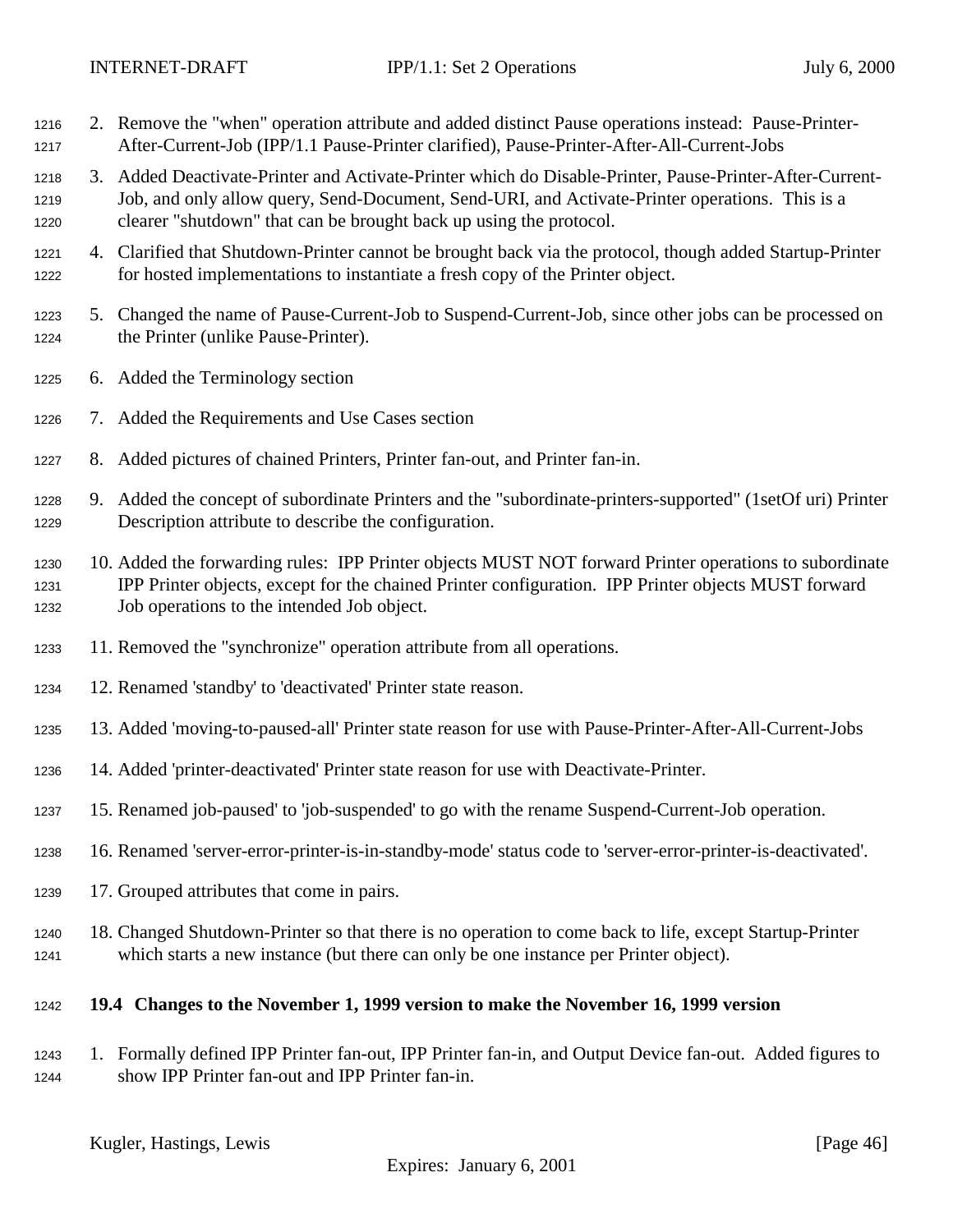- <span id="page-46-0"></span> 2. Added "parent-printers-supported (1setOf uri) Printer Description attribute to point back up the Printer hierarchy.
- 3. Added the requirements for forwarding operations that affect Jobs and for not forwarding operations that affect Printers.
- 4. Added "original-requesting-user-name" (name(MAX)) to represent the original end user, not the parent Printer's host.
- 5. Changed the default for "when" for the Pause-Printer operation from 'after-current-job' to 'now', since that is the behavior in IPP/1.1 where the "when" operation attribute is not defined.
- 6. Allowed a non-leaf Printer to have only one subordinate Printer.
- 7. Changed most of the "parent" Printer terminology to "non-leaf" Printer to contrast more clearly with "leaf" Printer objects. The term "parent" is only used when talking about a subordinate's immediate parent Printer object.
- 8. Added "original-requesting-user-name" (name (MAX)) to the list of READ-ONLY Job Description attributes.
- **19.5 Changes to the October 22, 1999 version to make the November 1, 1999 version**
- The following changes to the October 22, 1999 version to make the November 1, 1999 version as a result of the IPP WG meeting in Durham, 10/99:
- 1. Removed the Reset-Printer, Non-Process-Run-Out, and Space-Current-Job operations from this Set2 spec and moved them to a new Set3 spec for use with the new Device object, renaming them appropriately, to Reset-Device, Non-Process-Run-Out-Device, and Space-Device.
- 2. Added the concept of parent and subordinate Printer objects to formally represent fan-out. Mentioned 1266 the Device object that is in a new [ipp-device-ops] spec.
- 3. Distributed the definition of the "when" operation attribute to the Pause-Printer (IPP/1.1), Shutdown- Printer, and Pause-Current-Job operations and listed the values that are appropriate to that operation only:
- Pause-Printer: 'now', 'after-current-copy', 'after-current-job' (default), and 'after-all'.
- Shutdown-Printer: 'now', 'after-current-job' (default), and 'after-all'
- Pause-Current-Job: 'now', 'after-current-copy' (default)
- 4. Deleted the "device-name" operation attribute and the "device-names-supported" (1setOf name(127)) Printer Description attribute. The latter will be part of the [ipp-device-ops] document.
- 5. Kept the "job-settable-attributes" (1setOf type2 keyword) and "printer-settable-attributes" (1setOf type2 keyword), but deleted the "interpreter-settable-attributes (1setOf type2 keyword), since the Interpreter object and its attributes are really a sub-class of the Printer object.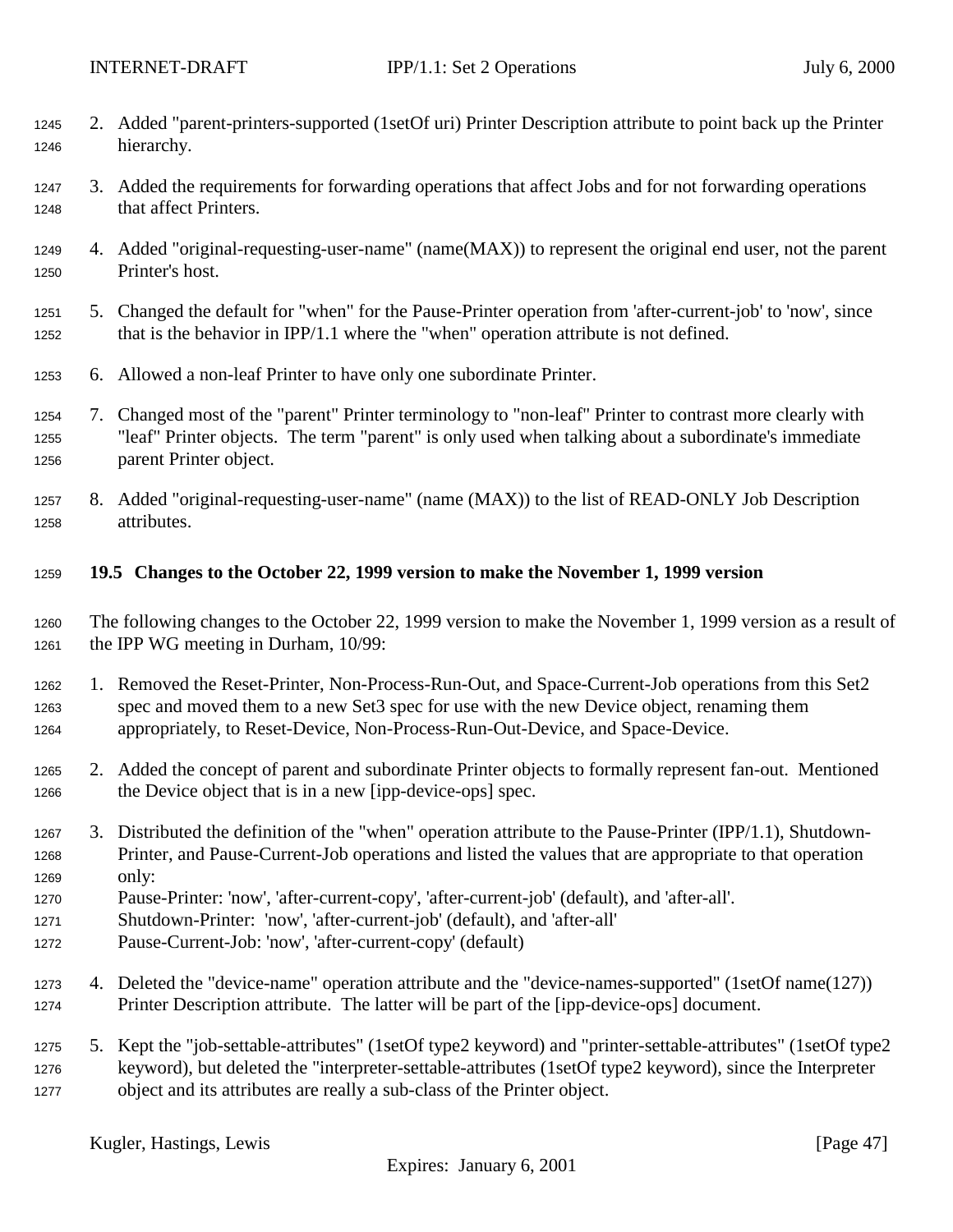- <span id="page-47-0"></span>6. Deleted the "when-values-supported" (1setOf type2 keyword) Printer Description attribute.
- 7. Added the "subordinate-printers-supported" (1setOf uri) Printer Description attribute.

## **19.6 Changes to the September 19, 1999 version to make the October 22, 1999 version**

 Adding or removing ISSUES that don't change the document are not listed here. The following changes to the September 19, 1999 version to make the October 22, 1999 version as a result of the IPP WG meeting in Denver, 9/99:

- 1. Added the Interpreter object.
- 2. Added the "device-name" operation attribute to handle passing operations through the IPP Printer object to the device.
- 3. Added the out-of-band 'not-settable' to allow the Set-Job-Attributes and Set-Printer-Attributes response to indicate the difference between an unsupported attribute and a supported, but not settable, attribute in the Unsupported Attributes Group.
- 4. Removed "when-values-supported" and "job-settable-attributes" and "printer-settable-attributes" and "interpreter-settable-attributes" from the list of attributes that MUST be read-only. So an administrator could sub-set the policy on what when values are supported or which attributes can be set.

#### **19.7 Changes to the July 19, 1999 version to make the September 19, 1999 version**

- The following changes to the July 19, 1999 version to make the September 19, 1999 version as a result of the IPP WG meeting in Alaska, 8/99:
- 1. Refer to proposal as "Set2" rather than "Administrative" operations.
- 2. Revise the emphasis on administrator throughout the document, although the word administrator remains wherever appropriate.
- 3. Convert non-process-run-out from an operations attribute to an operation.
- 4. Added Issue 21: For all these "access" caveats, why not just say... 'authentication and access control (see ipp-mod sections 1, 8.3 and 8.5) applies to this operation".?
- 5. Added Issue 22: Why? This is backward, if you ask me (HRL).
- 6. Per resolution of Issue 2, the "settable-attributes" Printer Description attribute, was replaced with three Printer Description attributes: "printer-settable-attributes", "job-settable-attributes", and "interpreter- settable-attributes". The latter for those implementations that have different values for Printer attributes in the Get-Printer-Attributes and Set-Printer-Attributes operations, depending on the value of the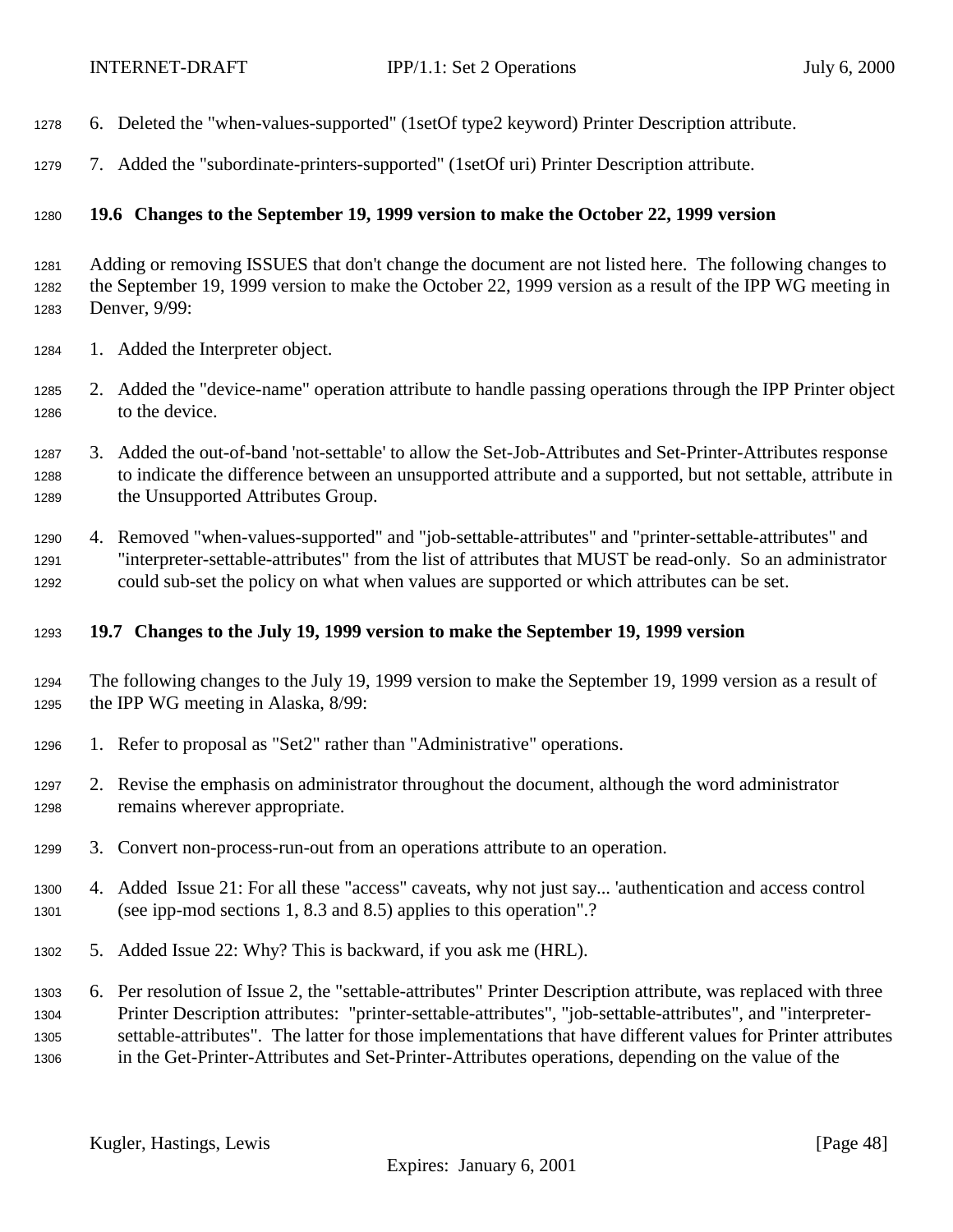<span id="page-48-0"></span> "document-format" operation attribute supplied by the client. If and when we get a Document object, then we can add a "document-settable-attributes" Printer Description attribute.

## **19.8 Changes to the June 30, 1999 version to make the July 19, 1999 version**

- The following changes to the June 30, 1999 version to make the July 19, 1999 version as a result of the IPP WG meeting in Copenhagen, 7/7/99-7/8/99, and the IPP telecon, 7/14/1999:
- 1. Sections 2.1 and 2.2: Clarified that the way to remove a message from the operator was for the client to supply a zero-length or all white space text string which is copied as usual to the "xxx-message-from-operator" attribute.
- 2. Section 2.3: Added "factory-settings" (boolean) operation attribute to the Get-Printer-Attributes operation.
- 3. Section 2.4: Added the "when" operation attribute to the Pause-Current-Job operation.
- 4. Section 2.4: Made the "when" operation attribute OPTIONAL for use in operations (Pause-Printer, Reset-Printer, Shutdown-Printer, and Pause-Current-Job operations).
- 5. Sections 2.5: Added table of operation attributes for the Printer operations to make it easy to compare.
- 6. Sections 2.6: Added table of operation attributes for the Job operations to make it easy to compare.
- 7. Section 3.1: Added "settable-attributes" (1setOf type2 keyword) READ-ONLY Printer Description attribute.
- 8. Section 3.2: Added "printer-controls-other-protocols" (boolean) Printer Description attribute
- 9. Section 3.3: Added the READ-ONLY "printer-message-time" (integer(MIN:MAX)) Printer Description attribute to keep time message updated in time ticks.
- 10. Section 4.2: Deleted the 'process-next' "job-state-reasons" value, so that repeated Promote-Job operations promote each job "to the front of the queue".
- 11. Sections 6.1.1.1 and 6.2.1.1: Replaced the table that listed all attributes with one that lists only the attributes that MUST be READ-ONLY.
- 12. Section 6.1.1.1: Indicated that attributes that are not specified as READ-ONLY in this document MAY be settable. If they control behavior, that changing their values MUST change the behavior.
- 13. Section 6.1.1.2 and 6.2.1.2: Deleted the "ipp-attribute-fidelity" operation attribute from the Set-Printer-Attributes and Set-Job-Attributes operations. All set operations are atomic.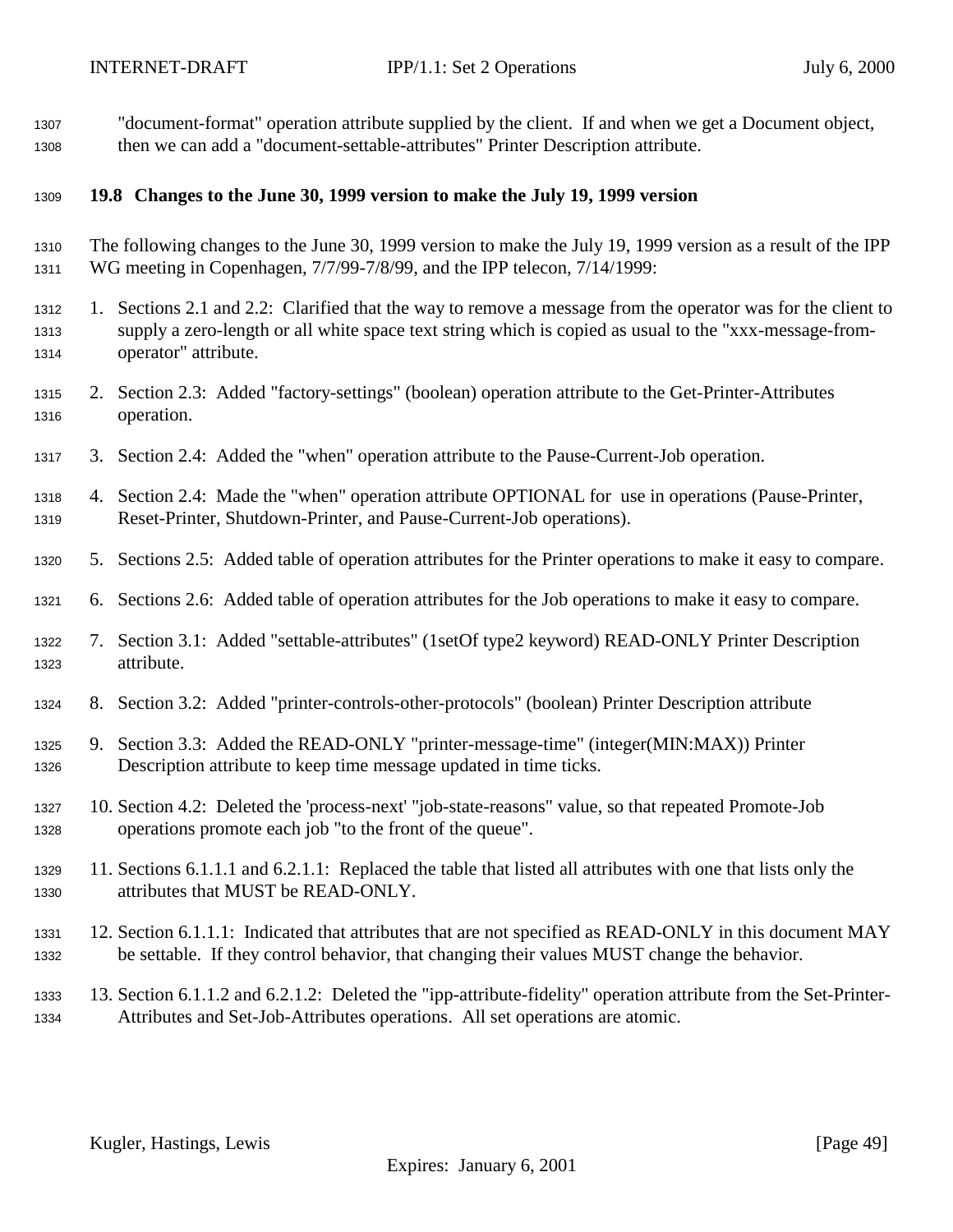- <span id="page-49-0"></span> 14. Section 6.1.1.2: Add the concept of the Interpreter object to handle attributes whose values vary in the Set-Printer-Attributes and Get-Printer-Attributes, depending on the value of the "document-format" operation attribute.
- 15. Sections 6.1.1.3 and 6.2.1.2: Changed the "out-of-band" 'not-settable' value back to the existing 'not-supported' value.
- 16. Section 6.1.2 and 6.1.3: Added "job-type" operation attribute to Disable-Printer and Enable-Printer operations with values: 'network-jobs', 'walk-up-jobs', and 'all-jobs'.
- 17. Section 6.1.5: Clarified that Restart-Printer brings up the Printer disabled and paused, since that is the eventual state that Shutdown-Printer leaves the printer in.
- 18. Section 6.1.5: Indicated that if Restart-Printer is supported, then Shutdown-Printer MUST be supported.
- 19. Section 6.1.6: Deleted Space-Printer operation. Keep Space-Current-Job operation only which has a "job-id" operation attribute that a client MAY supply.
- 20. Section 6.1.6: Clarified that Shutdown-Printer is for a long period of time, not just to reset the device or change attribute values. Also that Shutdown performs an immediate Disable-Printer and an eventual Pause-Printer.
- 21. Sections 6.2.3, 6.2.4, and 6.2.7 : Added a "job-id" operation attribute to Cancel-Current-Job, Pause- Current-Job, and Space-Current-Job that a client MAY supply to check for race condition where current job changes
- 22. Section 6.2.4: Combined Pause-Job into Pause-Current-Job operation.
- 23. Sections 6.2.4 and 6.2.5: Pause-Current-Job puts job in 'processing-stopped' state, not 'pending-held' state.
- 24. Section 6.2.6: Simplified Promote-Job, so that it behaves as if the job were put at the front of the queue.

# **20 Appendix A: Full Copyright Statement**

Copyright (C) The Internet Society (1998,1999). All Rights Reserved

 This document and translations of it may be copied and furnished to others, and derivative works that comment on or otherwise explain it or assist in its implementation may be prepared, copied, published and distributed, in whole or in part, without restriction of any kind, provided that the above copyright notice and this paragraph are included on all such copies and derivative works. However, this document itself may not be modified in any way, such as by removing the copyright notice or references to the Internet Society or other Internet organizations, except as needed for the purpose of developing Internet standards in which